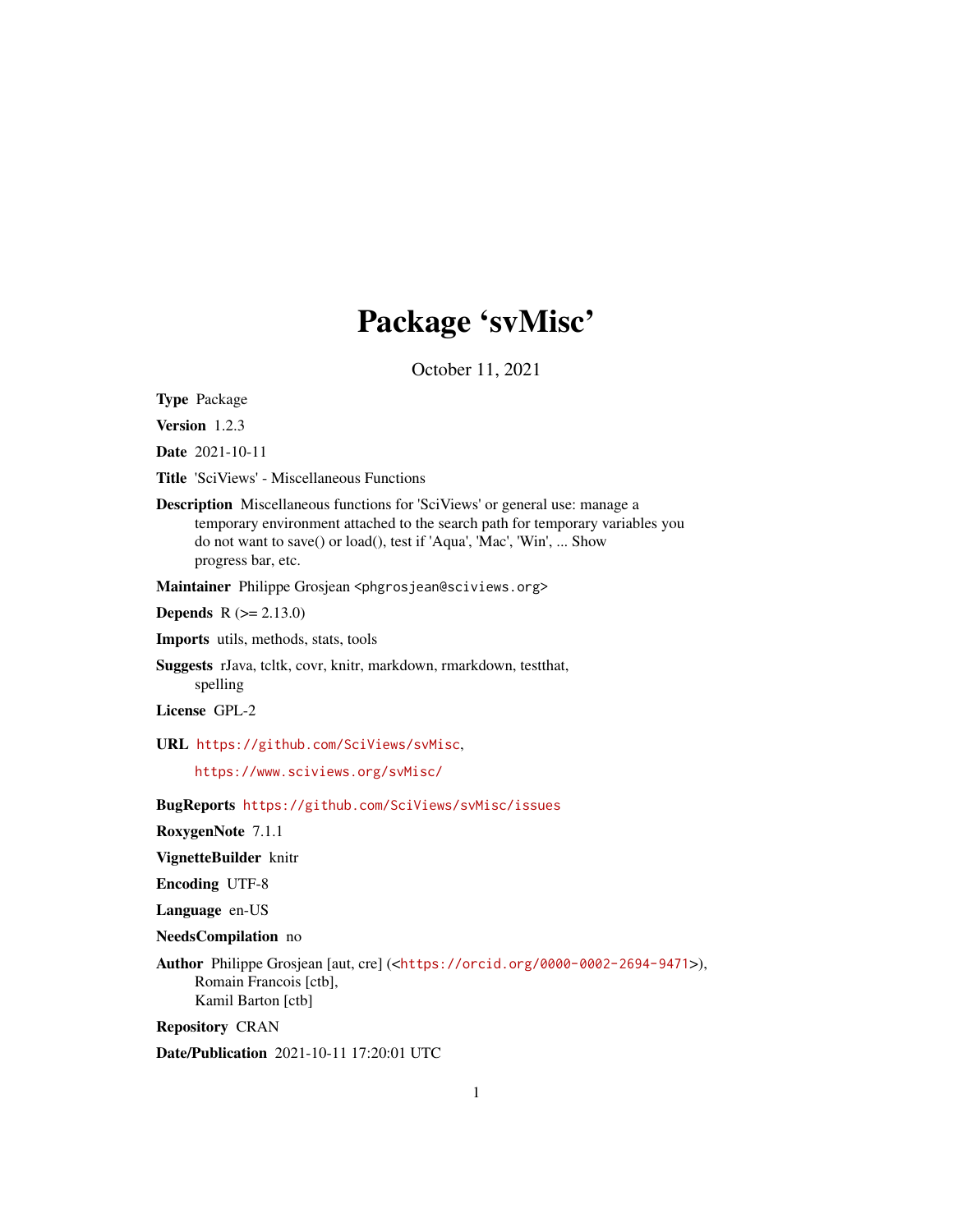# <span id="page-1-0"></span>R topics documented:

|       | $\overline{2}$ |
|-------|----------------|
|       | $\overline{4}$ |
|       | 5              |
|       | 6              |
|       | 8              |
|       | -9             |
|       | - 11           |
|       |                |
|       |                |
|       |                |
|       |                |
|       |                |
|       |                |
|       |                |
|       |                |
|       |                |
|       |                |
|       |                |
|       |                |
|       |                |
|       |                |
|       |                |
|       |                |
|       |                |
|       |                |
|       |                |
|       |                |
| Index | 45             |
|       |                |

about *Get information and help about* R *objects*

# Description

Help obtained with this function is wider than with  $help()$ . If a man page is not found, it suggests related topics. If an object is an S3 generic function, it also lists all its known methods. Also, one can track the help page of an object even if its name is changed, by using the src or srcfile attribute of the object's comment. By the way, if the object has a comment, it is also displayed. This can be used as a quick and dirty way to provide short hints to custom objects. Finally, it is possible to track down the source of an object into a file with the srcfile attribute of its comment. In this case, it is the source file that is displayed. So, you can also further document your custom objects easily in their source files!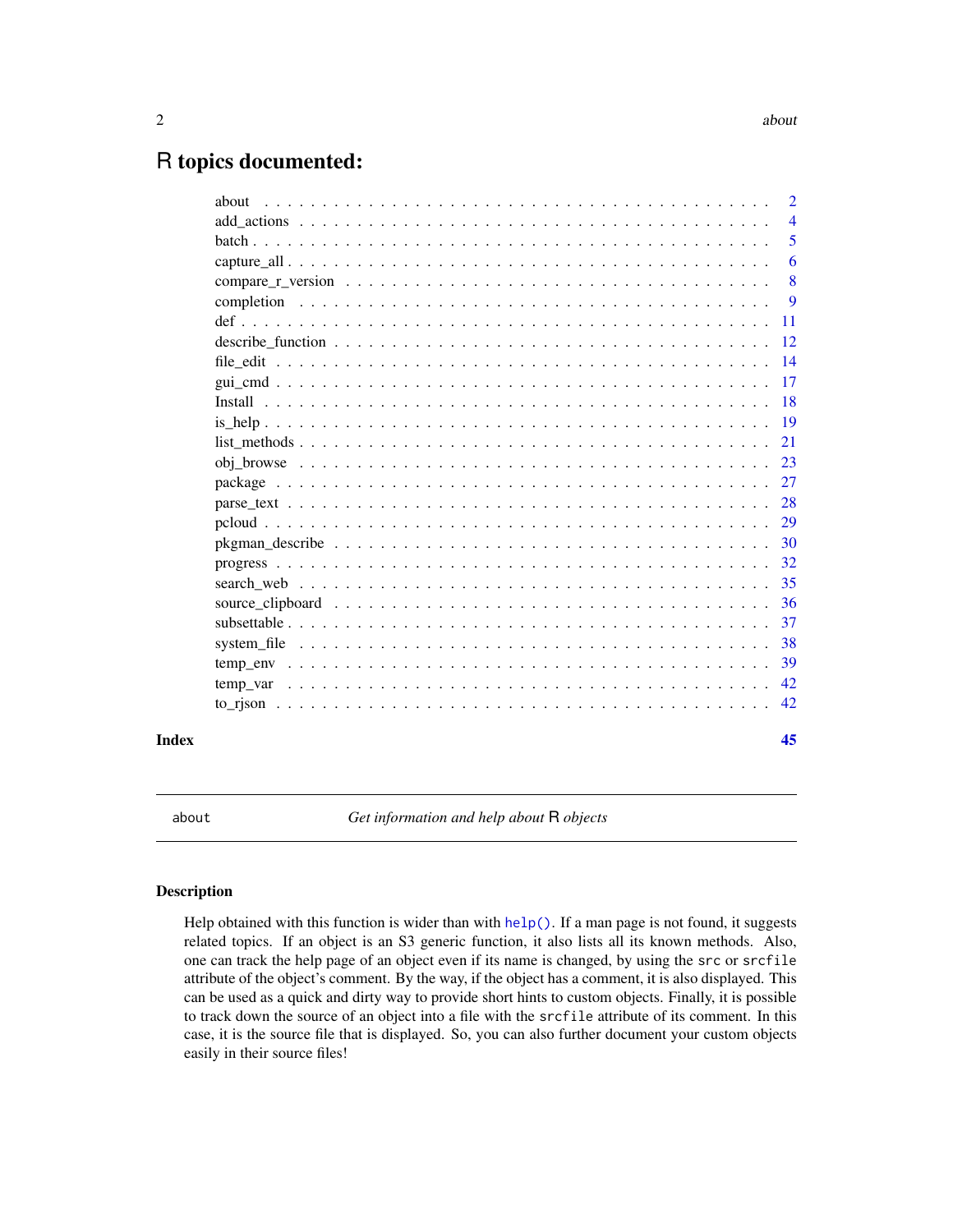#### <span id="page-2-0"></span> $a$ bout  $3$

#### Usage

about(topic, ...)

`?`(type, topic)

# Arguments

| topic    | The name of an object, or the topic to search for, if this is not the name of a<br>known object.                                                                                                                                                     |
|----------|------------------------------------------------------------------------------------------------------------------------------------------------------------------------------------------------------------------------------------------------------|
| $\cdots$ | Further arguments passed to help().                                                                                                                                                                                                                  |
| type     | First argument to ?. If it is a dot, like .?topic, the second argument is a topic<br>passed to the about () function. Otherwise, it is the first argument to restrict<br>help pages, like class, methods, or method. See examples for how to use it. |

# Value

A string with the location of all objects named topic are found is returned invisibly.

#### See Also

[help\(\)](#page-0-0), [help.search\(\)](#page-0-0), [apropos\(\)](#page-0-0)

```
## Not run:
about("nonexisting") # Not found on search path, but help pages
about("htgdsfgfdsgf") # Not found anywhere
#library(tidyverse)
#about("group_by") # Just one page
#about("filter") # Several items
about("stats::filter") # OK
#about("dplyr::filter") # OK too
about("base::filter") # Not found there
# Objects with comment: print comment
vec <- structure(1:10, comment = "A simple vector")
about("vec")
# If there is a srcfile attribute in the comment, also display the file
# Hint: integrate some help in the header!
#library(data)
#(iris <- read(data_example("iris.csv")))
#about("iris")
# If the comment has a src attribute, change the topic to that one
#urchin <- read("urchin_bio", package = "data")
#about("urchin")
.?filter
.?stats::filter
## End(Not run)
```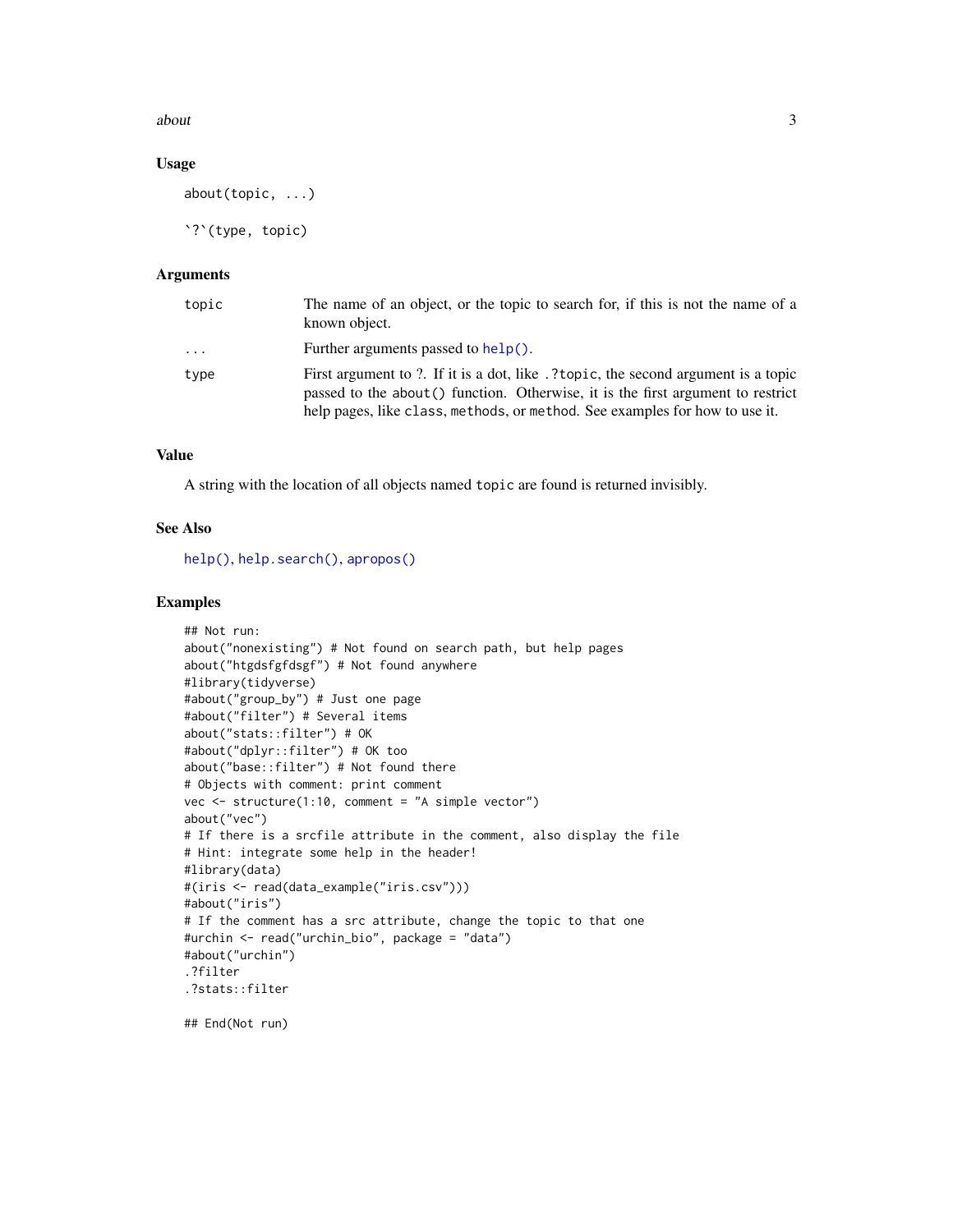<span id="page-3-0"></span>

#### Description

Manage lists of GUI actions, icons and methods.

# Usage

```
add_actions(
  obj = get\_actions(),
  text = NULL,code = NULL,
  state = NULL,
 options = NULL,
  replace = TRUE
\mathcal{L}get_actions()
add_icons(obj = ".svIcons", icons, replace = TRUE)
add_methods(methods)
addActions(
  obj = get\_actions(),
  text = NULL,code = NULL,
  state = NULL,
 options = NULL,
  replace = TRUE
)
addIcons(obj = ".svIcons", icons, replace = TRUE)
```

```
addMethods(methods)
```
# Arguments

| obi   | The name of the object in SciViews: TempEny to manipulate.                                                                                                                                                                                                                                                                                                  |
|-------|-------------------------------------------------------------------------------------------------------------------------------------------------------------------------------------------------------------------------------------------------------------------------------------------------------------------------------------------------------------|
| text  | The text of actions to add (label on first line, tip on other lines).                                                                                                                                                                                                                                                                                       |
| code  | The R code of actions to add.                                                                                                                                                                                                                                                                                                                               |
| state | The default (initial) state of an action, as a succession of letters: $c =$ checked, $u =$<br>unchecked (default); $d =$ disabled, $e =$ enabled (default); $h =$ hidden, $v =$ visible<br>(default). Default values are optional. Ex: udv means: unchecked - disabled -<br>visible and it equals to simply d, given the defaults for the other properties. |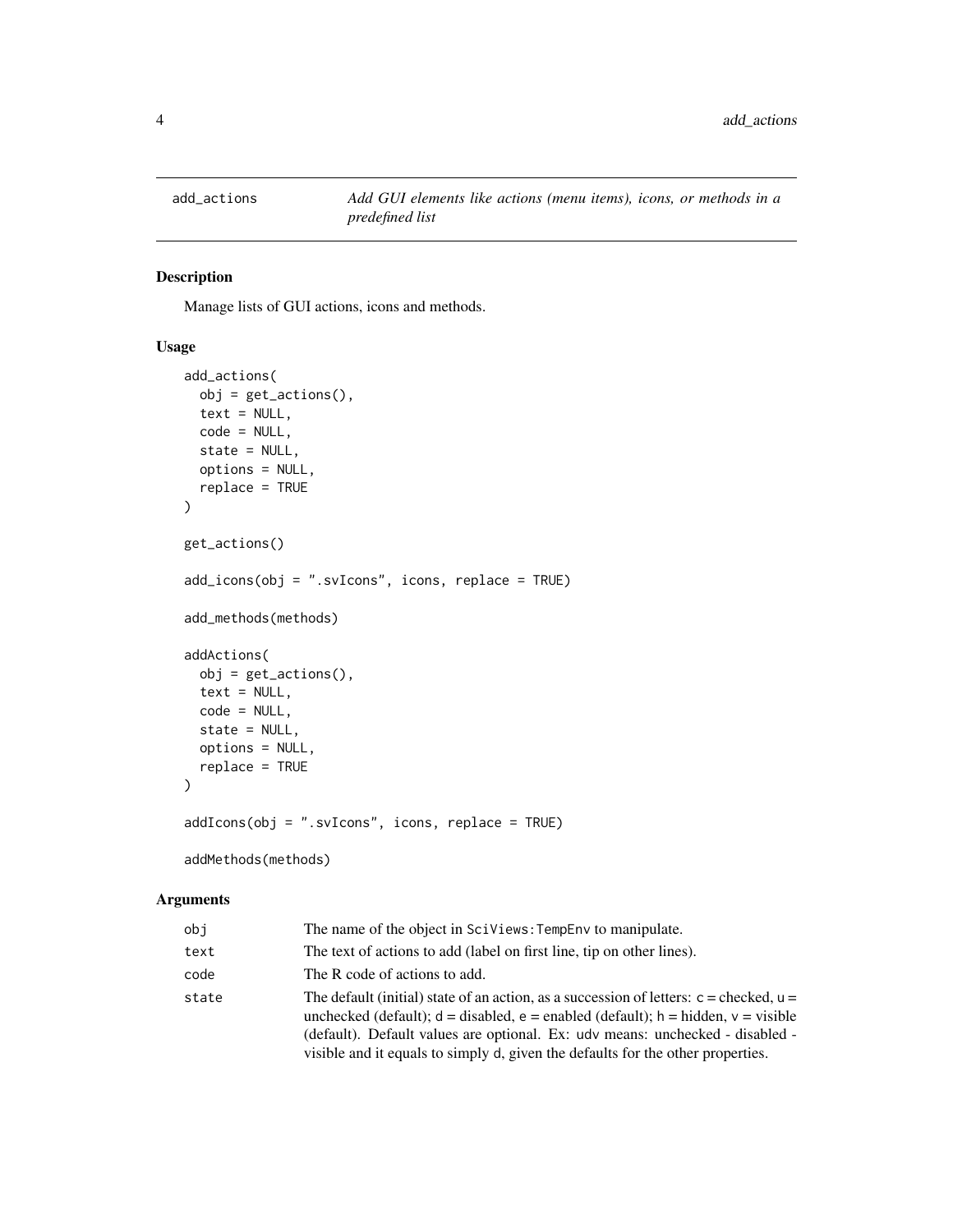#### <span id="page-4-0"></span>batch 5 and 5 and 5 and 5 and 5 and 5 and 5 and 5 and 5 and 5 and 5 and 5 and 5 and 5 and 5 and 5 and 5 and 5 and 5 and 5 and 5 and 5 and 5 and 5 and 5 and 5 and 5 and 5 and 5 and 5 and 5 and 5 and 5 and 5 and 5 and 5 and

| options | A character vector with other options to pass to the graphical toolkit for this<br>action. |
|---------|--------------------------------------------------------------------------------------------|
| replace | Do we replace existing items in $x$ ?                                                      |
| icons   | The description of the icons to add.                                                       |
| methods | The list of methods to add (character string).                                             |

# Value

The modified object is returned invisibly.

# See Also

[add\\_items\(\)](#page-38-1), [obj\\_menu\(\)](#page-22-1), [temp\\_env\(\)](#page-38-2)

# Examples

```
# This is useful to add actions, icons, descriptions, shortcuts or methods
# TODO: examples and use for functions add_actions(), add_icons() and
# add_methods()
```
<span id="page-4-1"></span>batch *Run a function in batch mode*

# Description

A function can be run in batch mode if it never fails (replace errors by warnings) and returns TRUE in case of success, or FALSE otherwise.

# Usage

```
batch(
  items,
  fun,
  ...,
  show.progress = !is_aqua() && !is_jgr(),
  suppress.messages = show.progress,
  verbose = TRUE
)
```
# Arguments

| items                   | The items (usually, arguments vector of character strings) on which to apply fun<br>sequentially.                                   |
|-------------------------|-------------------------------------------------------------------------------------------------------------------------------------|
| fun                     | The function to run (must return TRUE or FALSE and issue only warnings or<br>messages to be a good candidate, batchable, function). |
| $\cdot$ $\cdot$ $\cdot$ | Further arguments to pass the fun.                                                                                                  |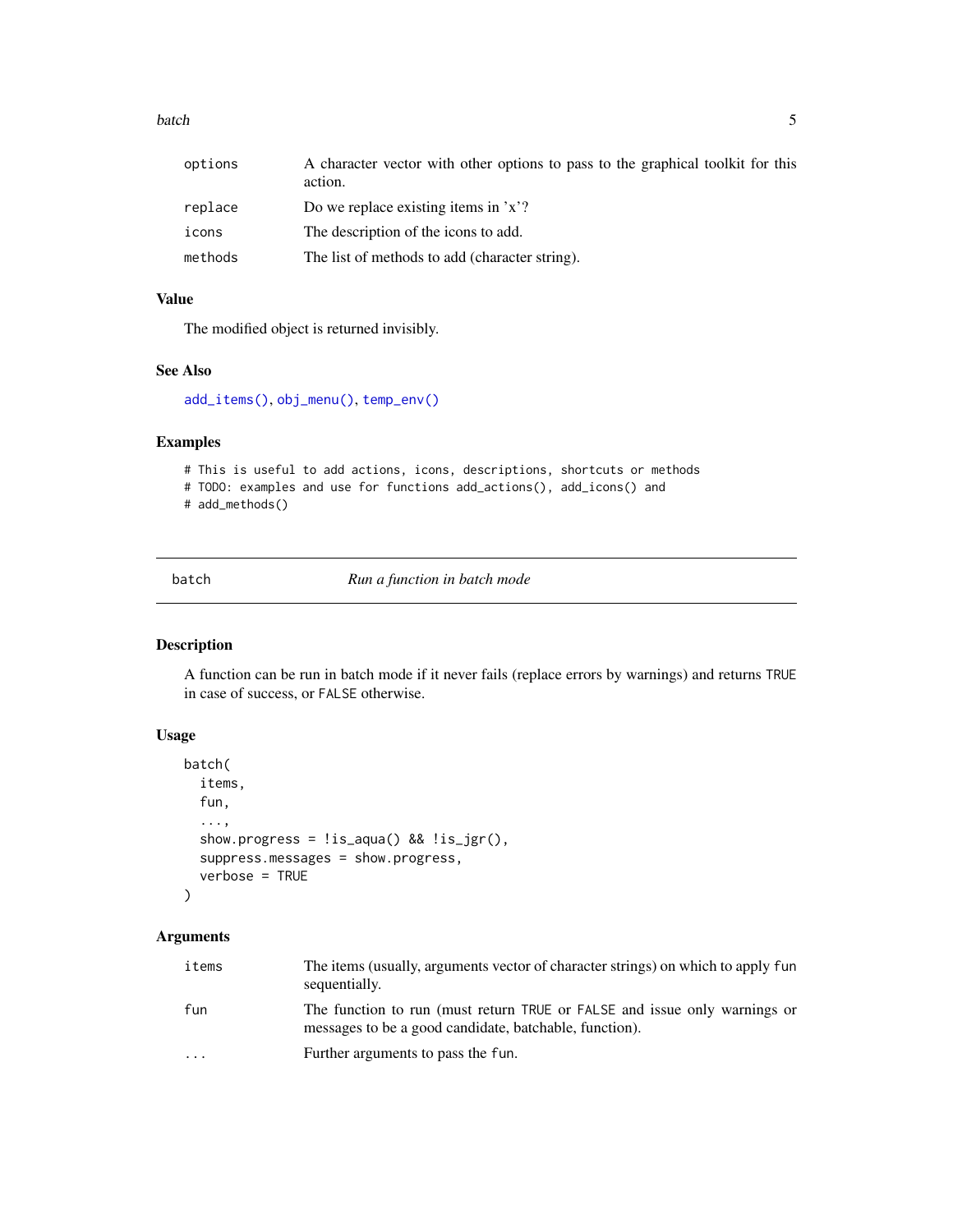<span id="page-5-0"></span>

|                   | show progress Do we show progression as item x on y message? This uses the progress ()                                     |
|-------------------|----------------------------------------------------------------------------------------------------------------------------|
|                   | function.                                                                                                                  |
| suppress.messages |                                                                                                                            |
|                   | Are messages from the batchable function suppressed? Only warnings will be<br>issued. Recommended if show.progress = TRUE. |
| verbose           | Display start and end messages if TRUE (default).                                                                          |

# Value

Returns invisibly the number of items that were correctly processed with attributes items and ok giving more details.

# See Also

[progress\(\)](#page-31-1)

#### Examples

```
## Not run:
# Here is a fake batchable process
fake_process <- function(file) {
  message("Processing ", file, "...")
  flush.console()
  Sys.sleep(0.5)
  if (runif(1) > 0.7) { # Fails
    warning("fake_process was unable to process ", file)
    invisible(FALSE)
  } else invisible(TRUE)
}
# Run it in batch mode on five items
files <- paste0("file", 1:5)
batch(files, fake_process)
## End(Not run)
```
<span id="page-5-1"></span>capture\_all *Run an R expression and capture output and messages in a similar way as it would be done at the command line*

# Description

This function captures results of evaluating one or several R expressions the same way as it would be issued at the prompt in a R console. The result is returned in a character string. Errors, warnings and other conditions are treated as usual, including the delayed display of the warnings if options(warn  $= 0$ ).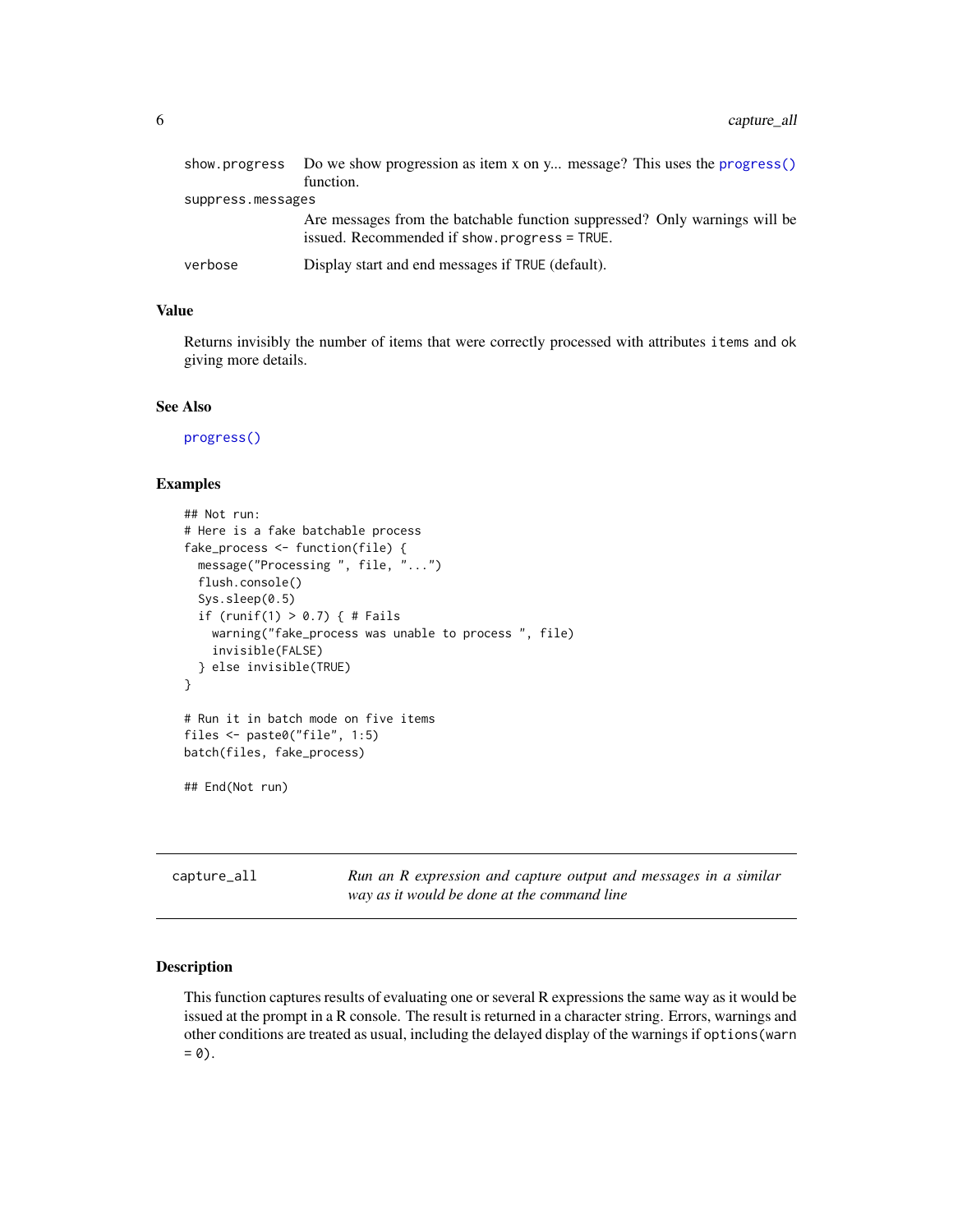<span id="page-6-0"></span>capture\_all 7

#### Usage

```
capture_all(expr, split = TRUE, echo = TRUE, file = NULL, markStdErr = FALSE)
captureAll(expr, split = TRUE, echo = TRUE, file = NULL, markStdErr = FALSE)
warnings2(...)
```
### Arguments

| expr       | A valid R expression to evaluate (names and calls are also accepted).                                                                                                                                                                                                  |
|------------|------------------------------------------------------------------------------------------------------------------------------------------------------------------------------------------------------------------------------------------------------------------------|
| split      | Do we split output, that is, do we also issue it at the R console too, or do we<br>only capture it silently?                                                                                                                                                           |
| echo       | Do we echo each expression in front of the results (like in the console)? In<br>case the expression spans on more than 7 lines, only first and last three lines are<br>echoed, separated by [].                                                                        |
| file       | A file, or a valid opened connection where output is sunk. It is closed at the<br>end, and the function returns NULL in this case. If file = NULL (by default), a<br>textConnection() captures the output and it is returned as a character string<br>by the function. |
| markStdErr | If TRUE, stderr is separated from sddout by STX/ETX characters.                                                                                                                                                                                                        |
|            | Items passed directly to warnings2().                                                                                                                                                                                                                                  |

#### Value

Returns a string with the result of the evaluation done in the user workspace.

#### Note

If the expression is provided as a character string that should be evaluated, and you need a similar behavior as at the prompt for incomplete lines of code (that is, to prompt for more), you should not parse the expression with parse(text = "<some\_code>") because it returns an error instead of an indication of an incomplete code line. Use parse\_text("<some\_code>") instead, like in the examples bellow. Of course, you have to deal with incomplete line management in your GUI/CLI application... the function only returns NA instead of a character string. Starting from version 1.1.3, .Traceback is not set any more in the base environment, but it is .Traceback\_capture\_all that is set in temp\_env(). You can get its value with get\_temp(".Traceback\_capture\_all"). Also, if there are many warnings, those are now assigned in temp\_env() instead of baseenv(). Consequently, they cannot be viewer with [warnings\(\)](#page-0-0) but use warnings2() in this case.

# See Also

[parse\(\)](#page-0-0), [expression\(\)](#page-0-0), [capture.output\(\)](#page-0-0)

```
writeLines(capture_all(expression(1 + 1), split = FALSE))
writeLines(capture_all(expression(1 + 1), split = TRUE))writeLines(capture_all(parse_text("search()"), split = FALSE))
```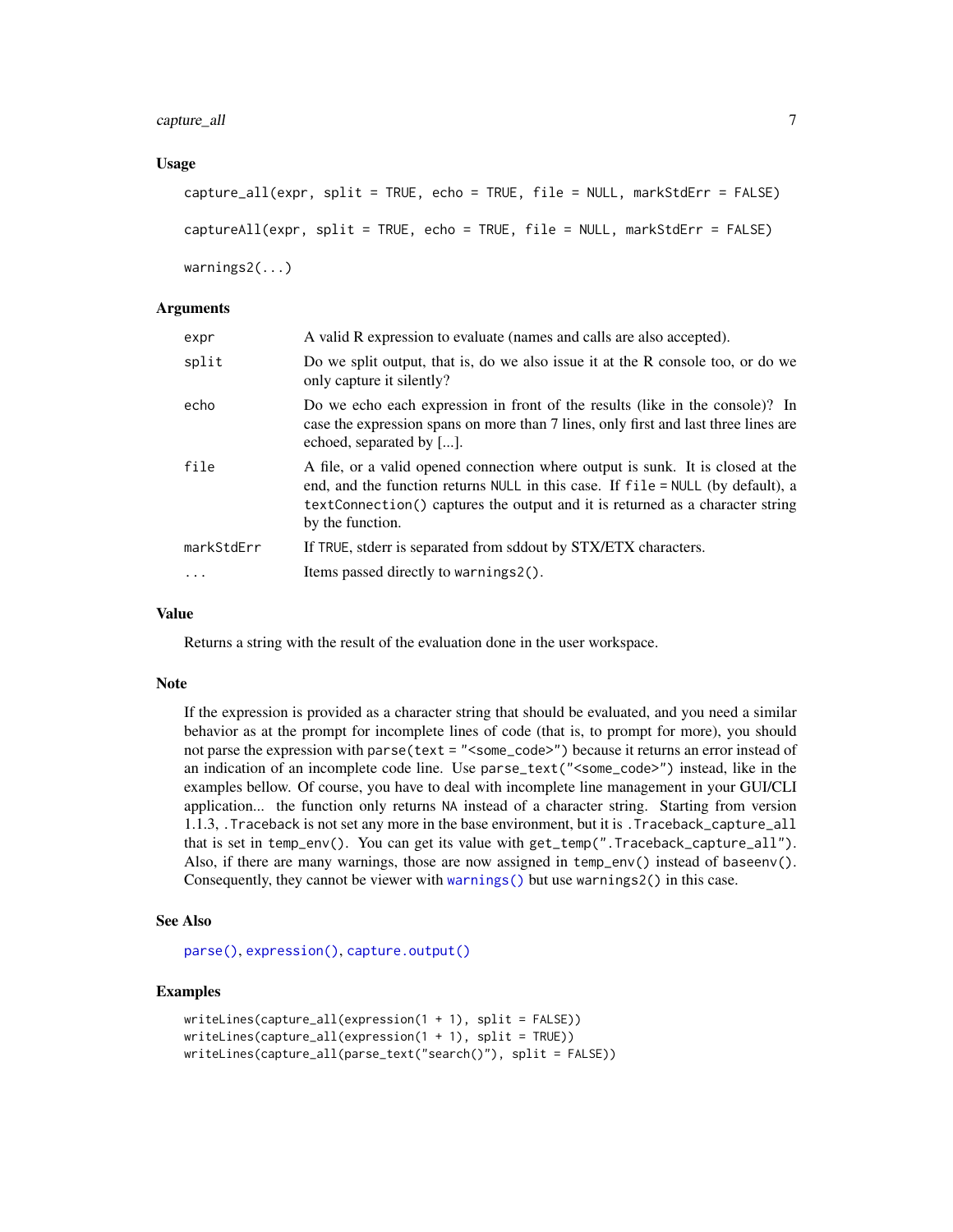```
## Not run:
writeLines(capture_all(parse_text('1:2 + 1:3'), split = FALSE))
writeLines(capture_all(parse_text("badname"), split = FALSE))
## End(Not run)
# Management of incomplete lines
capt_res <- capture_all(parse_text("1 +")) # Clearly an incomplete command
if (is.na(capt_res)) cat("Incomplete line!\n") else writeLines(capt_res)
rm(capt_res)
```
compare\_r\_version *Compare current R version with a specified one*

#### Description

Determine if R is older (return -1), or not (return 0 if equal, or 1 if newer) than a given version number.

#### Usage

```
compare_r_version(version)
```
compareRVersion(version)

#### Arguments

version A string defining the version to compare to, like '2.0.0' or '1.9.1'.

# Value

-1 if R is older, 0 if equal, 1 if newer. Take care: if you specify version as "2.11", and R is version "2.11.0", then the function will return 1 (newer)!

#### See Also

```
compareVersion(), R.version()
```

```
compare_r_version("2.11.0") # Note that we strongly advise to use R > 2.11.0!
```
<span id="page-7-0"></span>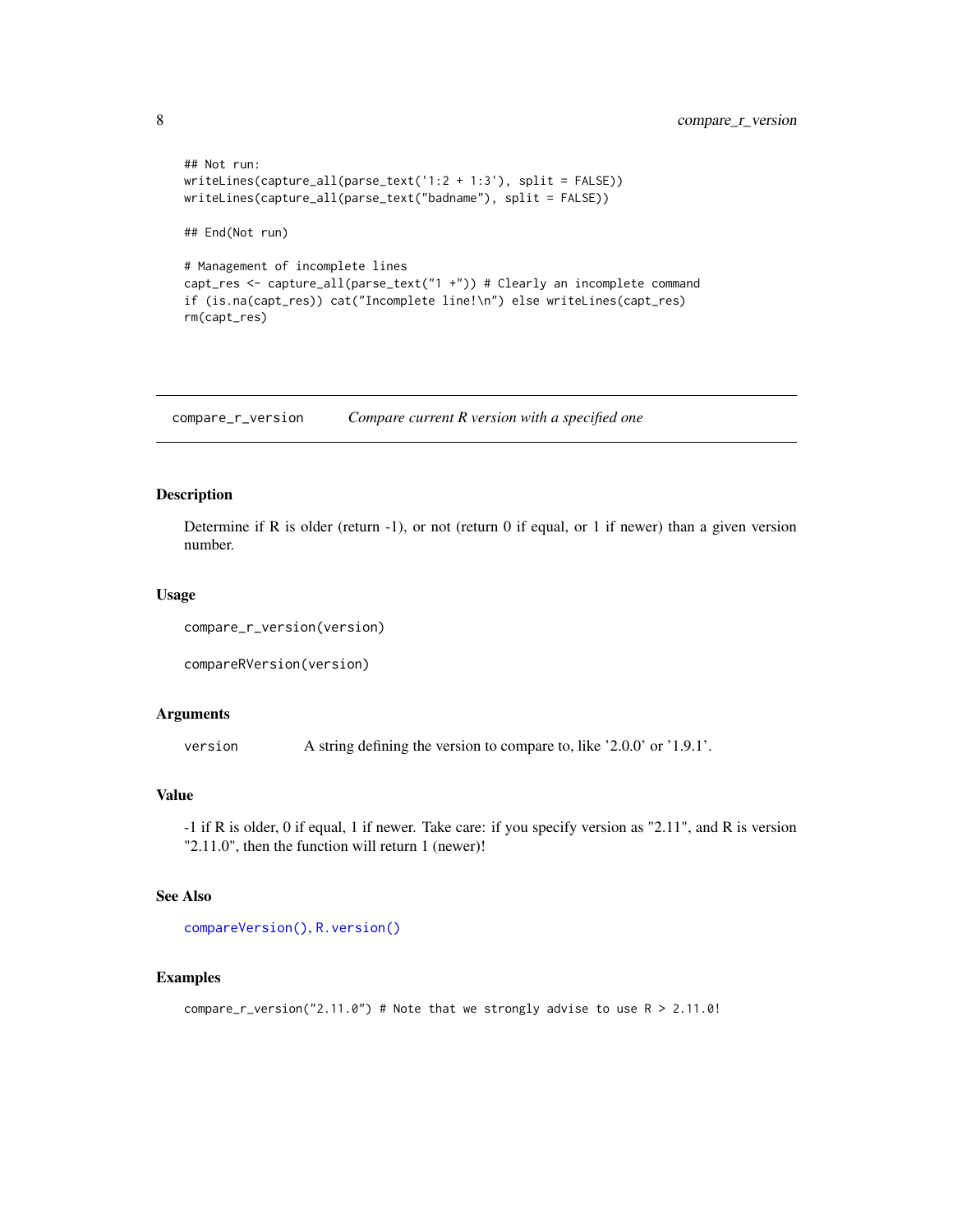<span id="page-8-1"></span><span id="page-8-0"></span>

# Description

Returns names of objects/arguments/namespaces matching a code fragment.

# Usage

```
completion(
 code,
 pos = nchar(code),
 min.length = 2,
 print = FALSE,
  types = c("default", "scintilla"),
  addition = FALSE,
  sort = TRUE,what = c("arguments", "functions", "packages"),
  description = FALSE,
 max.fun = 100,skip.used.args = TRUE,
  sep = "n",field.sep = "\t t",name.or.addition = c("name", "addition", "both")
\mathcal{L}
```
# Arguments

| code           | A partial R code to be completed.                                                                                                                                                   |
|----------------|-------------------------------------------------------------------------------------------------------------------------------------------------------------------------------------|
| pos            | The position of the cursor in this code.                                                                                                                                            |
| min.length     | The minimal length in characters of code required before the completion list is<br>calculated.                                                                                      |
| print          | Logical, print result and return invisibly. See details.                                                                                                                            |
| types          | A named list giving names of types. Set to NA to give only names. See details.                                                                                                      |
| addition       | Should only addition string be returned?                                                                                                                                            |
| sort           | Do we sort the list of completions alphabetically?                                                                                                                                  |
| what           | What are we looking for? Allow to restrict search for faster calculation.                                                                                                           |
| description    | Do we describe items in the completion list (could be slow)?                                                                                                                        |
| max.fun        | In the case where we describe items, the maximum number of functions to pro-<br>cess (if longer, no description is returned for function) because it can be very<br>slow otherwise. |
| skip.used.args | Logical, if completion is within function arguments, should the already used<br>named arguments be omitted?                                                                         |
| sep            | The separator to use between returned items.                                                                                                                                        |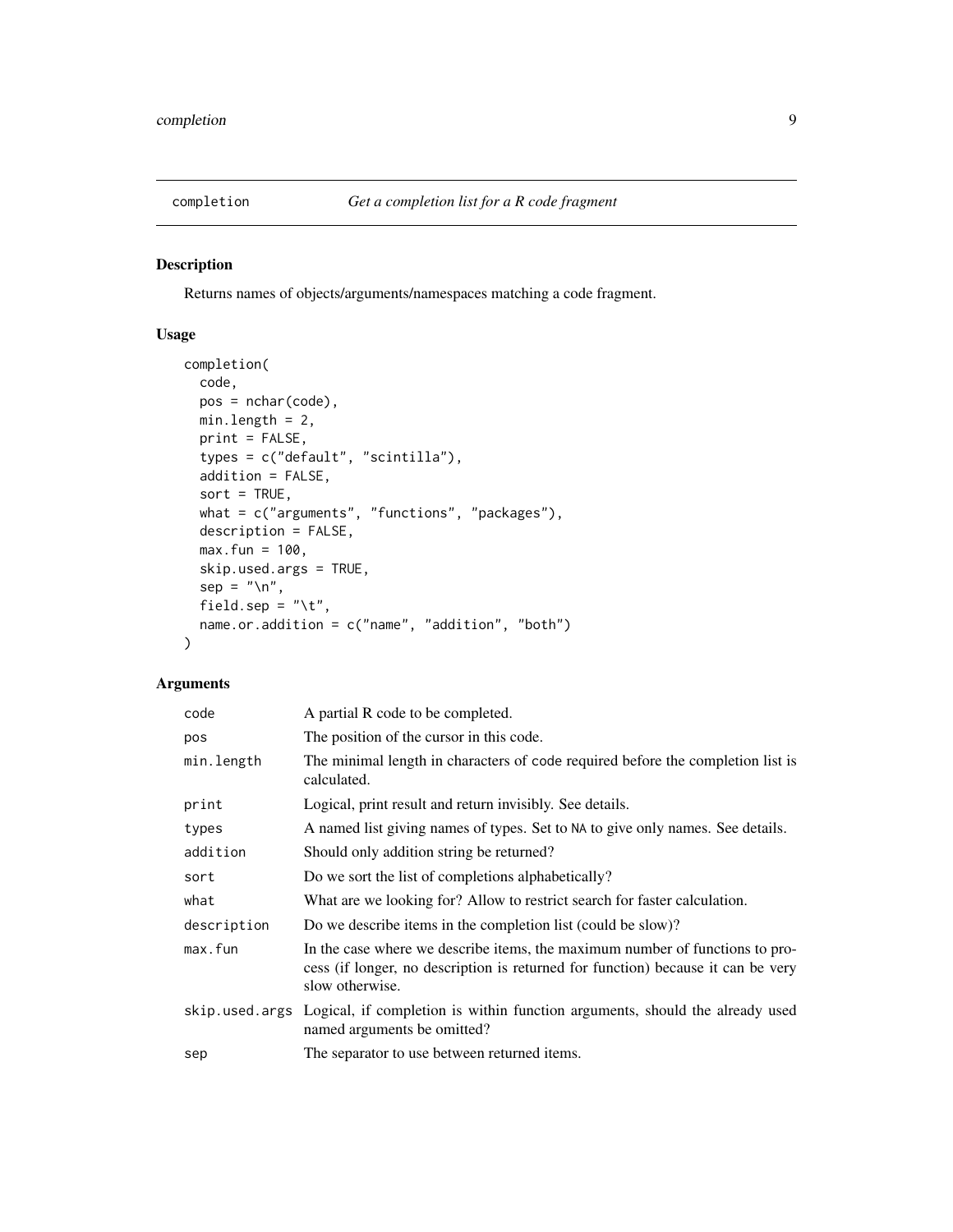<span id="page-9-0"></span>field.sep Character string to separate fields for each entry.

name.or.addition

Should we return the completion name, addition string, or both?

#### Details

The completion list is context-dependent, and it is calculated as if the code was entered at the command line.

If the code ends with  $\oint$  or  $[\Gamma]$ , then the function look for items in a list or data.frame whose name is the last identifier.

If the code ends with @, then the function look for slots of the corresponding S4 object.

If the code ends with ::, then it looks for objects in a namespace.

If the code ends with a partial identifier name, the function returns all matching keywords visible from .GlobalEnv.

If the code is empty or parses into an empty last token, the list of objects currently in the global environment is returned.

#### Value

If types == NA and description = FALSE, a character vector giving the completions, otherwise a data frame with two columns: 'completion', and 'type' when description = FALSE, or with four columns: 'completion', 'type', 'desc' and 'context' when description = TRUE. If name.or.addition == 'both', an 'addition' column is also returned.

Attributes:

attr(,"token") - a completed token.

attr(,"triggerPos") - number of already typed characters.

attr(,"fguess") - name of guessed function.

'attr(, "isFirstArg")" - is this a first argument?

#### Note

Take care: depending on the context, the completion list could be incorrect (but it should work for code entered at the command line). For instance, inside a function call, the context is very different, and arguments and local variables should be returned instead. This may be implemented in the future, but for now, we focus on completion that should be most useful for novice useRs that are using R expressions entered one after the other at the R console or in a script (and considering the script is run or sourced line after line in R).

There are other situations where the completion can be calculated, see the help of rc. settings().

If print == TRUE, results are returned invisibly, and printed in a form: triggerPos *newline* completions separated by sep.

If types are supplied, a completion will consist of name and type, separated by type.sep. types may me a vector of length 5, giving the type codes for "function", "variable", "environment", "argument" and "keyword". If types == "default", above type names are given; types == "scintilla" will give numeric codes that can be used with "scintilla.autoCShow" function (e.g., with the SciViews-K Komodo Edit plugin).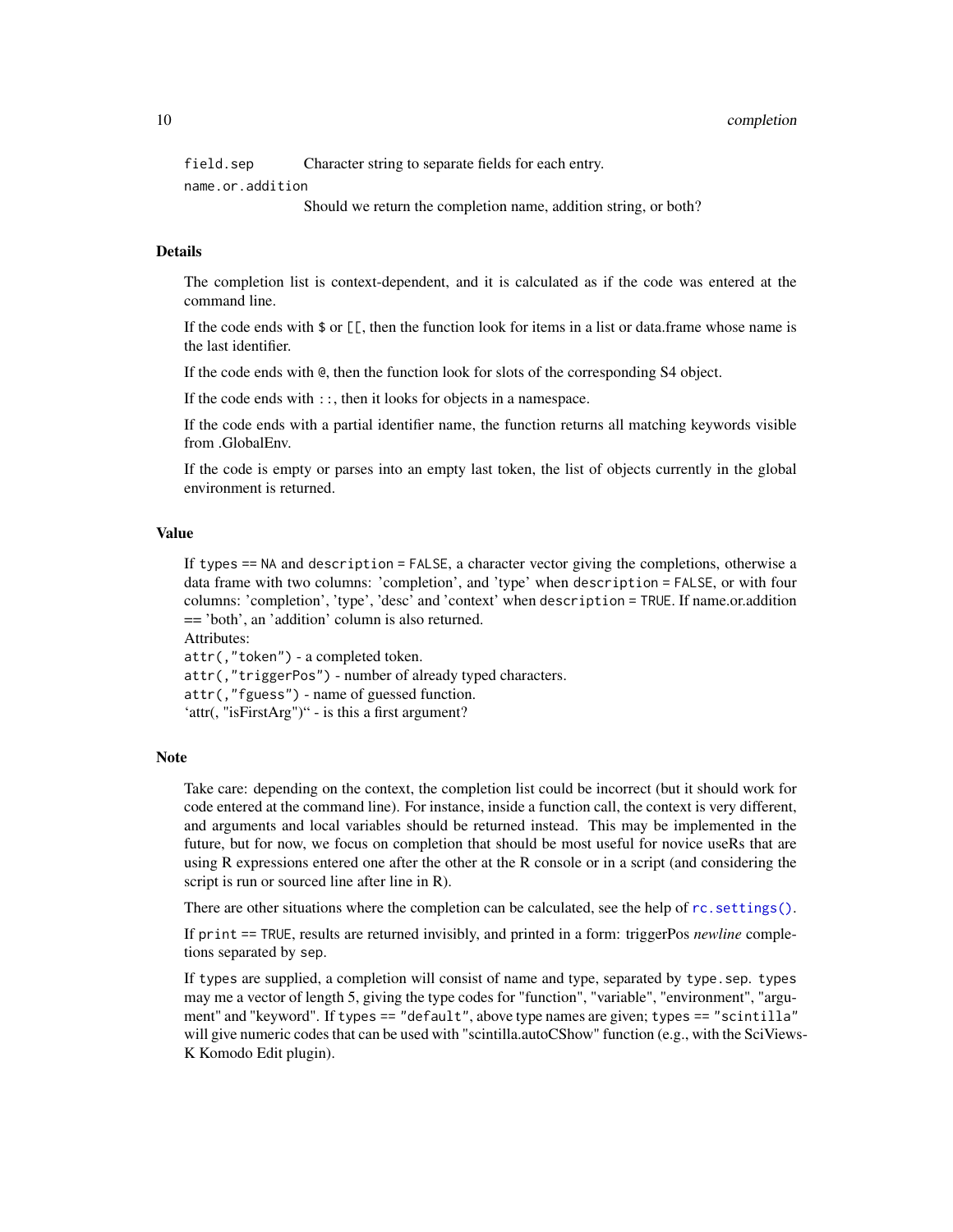<span id="page-10-0"></span> $\det$  11

# Author(s)

Philippe Grosjean [phgrosjean@sciviews.org](mailto:phgrosjean@sciviews.org) & Kamil Barton [kamil.barton@uni-wuerzburg.de](mailto:kamil.barton@uni-wuerzburg.de)

#### See Also

[rc.settings\(\)](#page-0-0)

#### Examples

```
# A data frame
data(iris)
completion("item <- iris$")
completion("item <- iris[[")
# An S4 object
setClass("track", representation(x = "numeric", y = "numeric"))
t1 <- new("track", x = 1:20, y = (1:20)^2)
completion("item2 <- t1@")
# A namespace
completion("utils::", description = TRUE)
# A partial identifier
completion("item3 <- va", description = TRUE)
# Otherwise, a list with the content of .GlobalEnv
completion("item4 <- ")
# TODO: directory and filename completion!
rm(iris, t1)
```
def *Define a vector of a given mode and length (possibly filling it with default values)*

#### Description

This function makes sure that a vector of a given mode and length is returned. If the value provided is NULL, or empty, the default value is used instead. If length.out = NULL, the length of the vector is not constrained, otherwise, it is fixed (possibly cutting or recycling value).

## Usage

```
def(value, default = "", mode = "character", length.out = NULL)
```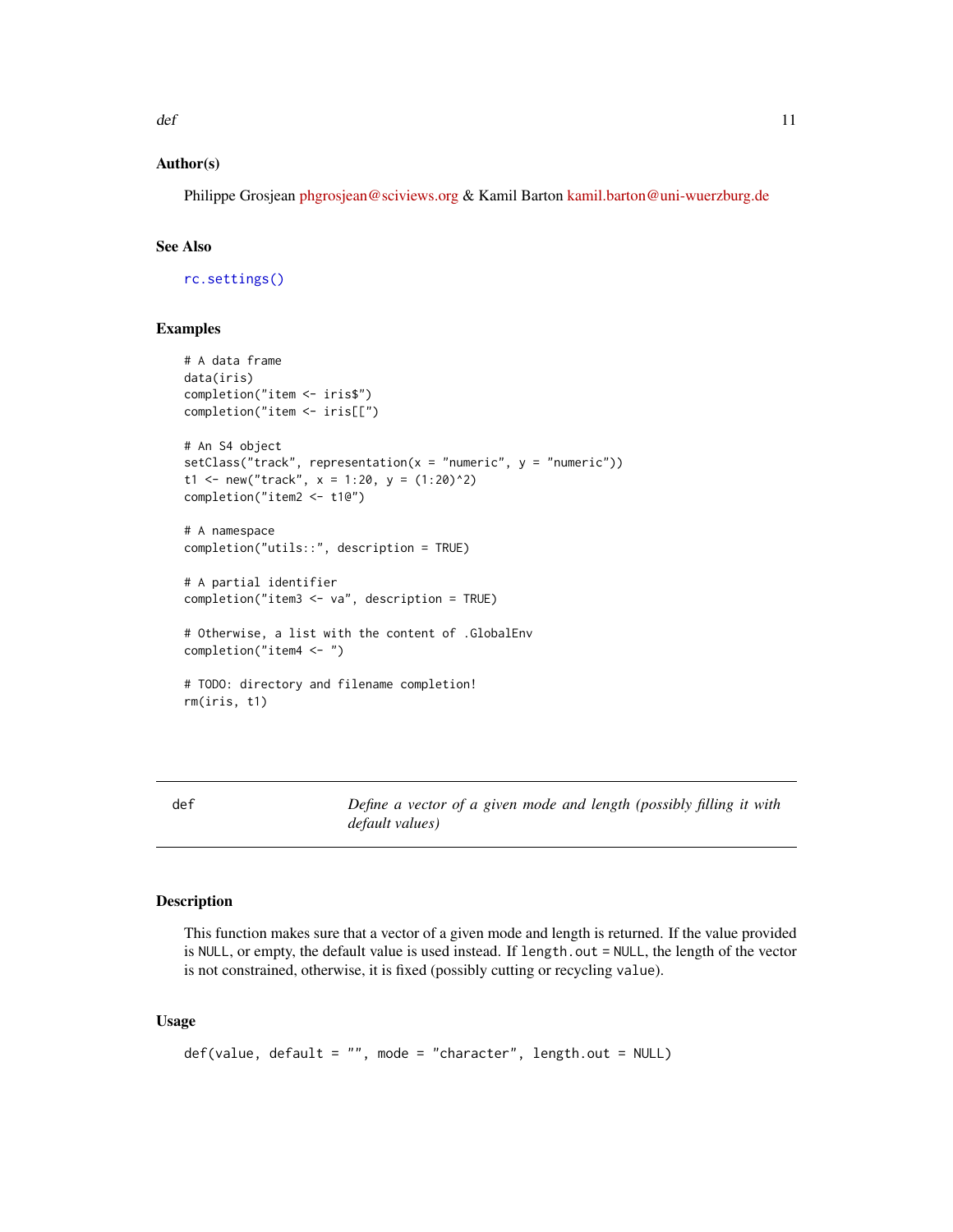#### <span id="page-11-0"></span>**Arguments**

| value      | The value to pass with default.                                                                                                                                                                                                                                                                                                                                                                                                                                                                                             |
|------------|-----------------------------------------------------------------------------------------------------------------------------------------------------------------------------------------------------------------------------------------------------------------------------------------------------------------------------------------------------------------------------------------------------------------------------------------------------------------------------------------------------------------------------|
| default    | The default value to use, in case of NULL, or length (value) $== 0$ .                                                                                                                                                                                                                                                                                                                                                                                                                                                       |
| mode       | The mode of the resulting object: 'character', 'logical', 'numeric' (and, if you<br>want to be more precise: 'double', 'integer' or 'single') or 'complex'. Although<br>not being a mode by itself, you can also specify 'factor' to make sure the result is<br>a factor (thus, of mode 'numeric', storage mode 'integer', with a levels attribute).<br>Other modes are ignored, and value is NOT coerced (silently) in this case, i.e.,<br>if you don't want to force coercion of the resulting object, use anything else. |
| length.out | The desired length of the returned vector; use length.out = NULL (default) if<br>you don't want to change the length of the vector.                                                                                                                                                                                                                                                                                                                                                                                         |

#### Value

A vector of given mode and length, with either value or default.

#### See Also

[mode\(\)](#page-0-0), [rep\(\)](#page-0-0), [temp\\_env\(\)](#page-38-2)

#### Examples

```
def(1:3, length.out = 5) # Convert into character and recycle
def(0:2, mode = "logical") # Numbers to logical
def(c("TRUE", "FALSE"), mode = "logical") # Text to logical
def(NULL, "default text") # Default value used
def(character(0), "default text") # Idem
def(NA, 10, mode = "numeric", length.out = 2) # Vector of two numbers
```
describe\_function *Get textual help on function or function arguments, or get a call tip*

# <span id="page-11-1"></span>Description

Textual help on functions or their arguments is extracted for text online help for a given function. By default, all arguments from the online help are returned for describe\_args(). If the file contains help for several functions, one probably gets also some irrelevant information. Use of 'args' to limit result is strongly encouraged. args\_tip() provides a human-readable textual description of function arguments in a better way than args() does. It is primarily intended for code tips in GUIs. call\_tip() has a similar purpose to show how some code could be completed.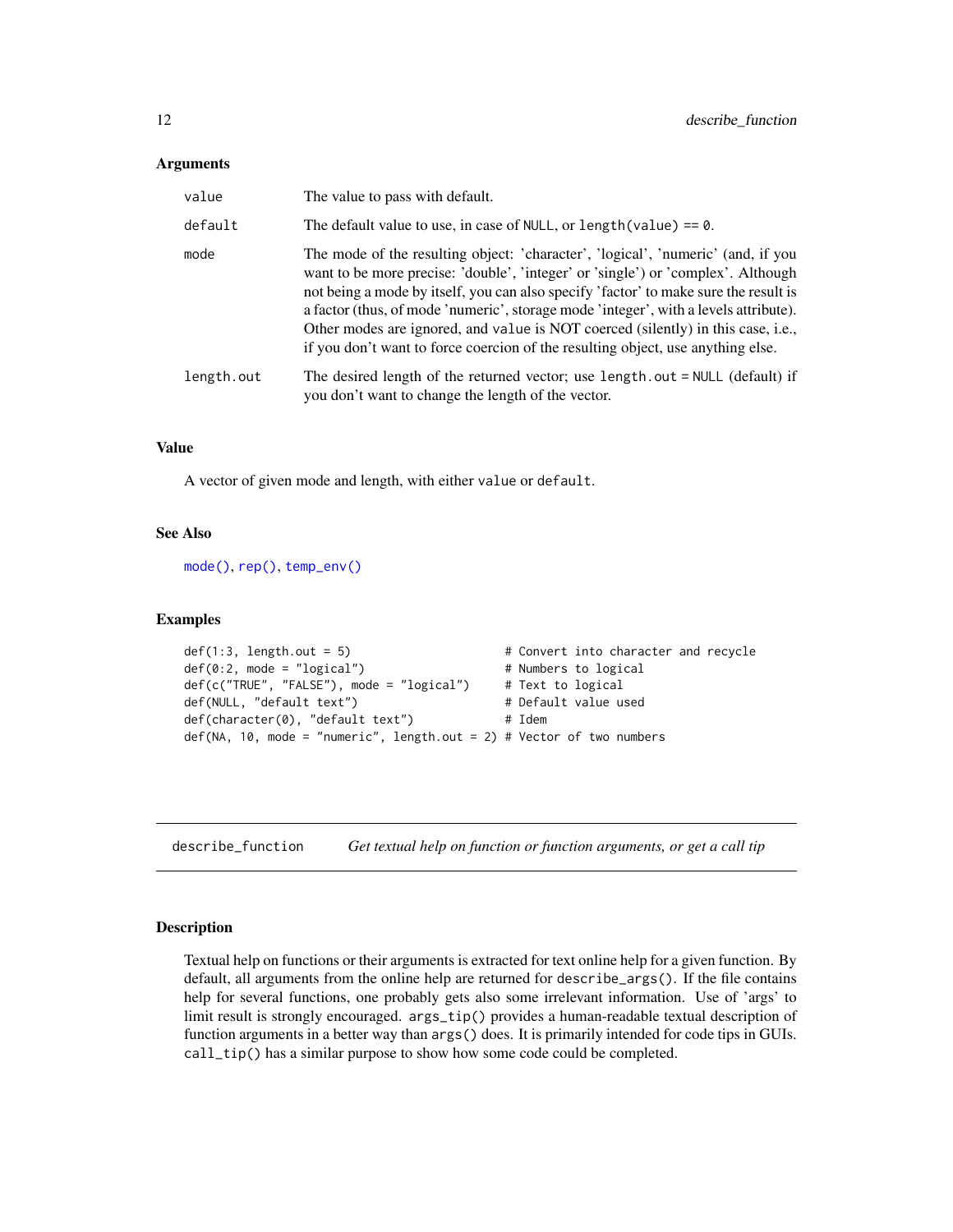# Usage

```
describe_function(fun, package, lib.loc = NULL)
describe_args(fun, args = NULL, package = NULL, lib.loc = NULL)
args_tip(name, only.args = FALSE, width = getOption("width"))
call_tip(
  code,
 only.args = FALSE,
 location = FALSE,
 description = FALSE,
 methods = FALSE,width = getOption("width")
)
descFun(fun, package, lib.loc = NULL)
descArgs(fun, args = NULL, package = NULL, lib.loc = NULL)
argsTip(name, only.args = FALSE, width = getOption("width"))
callTip(
  code,
 only.args = FALSE,
 location = FALSE,
 description = FALSE,
 methods = FALSE,
 width = getOption("width")
\mathcal{L}
```
# Arguments

| fun       | A character string with the name of a function (several functions accepted too<br>for describe_function().                                                                                                                  |
|-----------|-----------------------------------------------------------------------------------------------------------------------------------------------------------------------------------------------------------------------------|
| package   | A character string with the name of the package that contains fun, or NULL for<br>searching in all loaded packages.                                                                                                         |
| lib.loc   | A character vector of directory names of R libraries, or NULL. The default value<br>of NULL corresponds to all libraries currently known. If the default is used, the<br>loaded packages are searched before the libraries. |
| args      | Either NULL (by default) to return the description of all arguments from the corre-<br>sponding man page, or a character vector with names of the arguments to search<br>for.                                               |
| name      | A string with the name of a function.                                                                                                                                                                                       |
| only.args | Do we return only arguments of the function ( $arg1, arg2 = TRUE, $ ), or the full<br>call, like $(myfun(arg1,arg2 = TRUE, \dots).$                                                                                         |
| width     | Reformat the tip to fit to fit in that width, except if width $=$ NULL.                                                                                                                                                     |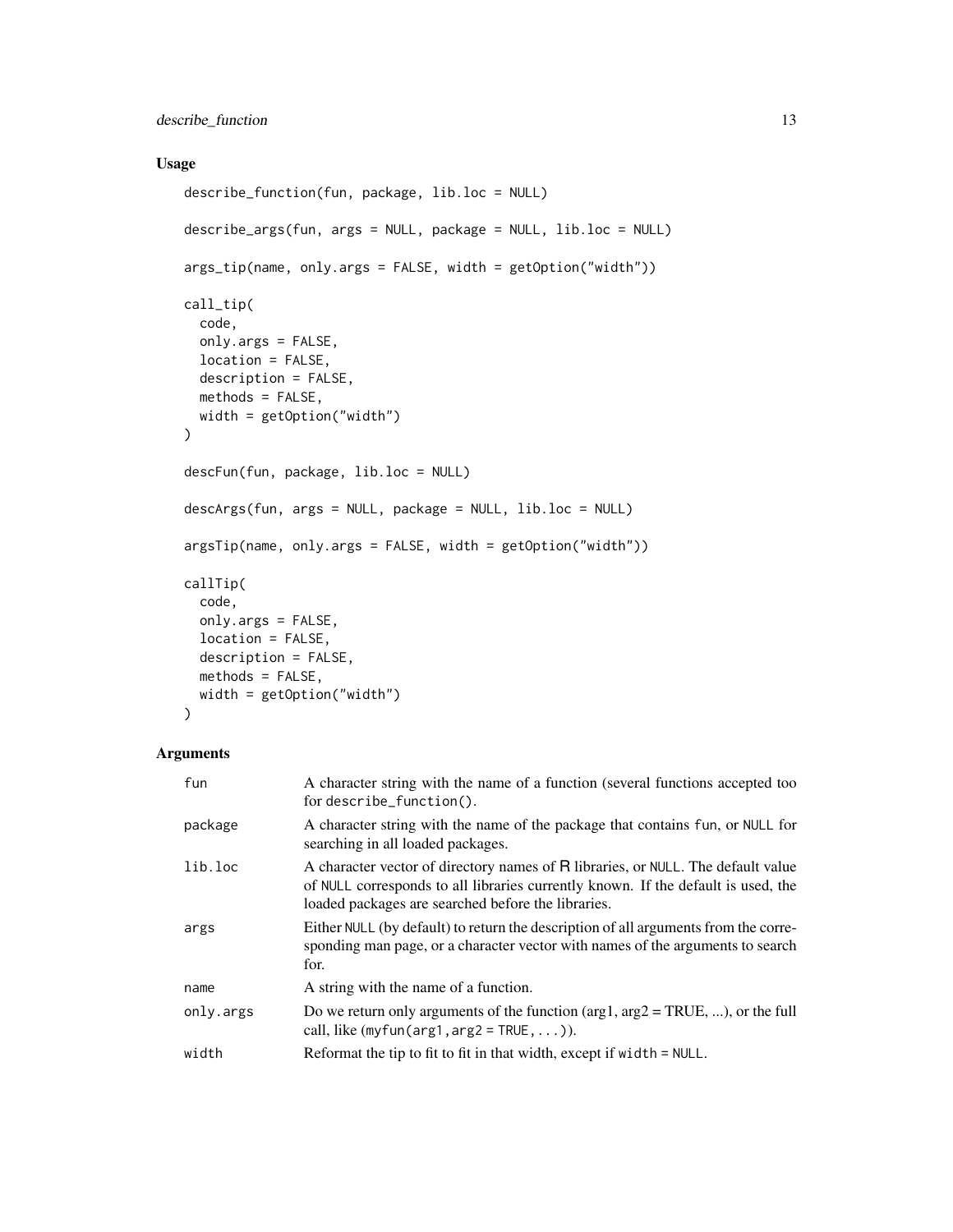<span id="page-13-0"></span>

| code        | A fraction of R code ending with the name of a function, eventually followed by<br>$^{\prime}$ ( $^{\prime}$ .                                  |
|-------------|-------------------------------------------------------------------------------------------------------------------------------------------------|
| location    | If TRUE then the location (in which package the function resides) is appended to<br>the calltip between square brackets.                        |
| description | If TRUE then a short description of the function is added to the call tip (in fact,<br>the title of the corresponding help page, if it exists). |
| methods     | If TRUE then a short message indicating if this is a generic function and that lists,<br>in this case, available methods.                       |

# Value

A string with the description of the function or of its arguments, or the calling syntax of the function, plus additional information depending on the flags used. If the man page is not found, a vector of empty strings is returned. Empty strings are also returned for arguments that are not found in the man page.

# Note

args\_tip() is supposed to display S3 and S4 methods, and primitives adequately,... but this is not implemented yet in the current version! For  $call\_tip()$ , the use of methods = TRUE slows down the execution of the function, especially for generic functions that have many methods like print() or summary().

#### See Also

[completion\(\)](#page-8-1), [args\(\)](#page-0-0), [argsAnywhere\(\)](#page-0-0)

#### Examples

```
describe_function("ls", "base")
describe_function("library", "base")
describe_function("descFun", "svMisc")
describe_function("descArgs")
describe_args("ls")
describe_args("library", args = c("package", "pos"))
args_tip("ls")
call_tip("myvar <- lm(")
```
<span id="page-13-1"></span>file\_edit *Invoke an external text editor for a file*

#### Description

Edit a text file using an external editor. Possibly wait for the end of the program and care about creating the file (from a template) if it does not exists yet.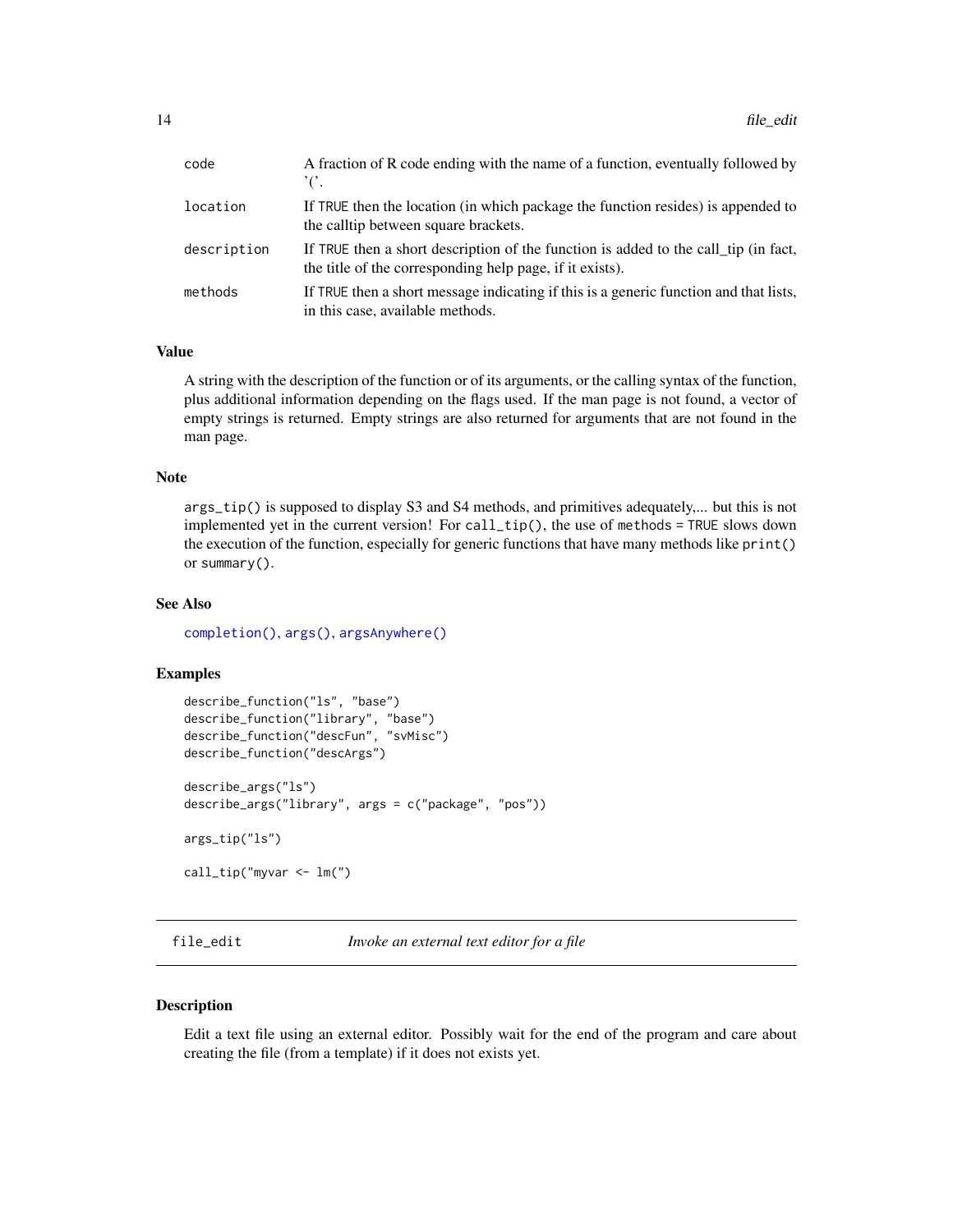file\_edit 15

# Usage

```
file_edit(
  ...,
  title = files,
  editor = getOption("fileEditor"),
  file.encoding = "",
  template = NULL,
  replace = FALSE,
 wait = FALSE\lambdafileEdit(
  ...,
  title = files,
  editor = getOption("fileEditor"),
  file.encoding = "",
  template = NULL,
  replace = FALSE,
 wait = FALSE)
```
# Arguments

| $\cdots$      | Path to one or more files to edit.                                                                                                                                                                                                      |
|---------------|-----------------------------------------------------------------------------------------------------------------------------------------------------------------------------------------------------------------------------------------|
| title         | The title of the editor window (not honored by all editors, most external editors<br>only display the file name or path).                                                                                                               |
| editor        | Editor to use. Either the name of the program, or a string containing the com-<br>mand to run, using $\theta$ the filename in the command, or a function with 'file', 'title'<br>and 'wait' arguments to delegate process of the files. |
| file.encoding | Encoding of the files. If "" or native enc, the files are considered as being<br>already in the right encoding.                                                                                                                         |
| template      | One or more files to use as template if files must be created. If NULL, an empty<br>file is created. This argument is recycled for all files to edit.                                                                                   |
| replace       | Force replacement of files if template= is not null.                                                                                                                                                                                    |
| wait          | Wait for edition to complete. If more than one file is edited, the program waits<br>sequentially for each file to be edited in turn (with a message in the R console).                                                                  |

# Value

The function returns TRUE if it was able to edit the files or FALSE otherwise, invisibly. Encountered errors are reported as warnings.

# Note

The default editor program, or the command to run is in the fileEditor option (use getOption("fileEditor") to retrieve it, and options(fileEditor = "<my\_own\_editor>") to change it). Default values are determined automatically.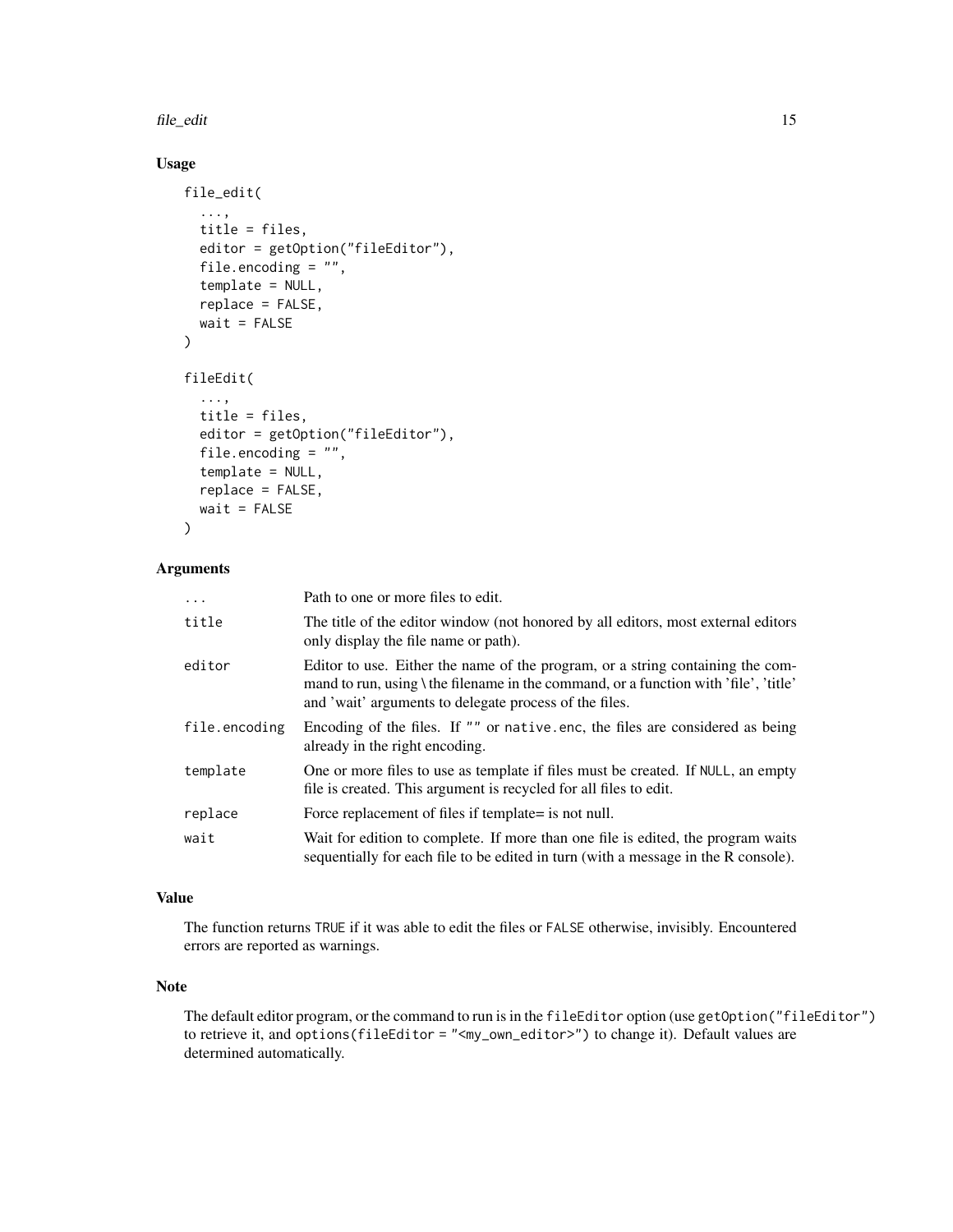<span id="page-15-0"></span>On Unixes, "gedit", "kate" and "vi" are looked for in that order. Note that there is a gedit plugin to submit code directly to R: <http://rgedit.sourceforge.net/>. Since, gedit natively supports a lot of different syntax highlighting, including R, and is lightweight but feature rich, it is recommended as default text editor for file\_edit() on Unixes. If JGR is run and the editor is "vi" or "internal", then the internal JGR editor is used, otherwise, the provided editor is chosen.

On MacOS, if the "bbedit" program exists, it is used (it is the command line program installed by BBEdit, see <http://www.barebones.com/products/>, a much more capable text editor than the default TextEdit program), otherwise, the default text editor used by MacOS is chosen (default usually to TextEdit). BBEdit can be configured to highlight and submit R code.It features also several tools that makes it a much better choice than TextEdit for file\_edit() on MacOS. Specify "bbedit" to force using it. The default value is "textedit", the MacOS default text editor, but on R.app, and with wait = FALSE, the internal R.app editor is used instead in that case. If RStudio or JGR is run, and the editor is "textedit", "internal" or "vi", then, the RStudio or JGR internal editor is used instead. If wait = TRUE with an RStudio editor, it is enough to switch to another editor to continue.

On Windows, if Notepad++ is installed in its default location, it is used, otherwise, the default "notepad" is used in Rterm and the internal editors are chosen for Rgui. Notepad++ is a free text editor that is much better suited to edit code or text files that the default Windows' notepad application, in particular because it can handle various line end types (Unix, Mac or Windows) and encodings. It also supports syntax highlighting, code completion and much more. So, it is strongly recommended to install it (see <http://notepad-plus-plus.org/>) and use it with  $file-edit()$ . There is also a plugin to submit code to R directly from Notepad $++$ : [https:](https://sourceforge.net/projects/npptor/) [//sourceforge.net/projects/npptor/](https://sourceforge.net/projects/npptor/).

Of course, you can use your own text editor, just indicate it in the fileEditor option. Note, however, that you should use only lightweight and fast starting programs. Also, for the wait = TRUE argument of file\_edit(), you must check that R waits for the editor to be closed before further processing code. In some cases, a little command line program is used to start a larger application (like for Komodo Edit/IDE), or the program delegates to an existing instances and exits immediately, even if the file is still edited. Such editors are not recommended at all for file\_edit().

If you want to use files that are compatibles between all platforms supported by R itself, you should think about using ASCII encoding as much as possible and the Windows style of line-ending. That way, you ensure that all the default editors will handle those files correctly, including the broken default editor on Windows, notepad, which does not understand at all MacOS or Unix line ending characters!

#### See Also

[system\\_file\(\)](#page-37-1), [file.path\(\)](#page-0-0), [file.edit\(\)](#page-0-0)

```
## Not run:
# Create a template file in the tempdir...
template <- tempfile("template", fileext = ".txt")
cat("Example template file to be used with file_edit()", file = template)
# ... and edit a new file, starting from that template:
new_file <- tempfile("test", fileext = ".txt")
```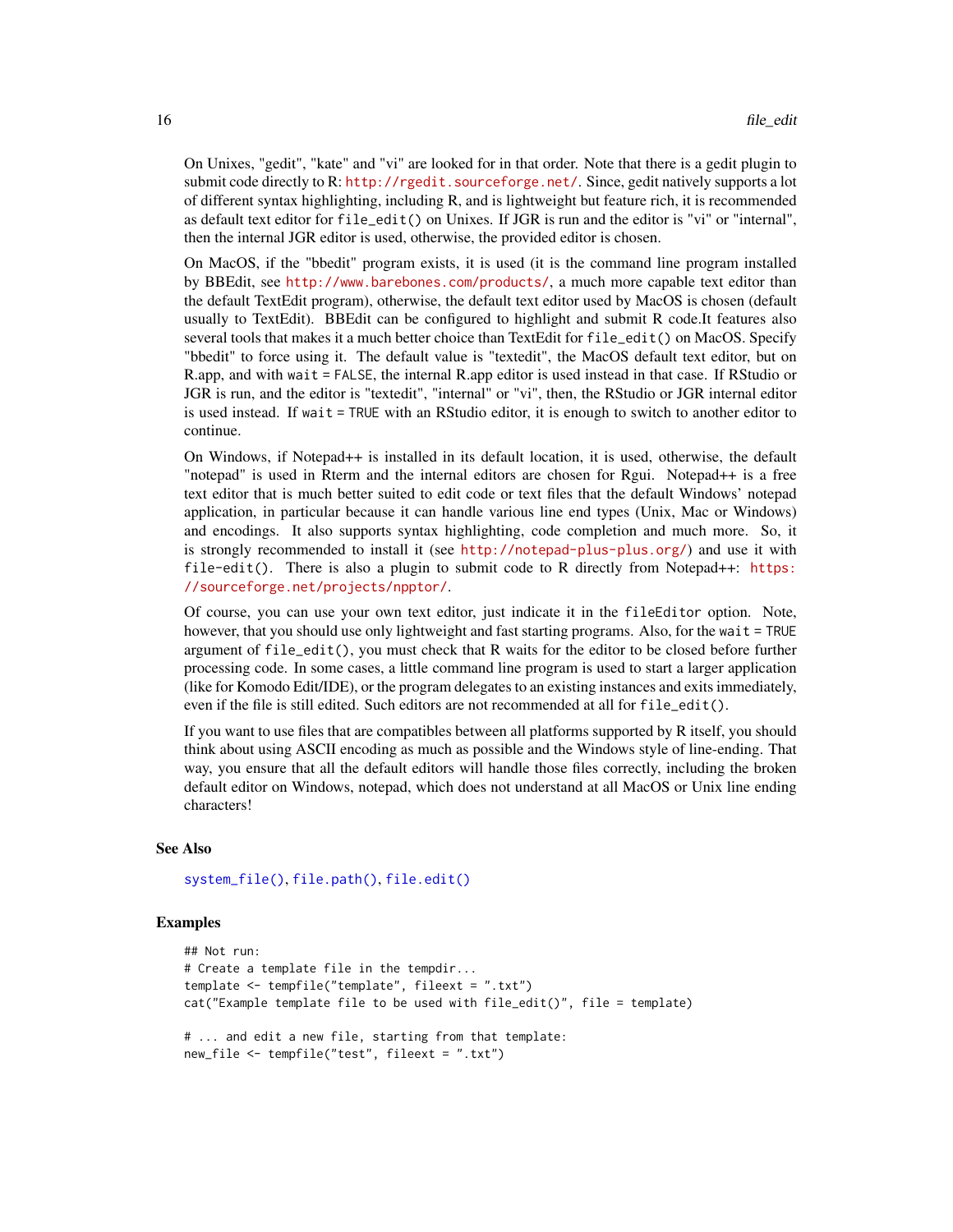#### <span id="page-16-0"></span>gui\_cmd 17

```
file_edit(new_file, template = template, wait = TRUE)
message("Your file contains:")
readLines(new_file)
# Eliminate both the file and template
unlink(new_file)
unlink(template)
## End(Not run)
```
gui\_cmd *Execute a command in the GUI client*

# Description

This function is not intended to be used at the command line (except for debugging purposes). It executes a command string to a (compatible) GUI client.

# Usage

```
gui_cmd(command, ...)
gui_load(...)
gui_source(...)
gui_save(...)
gui_import(...)
gui_export(...)
gui_report(...)
gui_setwd(...)
guiCmd(command, ...)
guiLoad(...)
guiSource(...)
guiSave(...)
guiImport(...)
guiExport(...)
```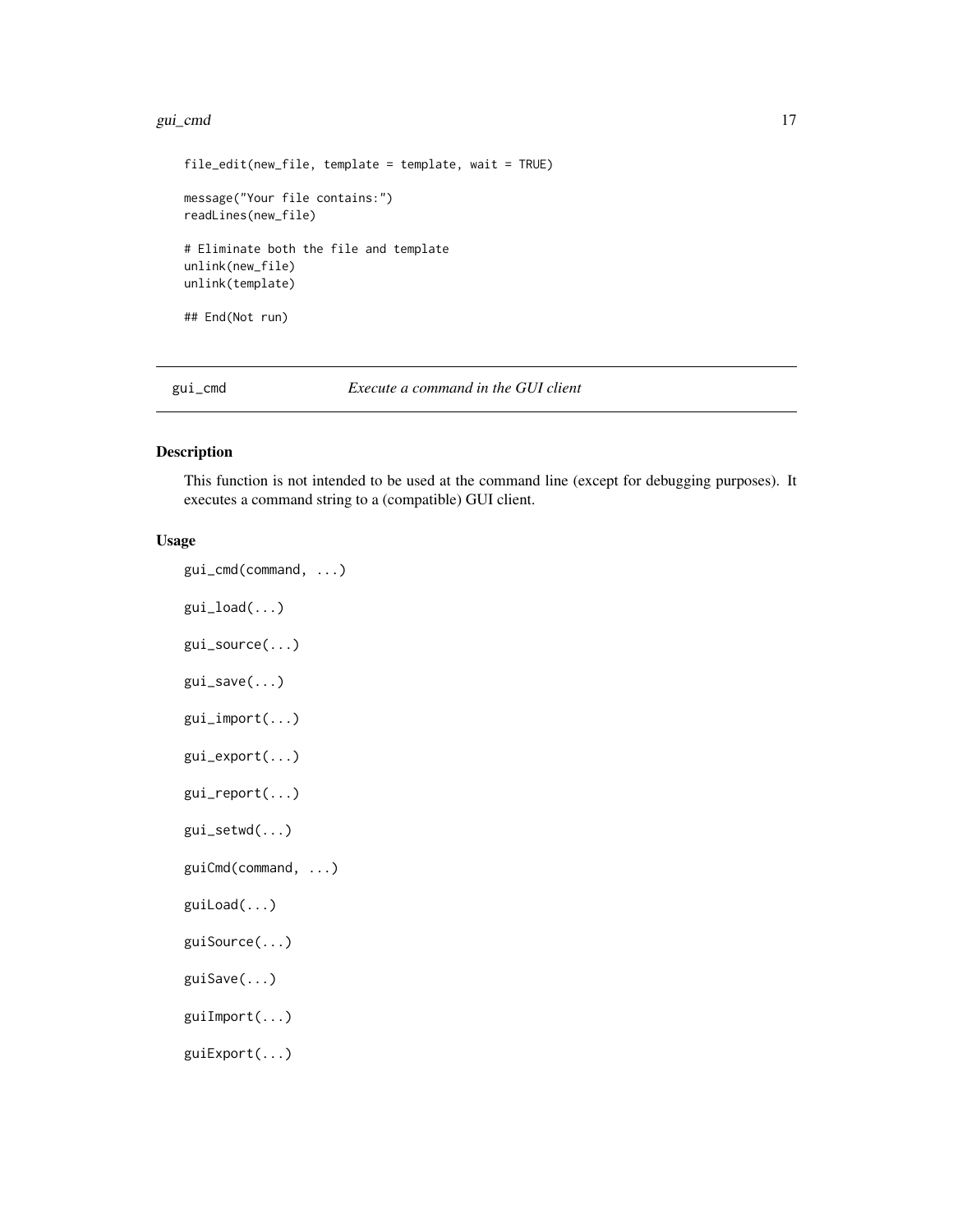```
guiReport(...)
```
guiSetwd(...)

### Arguments

| command  | The command string to execute in the GUI client.                  |
|----------|-------------------------------------------------------------------|
| $\cdots$ | Parameters provided for the command to execute in the GUI client. |

# Details

You must define a function .guiCmd() in the SciViews: TempEnv environment that will take first argument as the name of the command to execute (like source, save, import, etc.), and ... with arguments to the command to send. Depending on your GUI, you should have code that delegates the GUI elements (ex: display a dialog asking for a .Rdata file to source) and then, execute the command in R with the selected file as attribute.

# Value

The result of the command if it succeed, or NULL if the command cannot be run (i.e., .guiCmd() is not defined in SciViews:TempEnv).

#### See Also

[get\\_temp\(\)](#page-38-1)

<span id="page-17-1"></span>Install *An easy package installation function that pairs with* package()

# Description

This is similar to [install.packages\(\)](#page-0-0), except it takes by default the list of packages from .packages\_to\_install in SciViews:TempEnv. That list is populated automatically by infructuous calls to package(), so that just a call to Install() without arguments is generally sufficient.

#### Usage

```
Install(pkgs = get_temp(".packages_to_install"), ..., ask = TRUE)
```
#### **Arguments**

| pkgs                    | The list of packages to install (character vector). If missing, the list is read from<br>packages_to_install, which is cleared on success. |
|-------------------------|--------------------------------------------------------------------------------------------------------------------------------------------|
| $\cdot$ $\cdot$ $\cdot$ | Further arguments passed to install.packages().                                                                                            |
| ask                     | If TRUE and pkgs is missing, ask first to install the packages.                                                                            |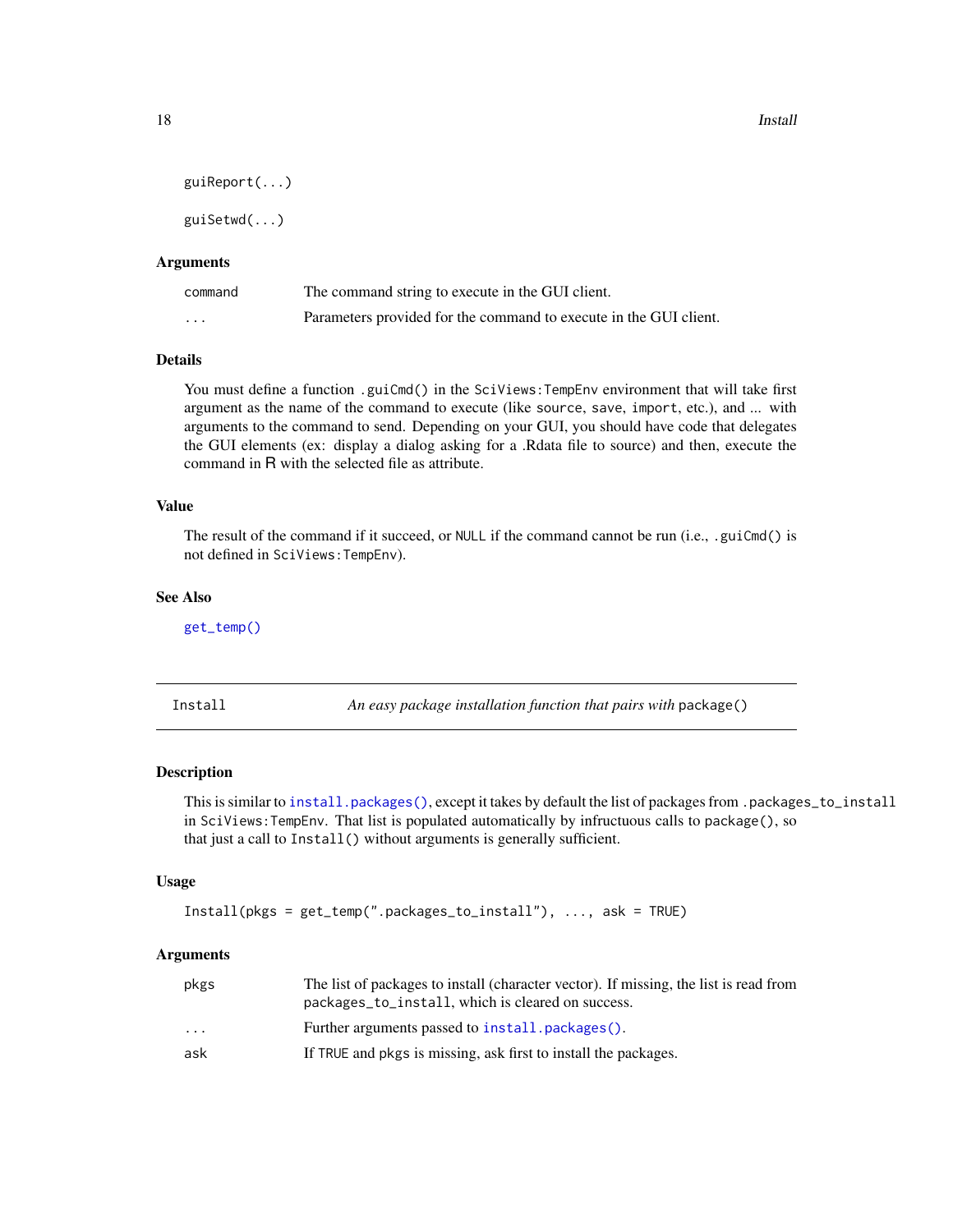#### <span id="page-18-0"></span>is\_help 19

# Value

Returns TRUE in case of success, FALSE otherwise. The function is invoked for its side-effect of installing R packages.

#### See Also

[package\(\)](#page-26-1)

is\_help *Check for the existence of an help file, or some context*

#### Description

For is\_help(), determine if 'topic' has a help file and example to run. For is\_win() and is\_mac(), determine if the platform is Windows or MacOS. For is\_aqua(), is the R UI is AQUA, the standard R GUI under Macintosh? For is\_rgui(), determine if the default Rgui under Windows is in use, and with is\_sdi() in this case, you can check if it is in SDI (single-document interface) *versus* MDI (multi-document interface, by default). is\_rstudio() and is\_rstudio\_server() check if R is run under RStudio (server), and is\_jgr() indicate if the R GUI is JGR.

#### Usage

```
is_help(topic, package = NULL, lib.loc = NULL)
is_win()
is_rgui()
is_sdi()
is_mac()
is_aqua()
is_rstudio()
is_rstudio_desktop()
is_rstudio_server()
is_jgr()
isHelp(topic, package = NULL, lib.loc = NULL)
isWin()
isRgui()
```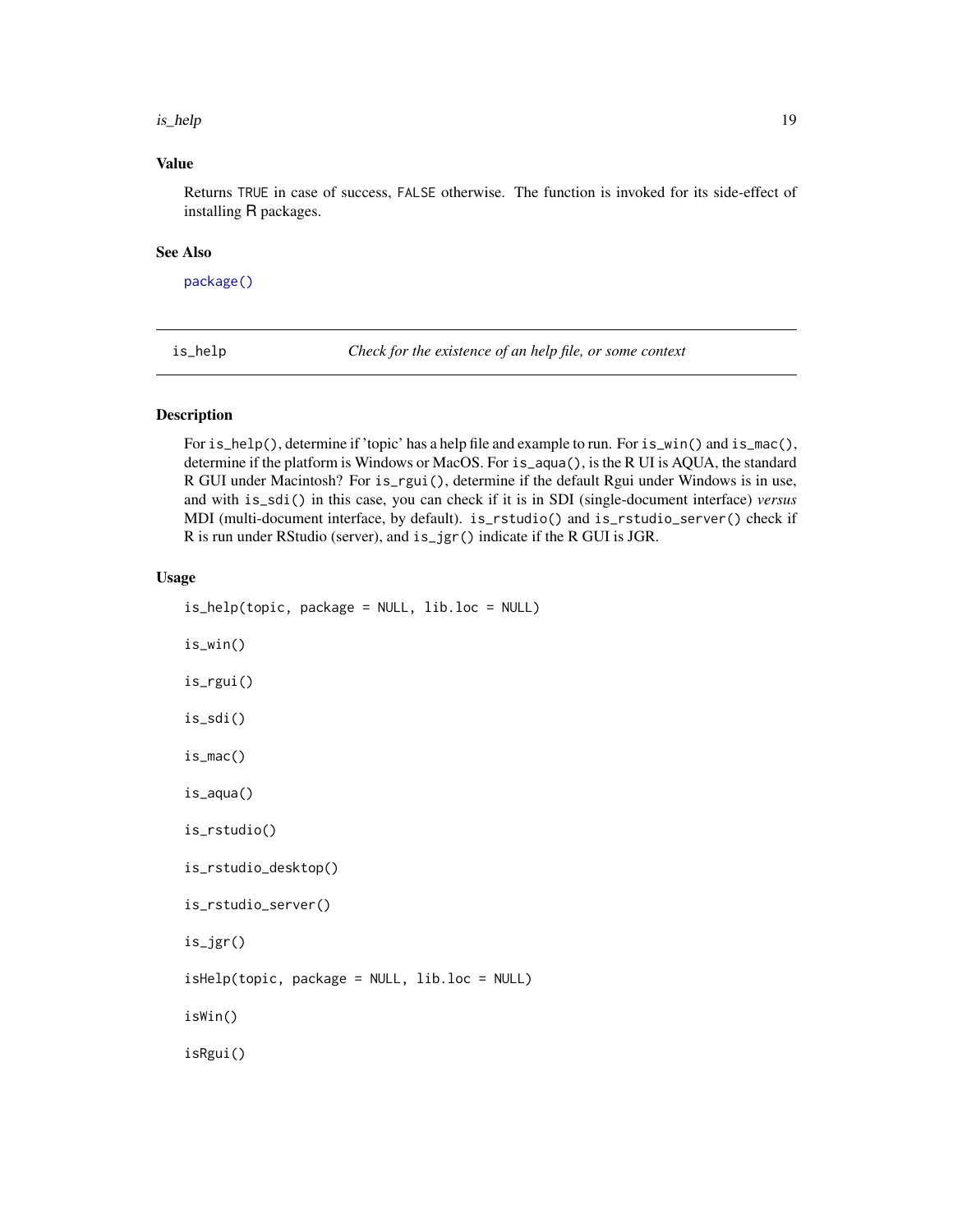<span id="page-19-0"></span>isSDI()

isMac()

isAqua()

isJGR()

# **Arguments**

| topic   | Name or literal character string: the online help topic to look for.                                                                                                                                                        |
|---------|-----------------------------------------------------------------------------------------------------------------------------------------------------------------------------------------------------------------------------|
| package | A character vector giving the package names to look into for help or example<br>code, or NULL. By default, all packages in the search path are used.                                                                        |
| lib.loc | A character vector of directory names of R libraries, or NULL. The default value<br>of NULL corresponds to all libraries currently known. If the default is used, the<br>loaded packages are searched before the libraries. |

# Value

All these functions return either TRUE or FALSE depending on the tested item, except for is\_help(), which returns a logical vector with two elements. The first one indicating if there is a help file, and the second one indicating if there are examples associated with this help file.

# Note

The code of is\_help() is largely inspired from the first part of example().

Under Rgui, to switch fro MDI to SDI more, go to the menu entry 'Edit' -> 'GUI preferences' to change the Rgui mode, or start Rgui with the '-SDI' argument line parameter. Under another platform than Windows or if it is not Rgui, then is\_sdi() always returns FALSE.'

## See Also

[example\(\)](#page-0-0), [help\(\)](#page-0-0), [capabilities\(\)](#page-0-0)

# Examples

```
is_help("help") # Help and example
is_help("Rtangle") # Help but no example
is_help("notopic") # No help or example
```
is\_win() is\_mac() is\_aqua() is\_rgui() is\_sdi()

```
is_rstudio()
is_rstudio_desktop()
is_rstudio_server()
```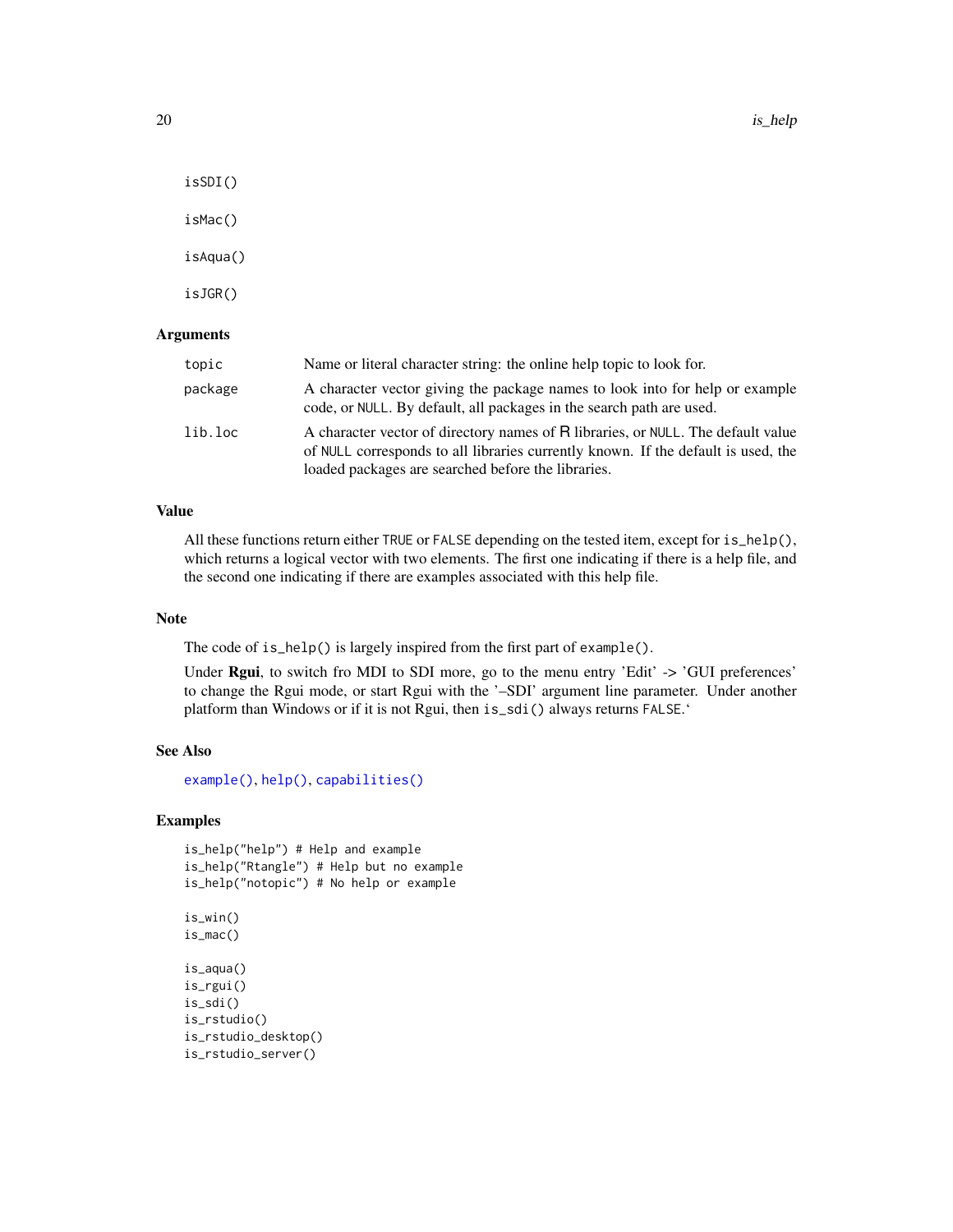<span id="page-20-0"></span>is\_jgr()

list\_methods *List all methods associated with a generic function or a class, or all types associated with a method*

# Description

List all S3 and/or S4 methods for a generic function or for a class. List all types for a method; types are variants for a given method defined in a way it is easy to add other variants dynamically (on the contrary to a usual type = or which = argument, like in  $plot.ts()$  or  $plot.lm()$ , respectively.

#### Usage

```
list_methods(
  f =character(),
  class = NULL,
  S3 = TRUE,
  S4 = TRUE,mixed = TRUE,filter = getOption("svGUI.methods")
\mathcal{E}list_types(method, class = "default", strict = FALSE)
listMethods(
  f =character(),
 class = NULL,
  S3 = TRUE,S4 = TRUE,mixed = TRUE,filter = getOption("svGUI.methods")
\mathcal{L}
```
listTypes(method, class = "default", strict = FALSE)

# Arguments

|       | The name of the generic function (character string), used only when class =<br>NULL.                                                    |
|-------|-----------------------------------------------------------------------------------------------------------------------------------------|
| class | The name of a class.                                                                                                                    |
| S3    | If TRUE, list of S3 methods.                                                                                                            |
| S4    | If TRUE, list of S4 methods.                                                                                                            |
| mixed | If TRUE, S3 and S4 methods are mixed together in a character vector, otherwise,<br>S3 and S4 methods are reported separately in a list. |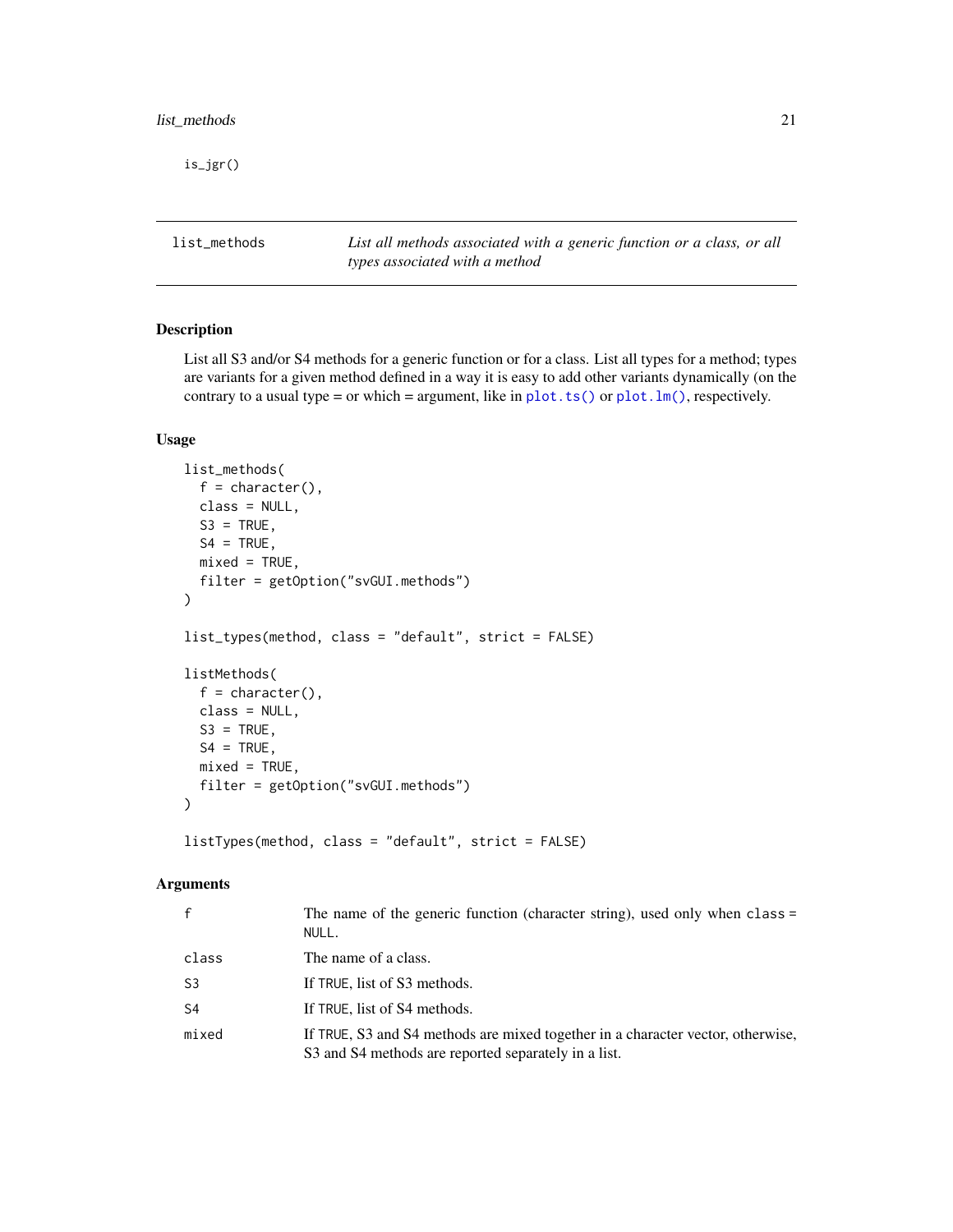<span id="page-21-0"></span>

| filter | A list of methods to consider when listing class methods. Only classes in this                                                              |
|--------|---------------------------------------------------------------------------------------------------------------------------------------------|
|        | list that are defined for the class are returned. Store the list of methods you want                                                        |
|        | in the options "svGUI methods". The package proposes a reasonable starting                                                                  |
|        | point on loading if this option is not defined yet.                                                                                         |
| method | The method name.                                                                                                                            |
| strict | Do we list only types for the class (TRUE), or all possible types, including for<br>inherited objects, and default ones FALSE, by default)? |

# Value

For list\_methods(), if mixed = TRUE, a list with components:

- S3 The S3 methods for the generic function or the class, or character $(\theta)$  if none
- S4 The S4 methods for the generic function or the class, or character(0) if none.

Otherwise, a character vector with the requested methods.

For list\_types(), a vector with character strings with methods' type names.

### Note

list\_types() is only useful for special generic functions with type argument like view, copy or export. These functions offer a mechanism to easily add custom types, and the present function list them. For S3 objects a type is simply a function whose name is : *method*\_*type*.*class*. So, adding new *type*s for *method* is very easy to implement.

#### See Also

[obj\\_menu\(\)](#page-22-1)

```
# Generic functions
list_methods("t.test") # S3
list_methods("show", mixed = FALSE) # S4
list_methods("ls") # None, not a generic function!
# Classes
# Only the following methods are considered
getOption("gui.methods")
list_methods(class = "data.frame")
list_methods(class = "lm")
# List method types
list_types("view") # All default view types currently defined
list_types("view", "data.frame")
list_types("view", "data.frame", TRUE) # None, except if you defined custom views!
```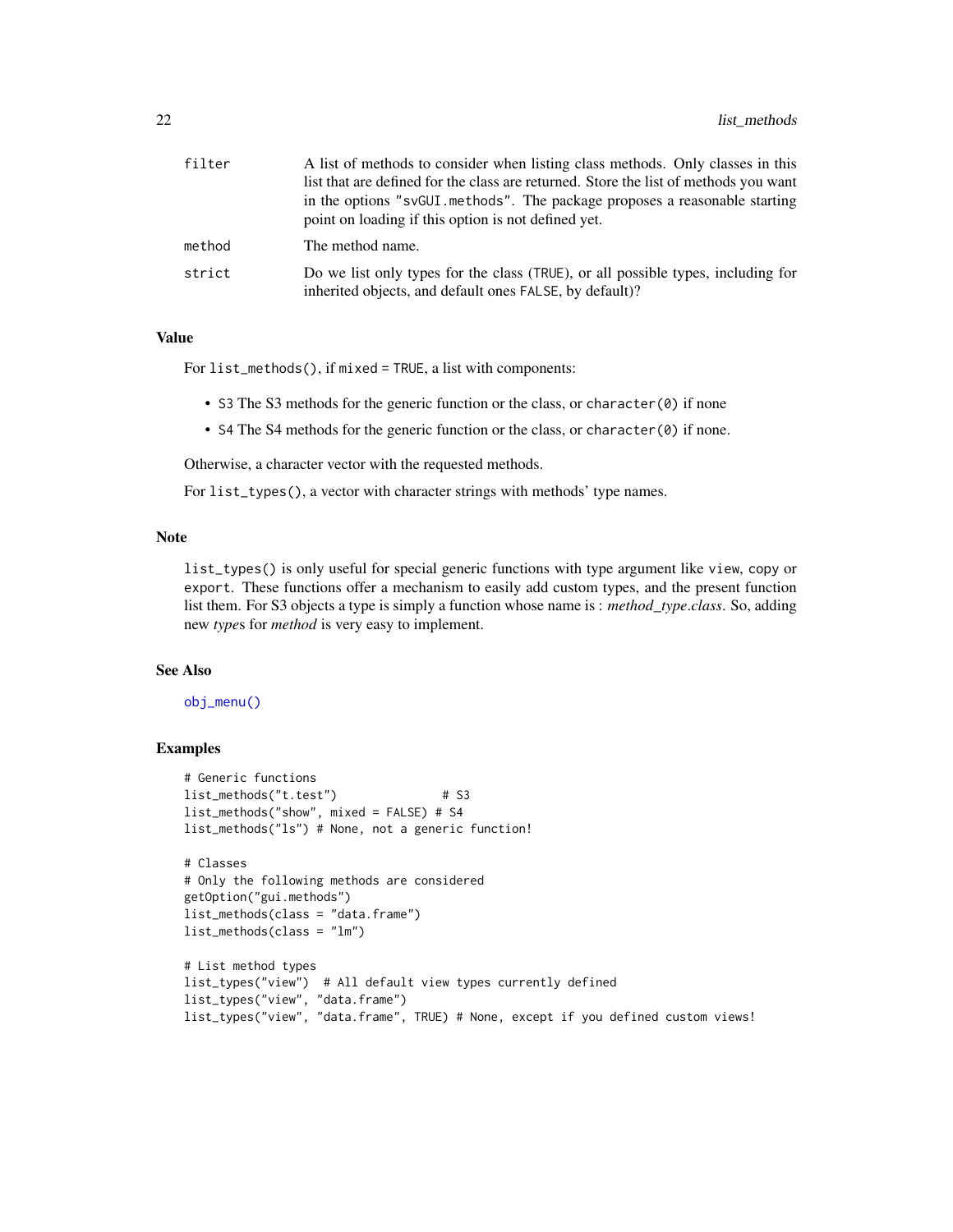<span id="page-22-0"></span>

# <span id="page-22-1"></span>Description

These functions provide features required to implement a complete object browser in a GUI client.

#### Usage

```
obj_browse(
  id = "default",
  envir = .GlobalEnv,
 all.names = NULL,
 pattern = NULL,
 group = NULL,sep = "\t",
 path = NULL,
  regenerate = FALSE
)
obj_clear(id = "default")
obj_dir()
obj_info(id = "default", envir = .GlobalEnv, object = "", path = NULL)
obj_list(
  id = "default",
  envir = .GlobalEnv,
 object = NULL,
  all.names = FALSE,
 pattern = ",
 group = "",all.info = FALSE,
  sep = "\t",
 path = NULL,
 compare = TRUE,
  ...
)
write.objList(x, path, sep = "\t", ...)
## S3 method for class 'objList'
print(
  x,
  sep = NA,eol = " \n\ln",
```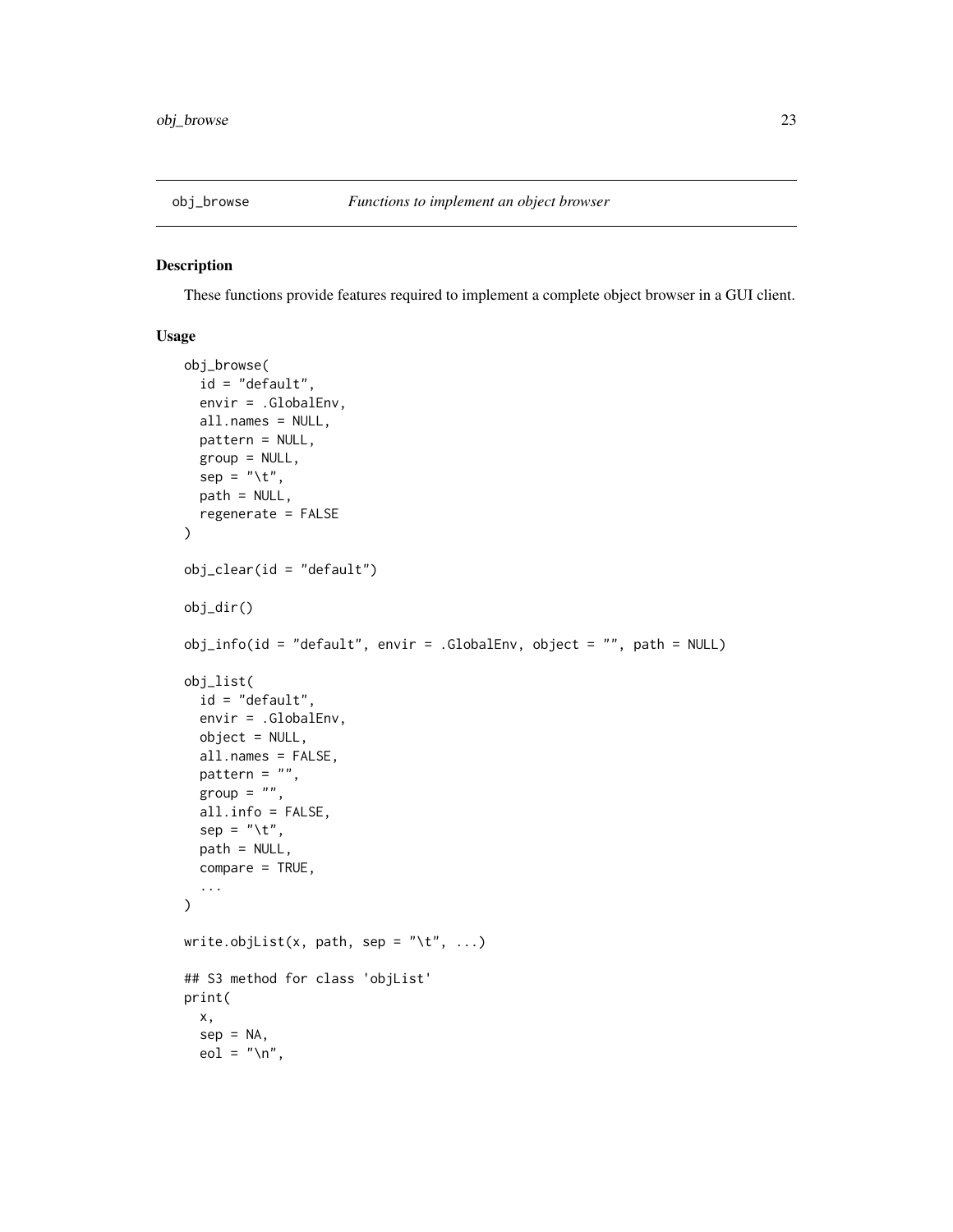```
header = ! \text{attr}(x, "all.info"),
 raw.output = lis.na(sep),
  ...
\mathcal{L}obj_search(sep = "\t", path = NULL, compare = TRUE)
obj_menu(
 id = "default",
 envir = .GlobalEnv,
 objects = "",
 sep = "\t",
 path = NULL
\mathcal{L}objBrowse(
  id = "default",
 envir = .GlobalEnv,
 all.names = NULL,
 pattern = NULL,
 group = NULL,
  sep = "\t",
 path = NULL,
  regenerate = FALSE
\mathcal{L}objClear(id = "default")
objDir()
objInfo(id = "default", envir = .GlobalEnv, object = "", path = NULL)objList(
 id = "default",
  envir = .GlobalEnv,
 object = NULL,
  all.names = FALSE,
 pattern = ",
 group = "",all.info = FALSE,
  sep = "\t",
 path = NULL,
  compare = TRUE,
  ...
)
objSearch(sep = "\t", path = NULL, compare = TRUE)
```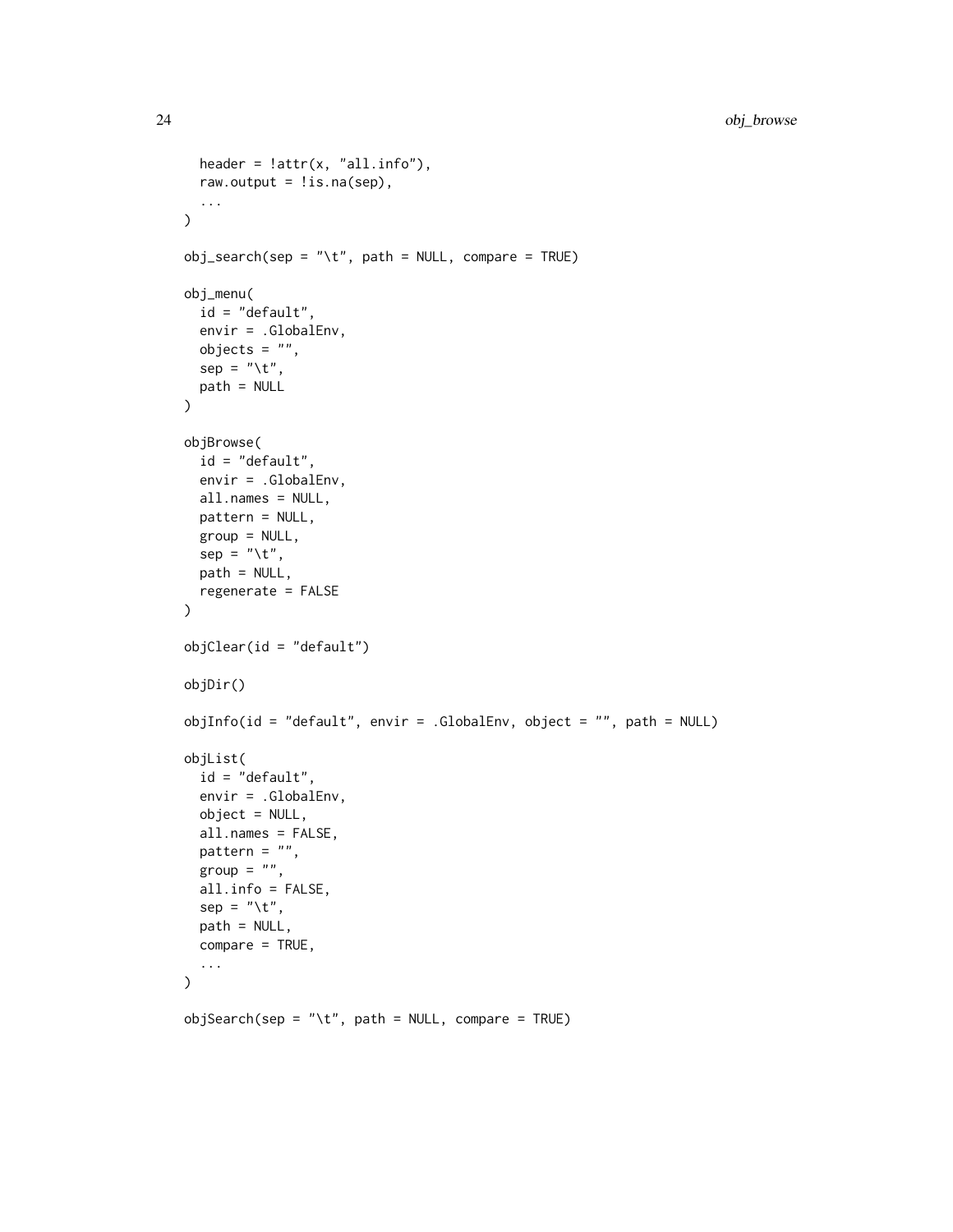<span id="page-24-0"></span>obj\_browse 25

```
objMenu(
  id = "default",
  envir = .GlobalEnv,
 objects = "",sep = "\t",
  path = NULL
\mathcal{L}
```
# Arguments

| id         | The id of the object browser (you can run several ones concurrently, providing<br>you give them different ids).                                                     |
|------------|---------------------------------------------------------------------------------------------------------------------------------------------------------------------|
| envir      | An environment, or the name of the environment, or the position in the search()<br>path.                                                                            |
| all.names  | Do we display all names (including hidden variables starting with '.')?                                                                                             |
| pattern    | A pattern to match for selecting variables.                                                                                                                         |
| group      | A group to filter.                                                                                                                                                  |
| sep        | Separator to use between items (if path is not NULL).                                                                                                               |
| path       | The path where to write a temporary file with the requested information. Set to<br>NULL (default) if you don't pass this data to your GUI client by mean of a file. |
| regenerate | Do we force to regenerate the information?                                                                                                                          |
| object     | Name of the object selected in the object browser, components/arguments of<br>which should be listed.                                                               |
| all.info   | Do we return all the information (envir as first column or not (by default).                                                                                        |
| compare    | If TRUE, result is compared with last cached value and the client is updated only<br>if something changed.                                                          |
| $\cdots$   | Further arguments, passed to write.table().                                                                                                                         |
| X          | Object returned by obj_list().                                                                                                                                      |
| eol        | Separator to use between object entries, default is to list each item in a separate<br>line.                                                                        |
| header     | If TRUE, two-line header is printed, of the form:<br>Environment = environment name<br>Object = object name<br>Default is not to print header if all. info == TRUE. |
| raw.output | If TRUE, a compact, better suited for parsing output is produced.                                                                                                   |
| objects    | A list with selected items in the object browser.                                                                                                                   |
|            |                                                                                                                                                                     |

# Details

obj\_browse() does the horse work. obj\_dir() gets the temporary directory where exchange files with the GUI client are stored, in case you exchange data through files. You can use a better way to communicate with your GUI (you have to provide your code) and disable writing to files by using path = NULL.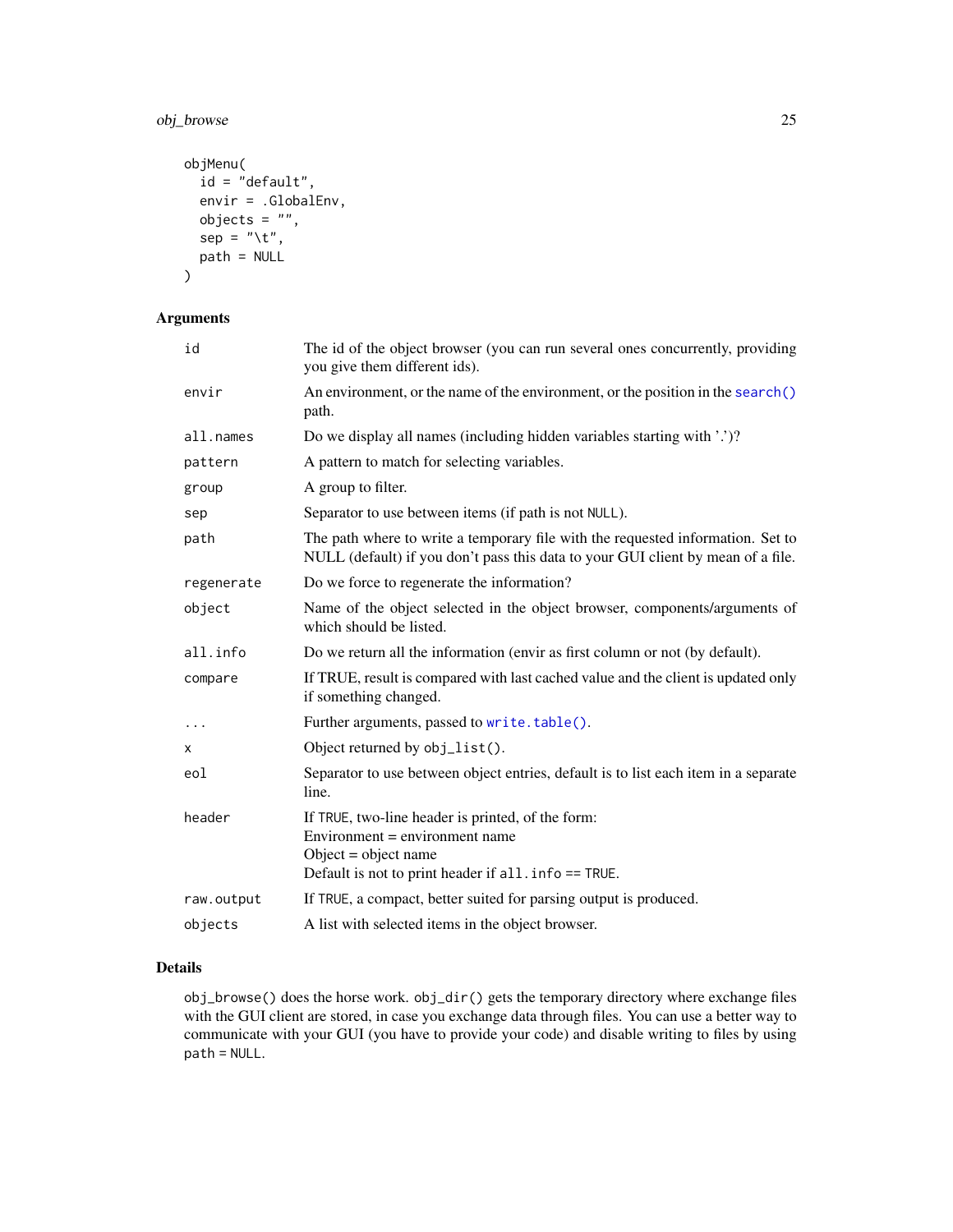<span id="page-25-0"></span>obj\_list() lists objects in a given environment, elements of a recursive object or function argument.

obj\_search() lists the search path.

obj\_clear() clears any reference to a given object browser.

obj\_info() computes a tooltip info for a given object.

obj\_menu()' computes a context menu for selected object(s) in the object explorer managed by the GUI client.

print.objList() print method for objList objects.

### Value

Depending on the function, a list, a string, a reference to an external, temporary file or TRUE in case of success or FALSE otherwise is returned invisibly.

#### Author(s)

Philippe Grosjean [phgrosjean@sciviews.org](mailto:phgrosjean@sciviews.org) & Kamil Barton [kamil.barton@uni-wuerzburg.de](mailto:kamil.barton@uni-wuerzburg.de)

#### See Also

[completion\(\)](#page-8-1), [call\\_tip\(\)](#page-11-1)

```
# Create various context menus
data(iris)
(obj_info(object = "iris"))
data(trees)
# For one object
(obj_menu(objects = "iris"))
# For multiple objects
(obj_menu(objects = c("iris", "trees")))
# For inexistant object (return "")
(obj_info(object = "noobject"))
(obj_menu(objects = "noobject"))
rm(iris, trees)
# For environments
(obj_info(envir = ".GlobalEnv"))
(obj_menu(envir = ".GlobalEnv"))
(obj_info(envir = "SciViews:TempEnv"))
(obj_menu(envir = "SciViews:TempEnv"))
(obj_info(envir = "package:datasets"))
(obj_menu(envir = "package:datasets"))
# For an environment that does not exist on the search path (return "")
(obj_info(envir = "noenvir"))
(obj_menu(envir = "noenvir"))
```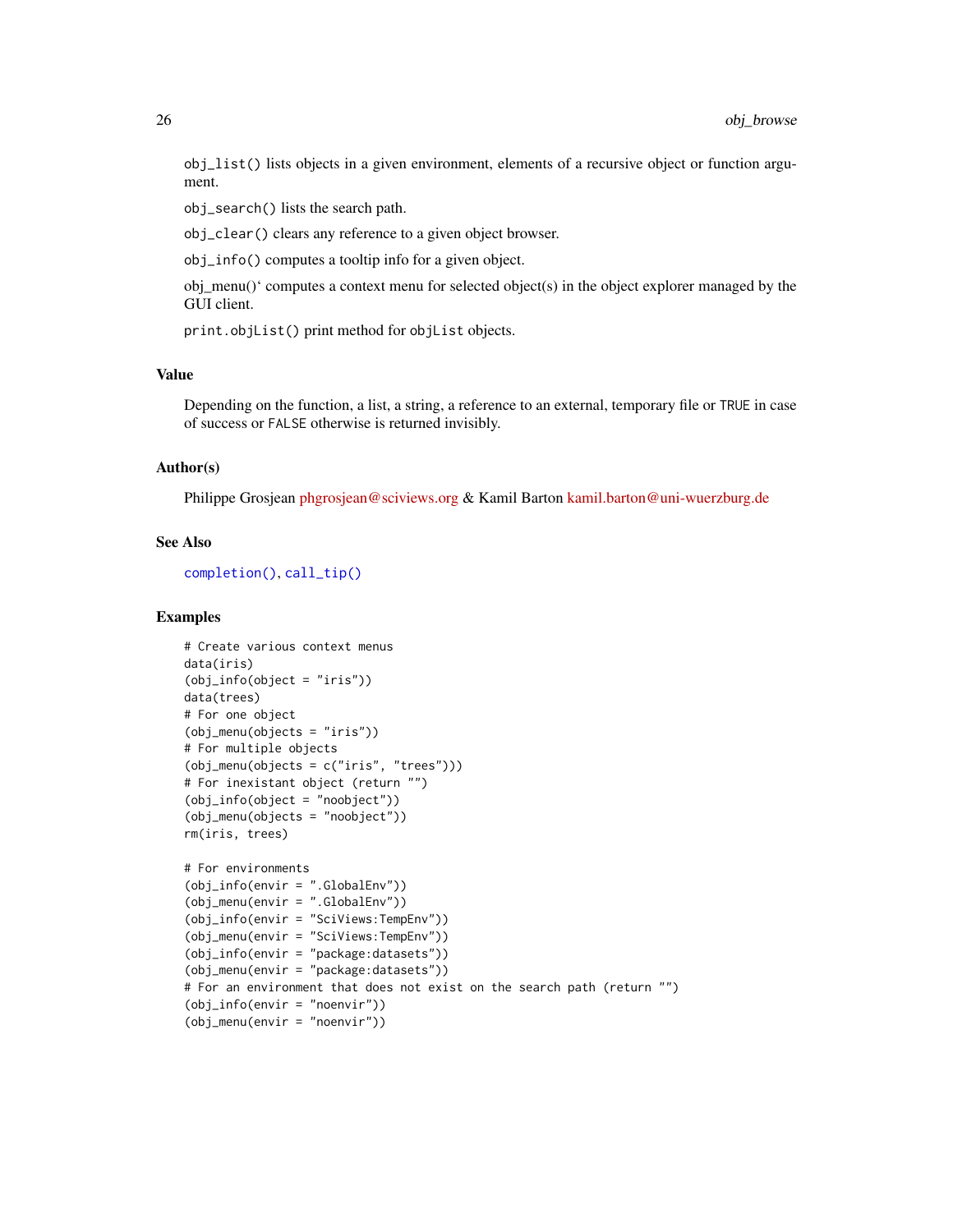#### <span id="page-26-1"></span><span id="page-26-0"></span>Description

This function loads one or several R packages as silently as possible (with warn/message = FALSE) and it returns TRUE only if all packages are loaded successfully. If at least one loading fails, a short message is printed, by default. For all packages that were not found, an entry is recorded in .packages\_to\_install in SciViews:TempEnv, and that list can be automatically used by [Install\(\)](#page-17-1).

#### Usage

```
package(
  ...,
  stop = TRUE,message = stop,
 warn.conflicts = message,
 pos = 2L,
  lib.loc = NULL,
  verbose = getOption("verbose")
)
```
# Arguments

| $\cdots$ | The name of one or several R packages to load (character strings).                                                                                                                                                                                                                                                                                    |
|----------|-------------------------------------------------------------------------------------------------------------------------------------------------------------------------------------------------------------------------------------------------------------------------------------------------------------------------------------------------------|
| stop     | If TRUE, issue an error in case the package( $s$ ) cannot be loaded.                                                                                                                                                                                                                                                                                  |
| message  | Do we display introductory message of the package? If a package displays such<br>a message, there is often a good reason. So, it is <b>not</b> a good idea to disable it<br>in <i>interactive</i> sessions. However, in other contexts, like in non-interactive use,<br>inside an R Markdown document, etc., it is more convenient not to display it. |
|          | warn.conflicts As for library (): "logical. If TRUE, warnings are printed about conflicts from<br>attaching the new package. A conflict is a function masking a function, or a<br>non-function masking a non-function.                                                                                                                                |
| pos      | As for $\text{library}()$ : "the position on the search list at which to attach the loaded<br>namespace. Can also be the name of a position on the current search list as<br>given by search()". Only one position can be provided here, even if several<br>packages, and they will be all inserted one after the other at the given position.        |
| lib.loc  | As for $\text{library}()$ : "a character vector describing the location of R library trees<br>to search through, or NULL. The default value of NULL corresponds to all li-<br>braries currently known to . LibPaths (). Non-existent library trees are silently<br>ignored".                                                                          |
| verbose  | A logical indicating if additional diagnostic messages are printed.                                                                                                                                                                                                                                                                                   |

#### Value

TRUE if all packages are loaded correctly, FALSE otherwise, with a details attribute indicating which package was loaded or not.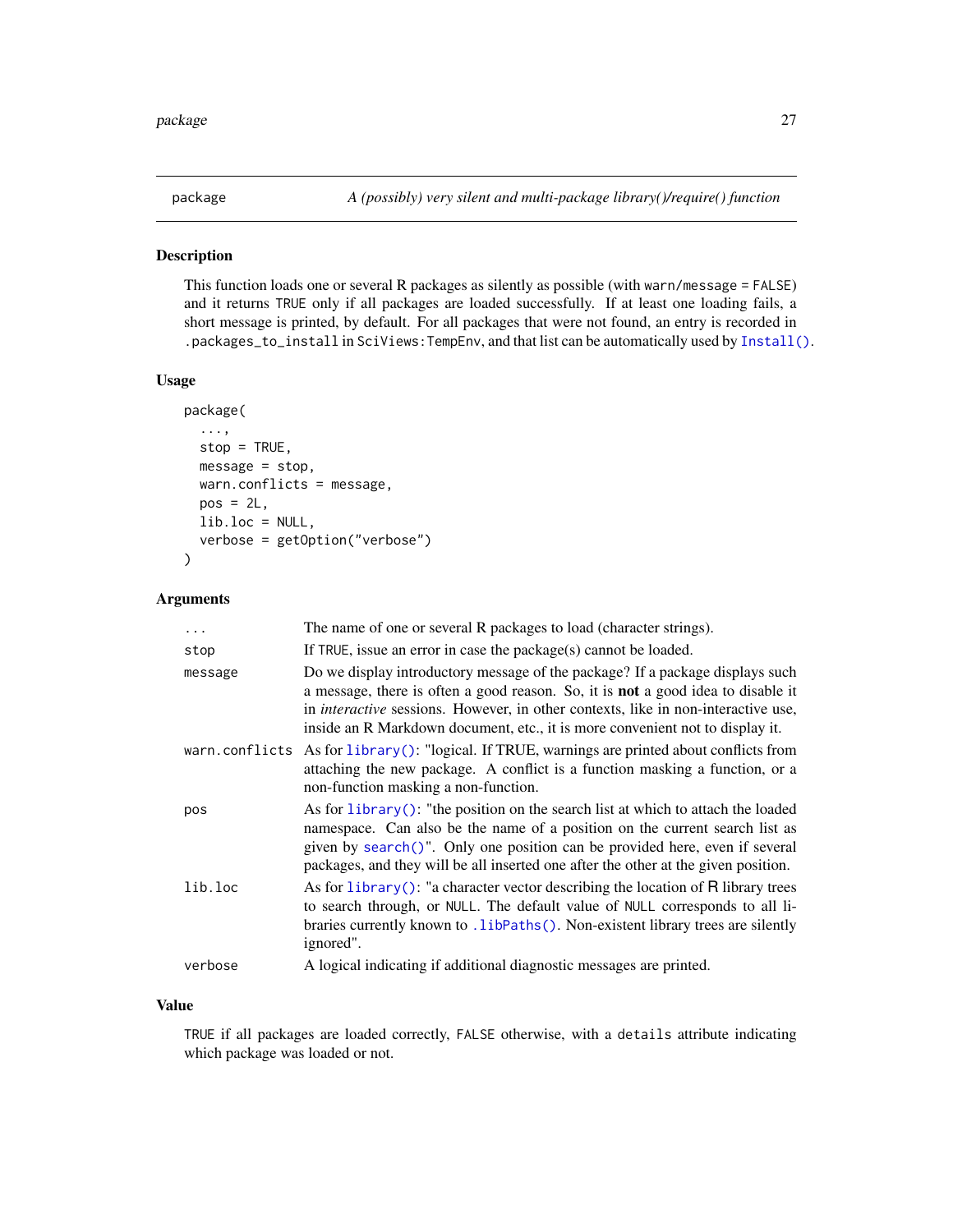This function is designed to concisely and possibly quietly (with warn = FALSE) load packages and attach them to the search path. Also, on the contrary to [library\(\)](#page-0-0), or [require\(\)](#page-0-0), it is not possible to use unquoted names of the packages. This is cleaner, and avoids the contrived work-around to pass name(s) of packages as a variable with an arguments character.only = TRUE!

If several packages are provided, they are loaded and attached in reverse order, so that the order in the search path is the same one as the order in the provided vector.

The library(help =  $\dots$ ) version is not implemented here.

#### See Also

```
require(), library(), Install()
```
#### Examples

```
# This should work...
if (package('tools', 'methods', stop = FALSE)) message("Fine!")
# ... but this not (note that there are no details here!)
if (!package('tools', 'badname', stop = FALSE)) message("Not fine!")
## Not run:
# Get an error
package('badname')
```
## End(Not run)

<span id="page-27-1"></span>

| parse_text |  |
|------------|--|
|------------|--|

Parse a character string as if it was a command entered at the com*mand line*

#### Description

Parse R instructions provided as a string and return the expression if it is correct, or an object of class 'try-error' if it is an incorrect code, or NA if the (last) instruction is incomplete.

#### Usage

```
parse_text(text, firstline = 1, srcfilename = NULL, encoding = "unknown")
parseText(text, firstline = 1, srcfilename = NULL, encoding = "unknown")
```
#### Arguments

| text        | The character string vector to parse into an R expression.                                                                                                                |
|-------------|---------------------------------------------------------------------------------------------------------------------------------------------------------------------------|
| firstline   | The index of first line being parsed in the file. If this is larger than 1, empty lines<br>are added in front of text in order to match the correct position in the file. |
| srcfilename | A character string with the name of the source file.                                                                                                                      |
| encoding    | Encoding of 'text", as in parse().                                                                                                                                        |

<span id="page-27-0"></span>

#### Note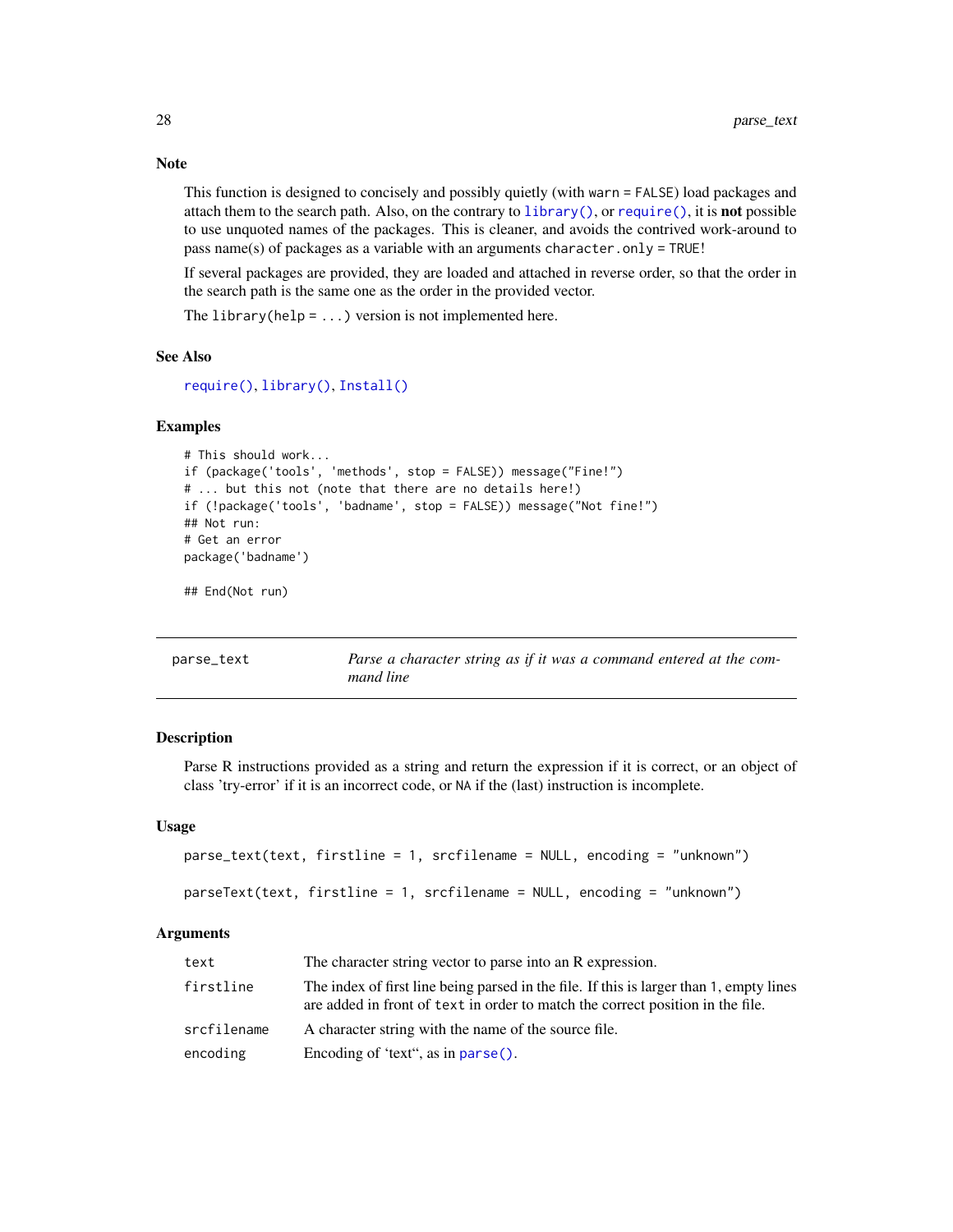#### <span id="page-28-0"></span>pcloud 29

#### Value

Returns an expression with the parsed code or NA if the last instruction is correct but incomplete, or an object of class 'try-error' with the error message if the code is incorrect.

#### Note

On the contrary to parse(), parse\_text() recovers from incorrect code and also detects incomplete code. It is also easier to use in case you pass a character string to it, because you don't have to name the argument explicitly (text =  $\dots$ ).

### See Also

[parse\(\)](#page-0-0), [capture\\_all\(\)](#page-5-1)

#### Examples

```
parse\_text("1 + 1")parse_text("1 + 1; log(10)")
parse_text(c("1 + 1", "log(10)"))
# Incomplete instruction
parse_text("log(")
# Incomplete strings
parse_text("text <- \"some string")
parse_text("text <- 'some string")
# Incomplete names (don't write backtick quoted names on several lines!)
# ...but just in case
```
parse\_text("`myvar") # Incorrect expression

```
parse_text("log)")
```
pcloud *Create the path to a file in the p-Cloud drive*

#### <span id="page-28-1"></span>**Description**

Similar to [file.path\(\)](#page-0-0) but creates a path to a file located somewhere in a p-Cloud drive. [p-Cloud](https://www.pcloud.com/eu.html) is a cloud storage system that comes with an application for Windows, MacOS or Linux. It creates a virtual drive on the PC where files can be managed as if they were local. However, the path to these files differ between OSes. This function abstracts out the first part of the path for you. So, you just have to provide the folders and files and it constructs a valid absolute path, no matter which OS you are using. The [pcloud\\_crypto\(\)](#page-28-1) function does the same for the special Crypo Folder that p-Cloud creates if you subscribe to the encryption option.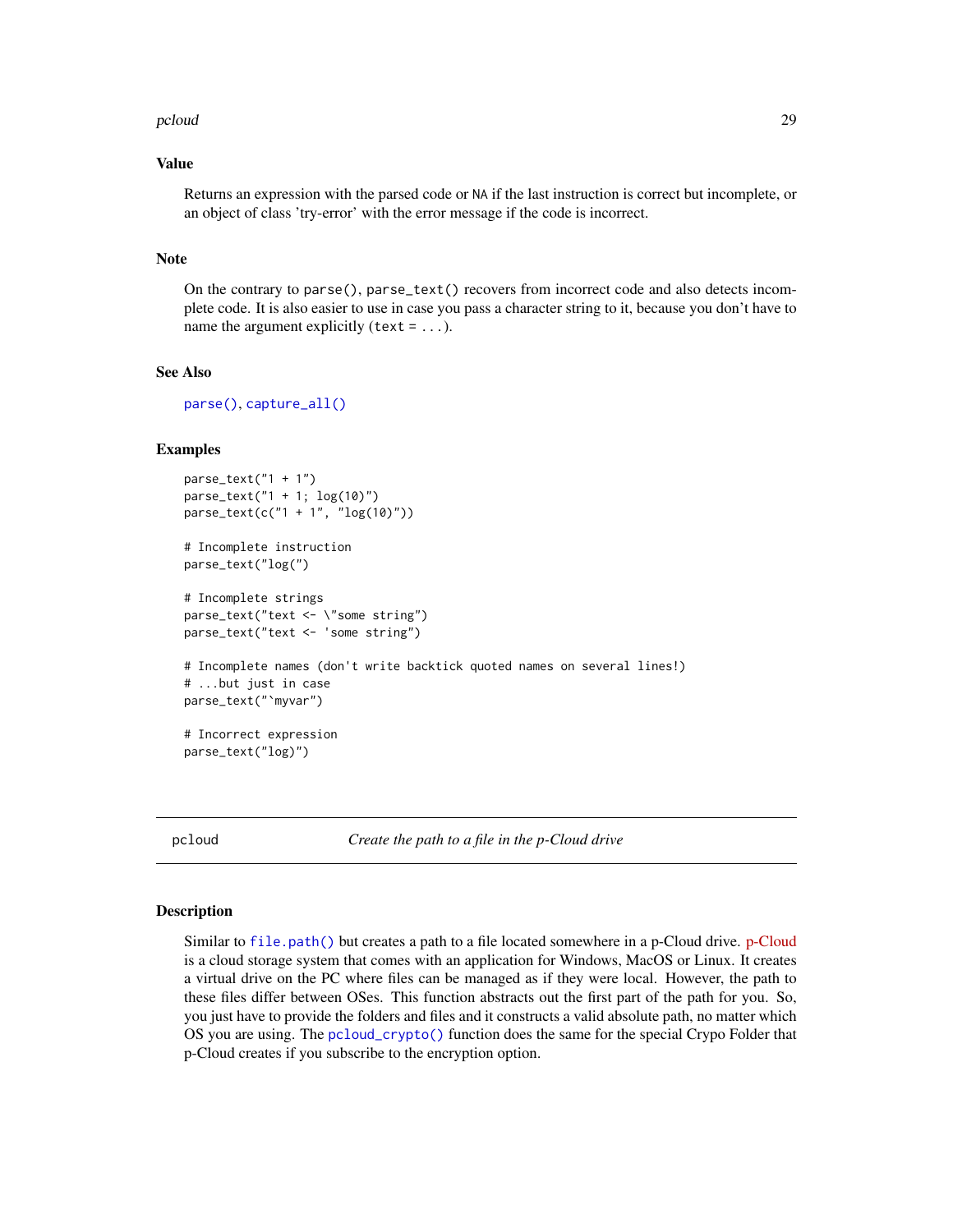#### Usage

pcloud(...)

pcloud\_crypto(...)

# Arguments

... The folder, subfolder and file to form the path, starting to the root of the p-Cloud drive, or the Crypto Folder.

# Value

A character string with the absolute path to the file or folder.

#### See Also

[system\\_file\(\)](#page-37-1), [source\\_clipboard\(\)](#page-35-1), [file.path\(\)](#page-0-0)

### Examples

```
## Not run:
pcloud("subfolder", "file.txt")
# Only valid with the encryption option and the Crypto Folder is unlocked
pcloud_crypto("subfolder1", "subfolder2", "crypted_file.txt")
```
## End(Not run)

pkgman\_describe *Functions to manage R side of the SciViews R package manager*

### Description

These functions should not be used directly by the end-user. They implement the R-side code for the SciViews R package manager.

# Usage

```
pkgman_describe(pkgname, print.it = TRUE)
pkgman_get_mirrors()
pkgman_get_available(
 page = "next",
 pattern = ",
 n = 50,
 keep = c("Package", "Version", "InstalledVersion", "Status"),
  reload = FALSE,
  sep = ";",
```
<span id="page-29-0"></span>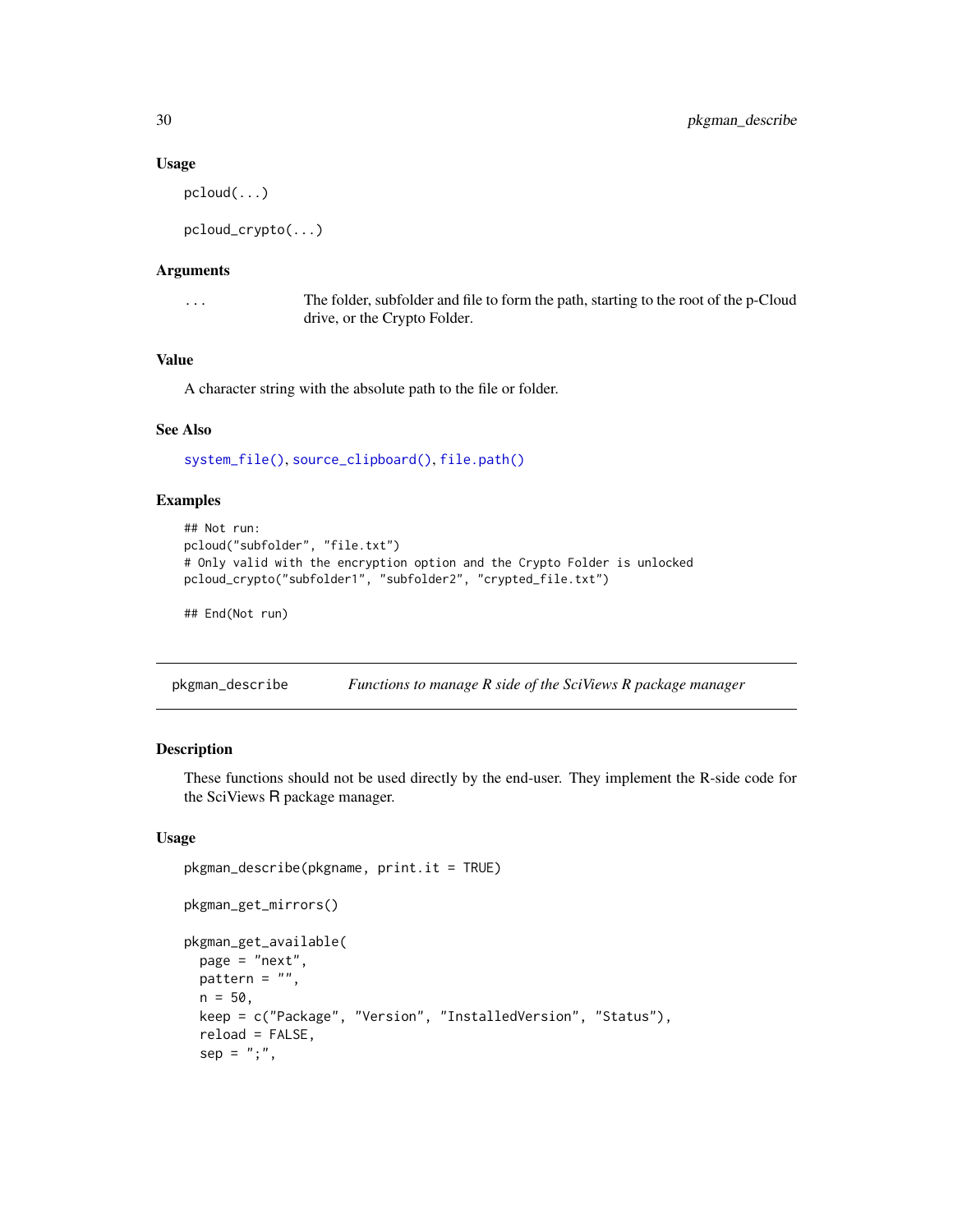```
eol = "\t\n"
\lambdapkgman\_get\_installed(sep = ";", eol = "\\t\nu")pkgman_set_cran_mirror(url)
pkgman_install(pkgs, install.deps = FALSE, ask = TRUE)
pkgman_remove(pkgname)
pkgman_load(pkgname)
pkgman_detach(pkgname)
pkgManDescribe(pkgname, print.it = TRUE)
pkgManGetMirrors()
pkgManGetAvailable(
 page = "next",
 pattern = "",n = 50,
 keep = c("Package", "Version", "InstalledVersion", "Status"),
 reload = FALSE,
 sep = ";"eol = "\t\n"
\mathcal{L}pkgManGetInsteadled(sep = ";", eol = "\\t\n\\n")pkgManSetCRANMirror(url)
pkgManInstall(pkgs, install.deps = FALSE, ask = TRUE)
pkgManRemove(pkgname)
pkgManLoad(pkgname)
pkgManDetach(pkgname)
```
# Arguments

| pkgname  | The name of one R package (character string). |
|----------|-----------------------------------------------|
| print.it | Should the result be printed?                 |
| page     | Which page to get?                            |
| pattern  | Selection pattern.                            |
| n        | The number of items to retrieve.              |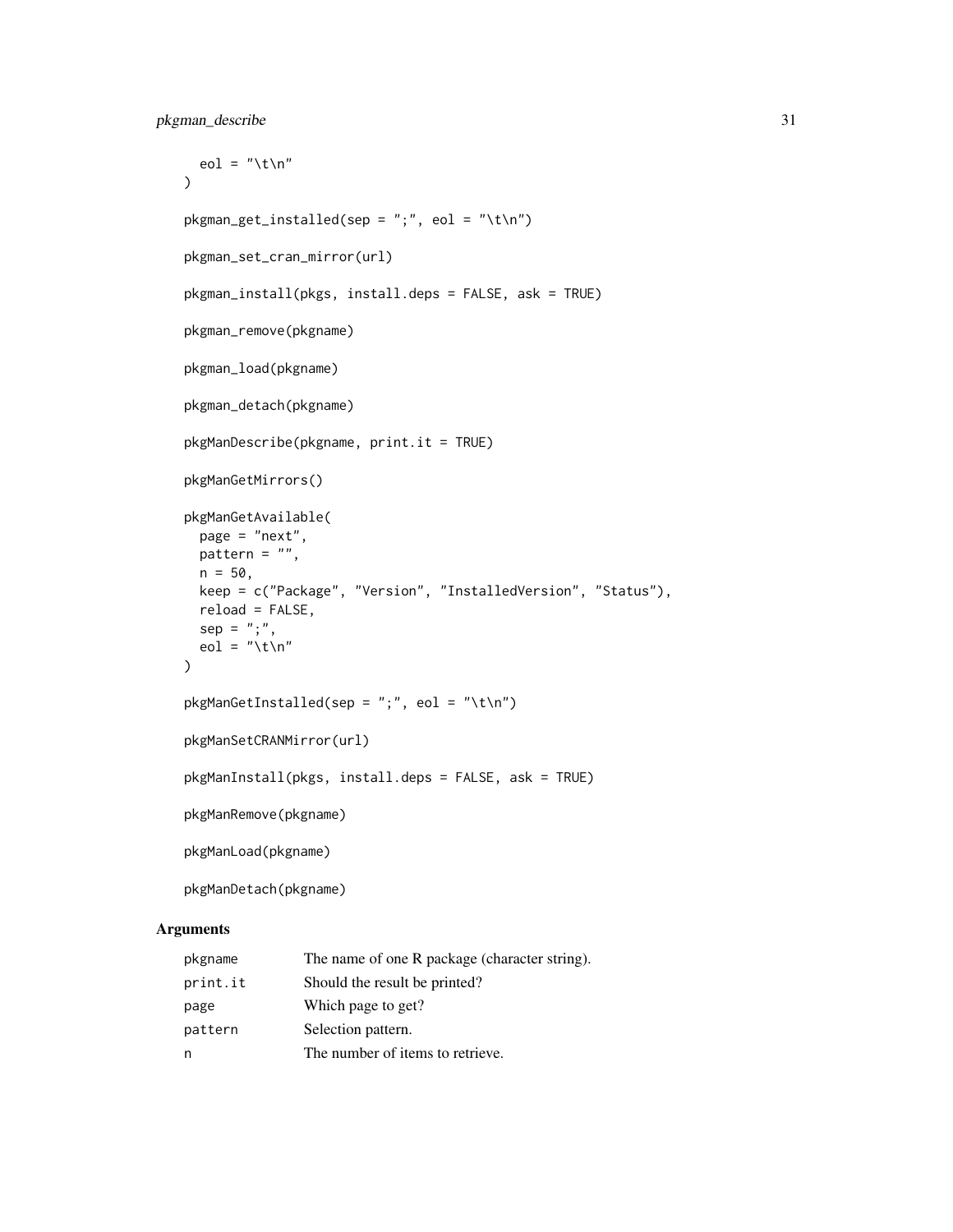#### <span id="page-31-0"></span>32 progress

| keep         | The columns to keep in the resulting data frame.         |
|--------------|----------------------------------------------------------|
| reload       | Do we force reload of the data and ignore cache version? |
| sep          | Field separator to use.                                  |
| eol          | End-of-line sequence to use.                             |
| url          | The URL to use for the current CRAN mirror.              |
| pkgs         | A list of packages to install.                           |
| install.deps | Do we also install dependencies?                         |
| ask          | Do we prompt the user for package installation?          |

# Value

These functions return data that is intended to be used by the SciViews R package manager.

#### Author(s)

Kamil Barton [kamil.barton@uni-wuerzburg.de](mailto:kamil.barton@uni-wuerzburg.de)

#### See Also

[package\(\)](#page-26-1)

<span id="page-31-1"></span>progress *Display progression of a long calculation at the R console and/or in a GUI*

# Description

Display progression level of a long-running task in the console. Two mode can be used: either percent of achievement (55\ items or steps done on a total (1 file on 10 done...). This is displayed either through a message, or through a text-based "progression bar" on the console, or a true progression bar widget in a GUI.

#### Usage

```
progress(
  value,
  max.value = NULL,
 progress.bar = FALSE,
  char = "|",
  init = (value == 0),
  console = TRUE,
  gui = TRUE)
```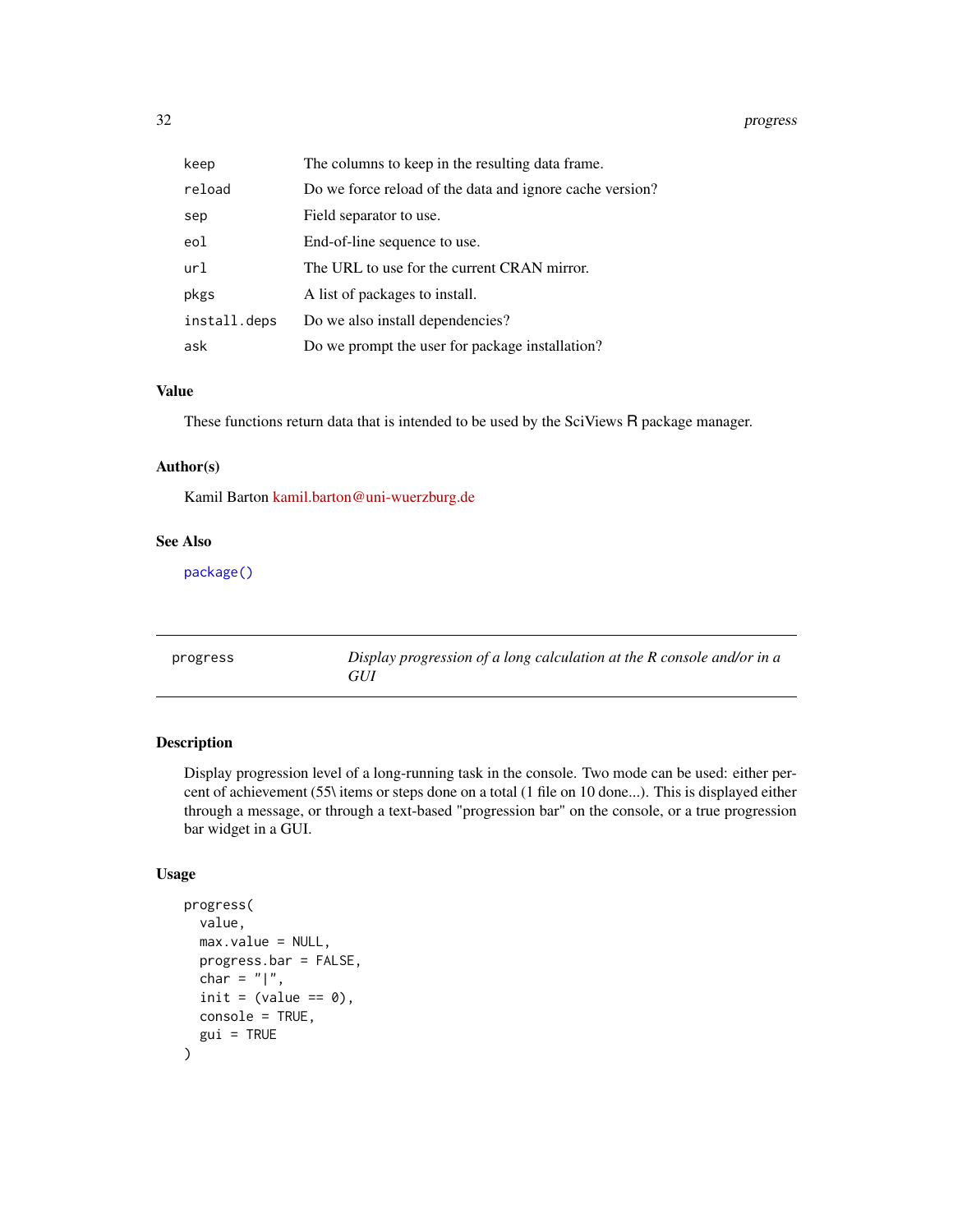#### <span id="page-32-0"></span>progress 33

#### Arguments

| value        | Current value of the progression (use a value higher than max value to dismiss<br>the progression indication automatically.                                                                                                                                                                                                                                                                                                        |
|--------------|------------------------------------------------------------------------------------------------------------------------------------------------------------------------------------------------------------------------------------------------------------------------------------------------------------------------------------------------------------------------------------------------------------------------------------|
| max.value    | Maximum value to be achieved.                                                                                                                                                                                                                                                                                                                                                                                                      |
| progress.bar | Should we display a progression bar on the console? If FALSE, a temporary<br>message is used.                                                                                                                                                                                                                                                                                                                                      |
| char         | The character to use to fill the progress bar in the console, not used for the<br>alternate display, or for GUI display of progression.                                                                                                                                                                                                                                                                                            |
| init         | Do we have to initialize the progress bar? It is usually done the first time the<br>function is used, and the default value $init = (value == 0)$ is correct most of<br>the time. You must specify $init = TRUE$ in two cases: (1) if the first value to<br>display is different from zero, and (2) if your code issues some text on screen<br>during progression display. Hence, you must force redraw of the progression<br>bar. |
| console      | Do we display progression on the console?                                                                                                                                                                                                                                                                                                                                                                                          |
| gui          | Do we display progression in a dialog box, or any other GUI widget? See "de-<br>tails" and "examples" hereunder to know how to implement your own GUI pro-<br>gression indicator.                                                                                                                                                                                                                                                  |

# Details

The function progress() proposes different styles of progression indicators than the standard [txtProgressBar\(\)](#page-0-0) in package 'utils'.

The function uses backspace (\8) to erase characters at the console.

With gui = TRUE, it looks for all functions defined in the . progress list located in the SciViews: TempEnv environment. Each function is executed in turn with following call: the\_gui\_function(value,max.value). You are responsible to create the\_gui\_function() and to add it as an element in the .progress list. See also example (5) hereunder.

If your GUI display of the progression offers the possibility to stop calculation (for instance, using a 'Cancel' button), you are responsible to pass this info to your code doing the long calculation and to stop it there. Example (5) shows how to do this.

# Value

This function returns NULL invisibly. It is invoked for its side effects.

### See Also

```
batch(), txtProgressBar()
```

```
# 1) A simple progress indicator in percent
for (i in 0:101) {
  progress(i)
  Sys.sleep(0.01)
```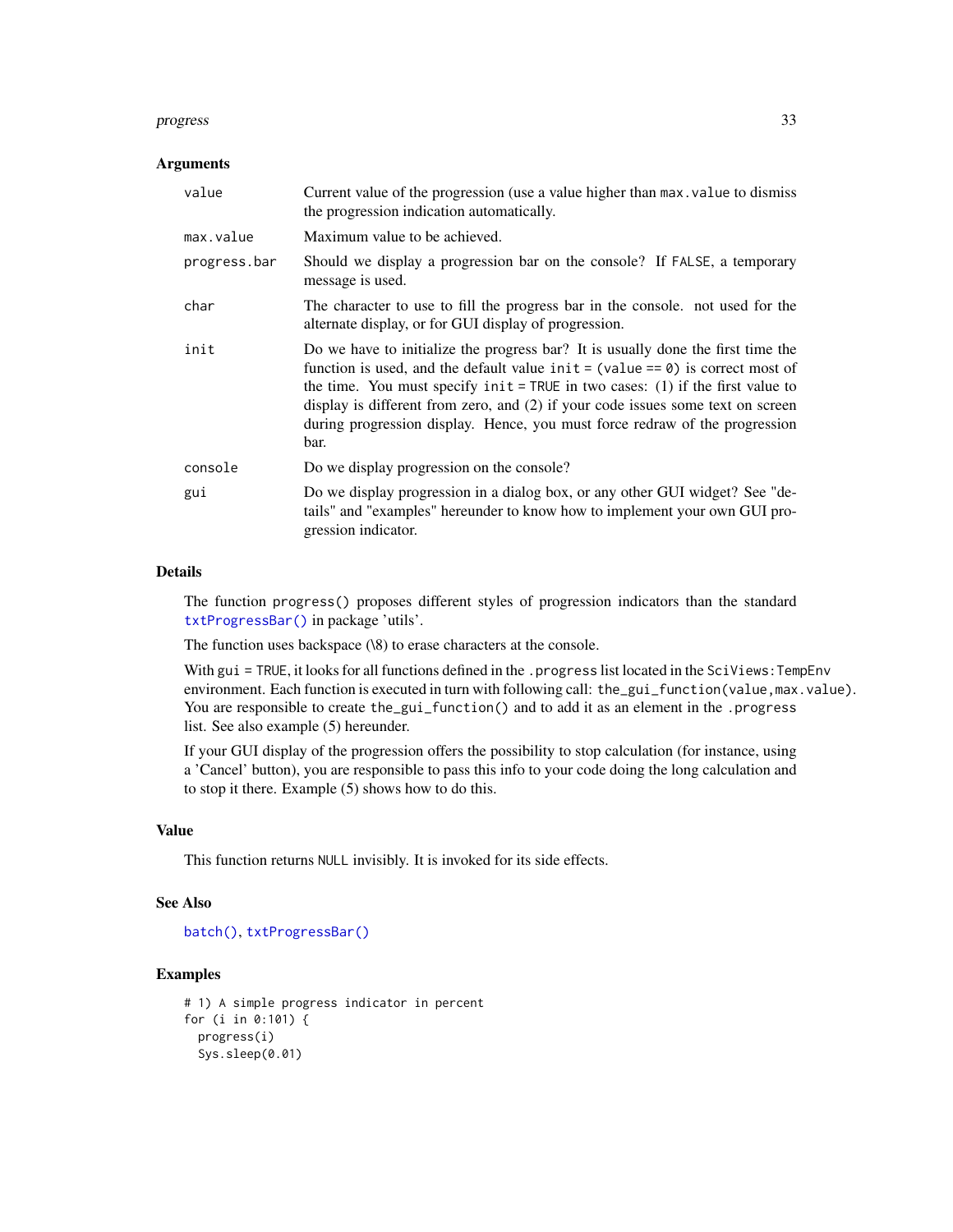```
if (i == 101) message("Done!")
}
## Not run:
# 2) A progress indicator with 'x on y'
for (i in 0:31) {
 progress(i, 30)
 Sys.sleep(0.02)
 if (i == 31) message("Done!")
}
# 3) A progress bar in percent
for (i in 0:101) {
 progress(i, progress.bar = TRUE)
 Sys.sleep(0.01)
 if (i == 101) message("Done!")
}
# 4) A progress indicator with 'x on y'
for (i in 0:21) {
 progress(i, 20, progress.bar = TRUE)
 Sys.sleep(0.03)
 if (i == 21) message("Done!")
}
## End(Not run)
# 5) A progression dialog box with Tcl/Tk
## Not run:
if (require(tcltk)) {
 gui_progress <- function(value, max.value) {
    # Do we need to destroy the progression dialog box?
    if (value > max.value) {
     try(tkdestroy(get_temp("gui_progress_window")), silent = TRUE)
     delete_temp(c("gui_progress_state", "gui_progress_window",
        "gui_progress_cancel"))
     return(invisible(FALSE))
    } else if (exists_temp("gui_progress_window") &&
      !inherits(try(tkwm.deiconify(tt <- get_temp("gui_progress_window")),
        silent = TRUE), "try-error")) {
      # The progression dialog box exists
     # Focus on it and change progress value
     tkfocus(tt)
     state <- get_temp("gui_progress_state")
     tclvalue(state) <- value
    } else {
     # The progression dialog box must be (re)created
     # First, make sure there is no remaining "gui_progress_cancel"
     delete_temp("gui_progress_cancel")
     # Create a Tcl variable to hold current progression state
     state <- tclVar(value)
      assign_temp("gui_progress_state", state)
      # Create the progression dialog box
```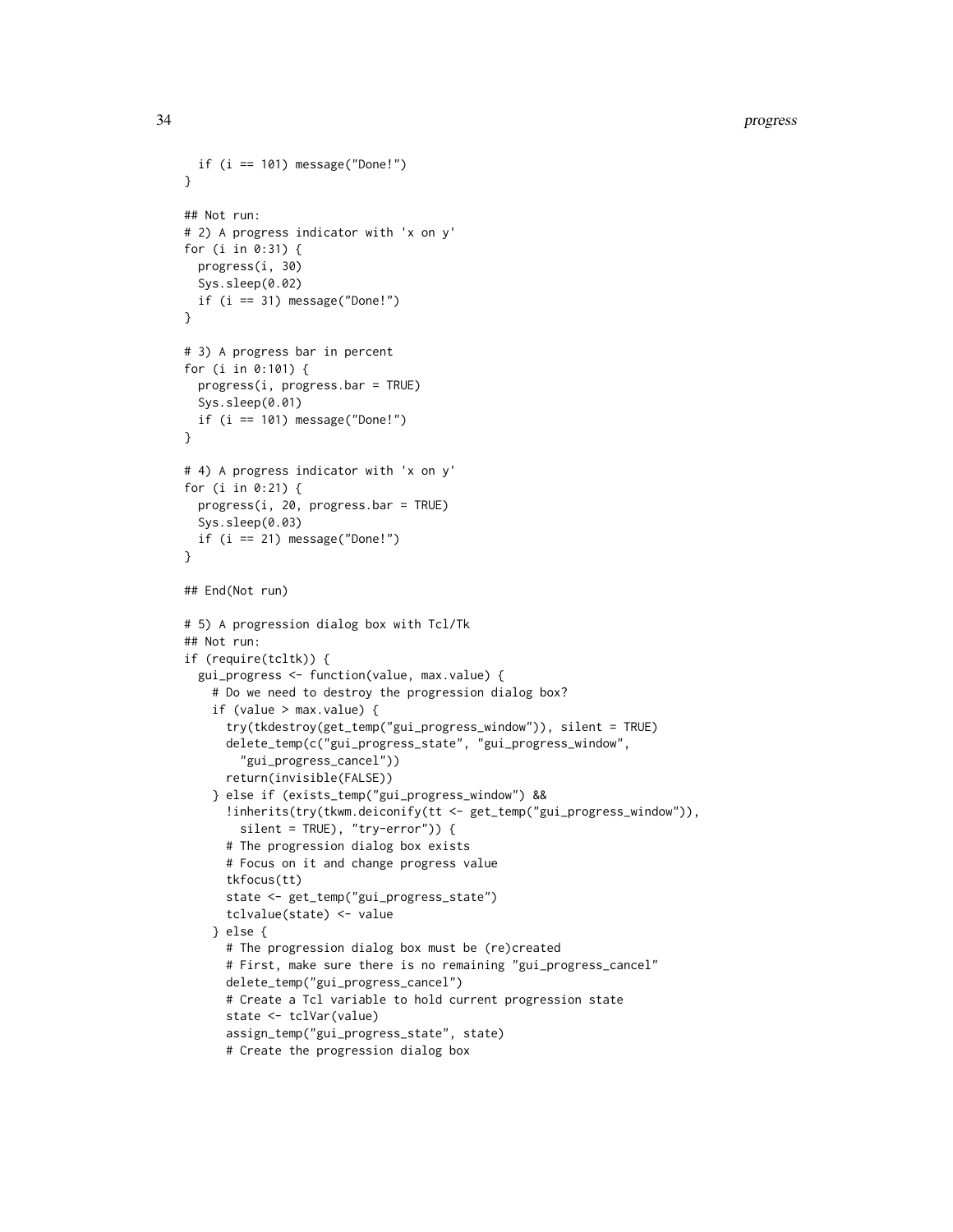```
tt <- tktoplevel()
     assign_temp("gui_progress_window", tt)
     tktitle(tt) <- "Waiting..."
     sc \leq tkscale(tt, orient = "h", state = "disabled", to = max.value,
       label = "Progress:", length = 200, variable = state)
     tkpack(sc)
     but <- tkbutton(tt, text = "Cancel", command = function() {
        # Set a flag telling to stop running calculation
        assign_temp("gui_progress_cancel", TRUE) # Content is not important!
        tkdestroy(tt)
     })
     tkpack(but)
    }
    invisible(TRUE)
 }
 # Register it as function to use in progress()
 change_temp(".progress", "gui_progress", gui_progress,
   replace.existing = TRUE)
 rm(gui_progress) # Don't need this any more
 # Test it...
 for (i in 0:101) {
   progress(i) # Could also set console = FALSE for using the GUI only
   Sys.sleep(0.05)
    # The code to stop long calc when user presses "Cancel"
    if (exists_temp("gui_progress_cancel")) {
     progress(101, console = FALSE) # Make sure to clean up everything
     break
    }
   if (i == 101) message("Done!")
 }
 # Unregister the GUI for progress
 change_temp(".progress", "gui_progress", NULL)
## End(Not run)
```
search\_web *Search web documents about R and R functions*

#### Description

}

Retrieve web documents, or search with Google for what string.

#### Usage

```
search_web(what, type = c("R", "google"), browse = TRUE, msg = browse, ...)
helpSearchWeb(what, type = c("R", "google"), browse = TRUE, msg = browse, ...)
```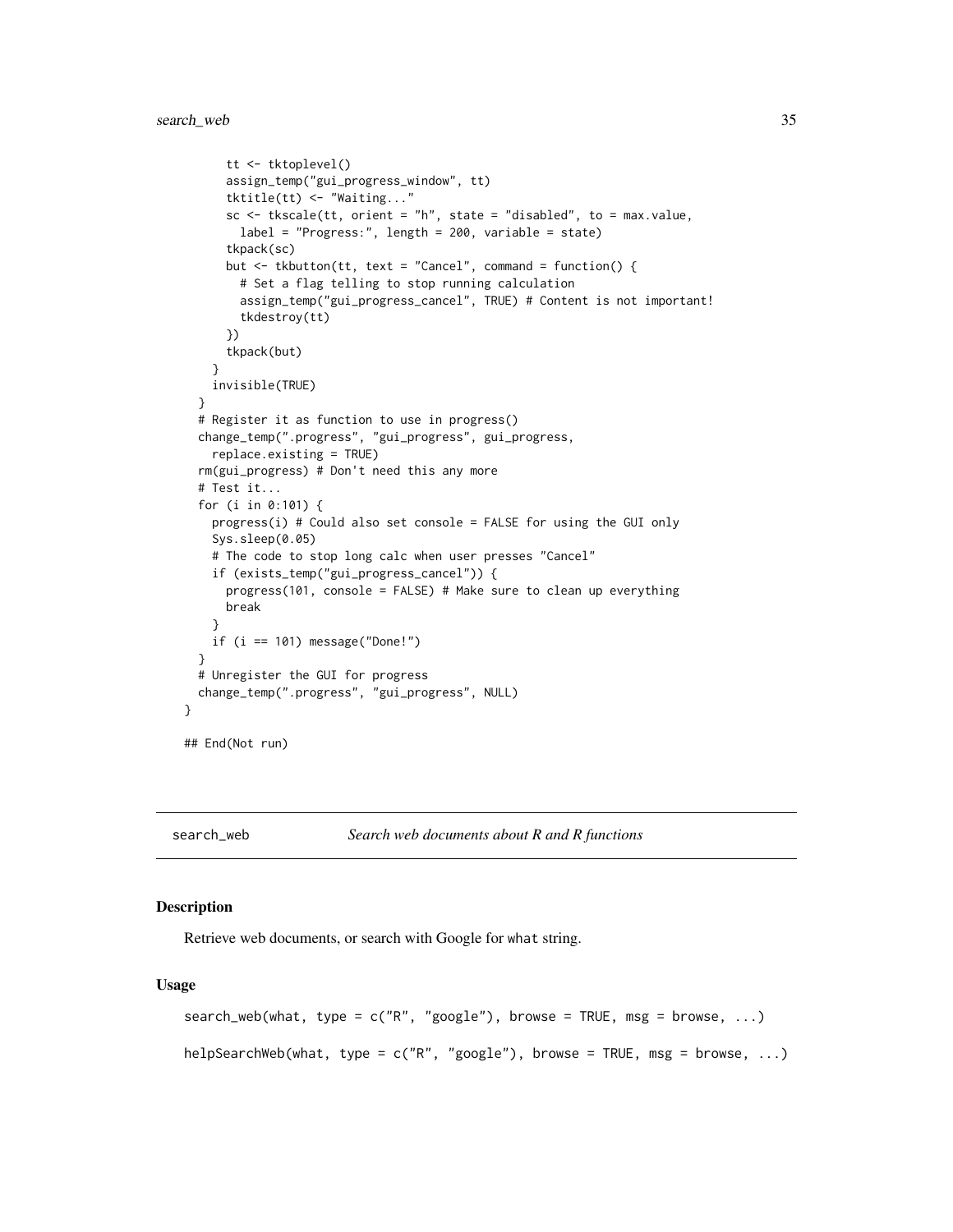#### <span id="page-35-0"></span>Arguments

| what                    | The string(s) to search. In case of several strings, or several words, any of these<br>words are searched.                                                                      |
|-------------------------|---------------------------------------------------------------------------------------------------------------------------------------------------------------------------------|
| type                    | The search engine, or location to use.                                                                                                                                          |
| browse                  | Do we actually show the page in the Web browser? If type $=$ "R", this argument<br>is ignored and the result is always displayed in the Web browser.                            |
| msg                     | Do we issue a message indicating that a page should be displayed shortly in the<br>Web browser? If type $=$ "R", this argument is ignored and a message is always<br>displayed. |
| $\cdot$ $\cdot$ $\cdot$ | Further arguments to format the result page in case of type $=$ "R". These are the<br>same arguments as for RSiteSearch().                                                      |

# Value

Returns the URL used invisibly (invoked for its side effect of opening the Web browser with the search result, when browse = TRUE).

#### Note

The [RSiteSearch\(\)](#page-0-0) function in the 'utils' package is used when type = "R".

# See Also

[RSiteSearch\(\)](#page-0-0), [help.search\(\)](#page-0-0)

# Examples

```
## Not run:
search_web("volatility") # R site search, by default
search_web("volatility", type = "google") # Google search
## End(Not run)
```
<span id="page-35-1"></span>source\_clipboard *Source code from the clipboard*

# Description

This function reads R code from the clipboard, and then source it. Clipboard is managed correctly depending on the OS (Windows, MacOS, or \*nix)

#### Usage

```
source_clipboard(primary = TRUE, ...)
```

```
sourceClipboard(primary = TRUE, ...)
```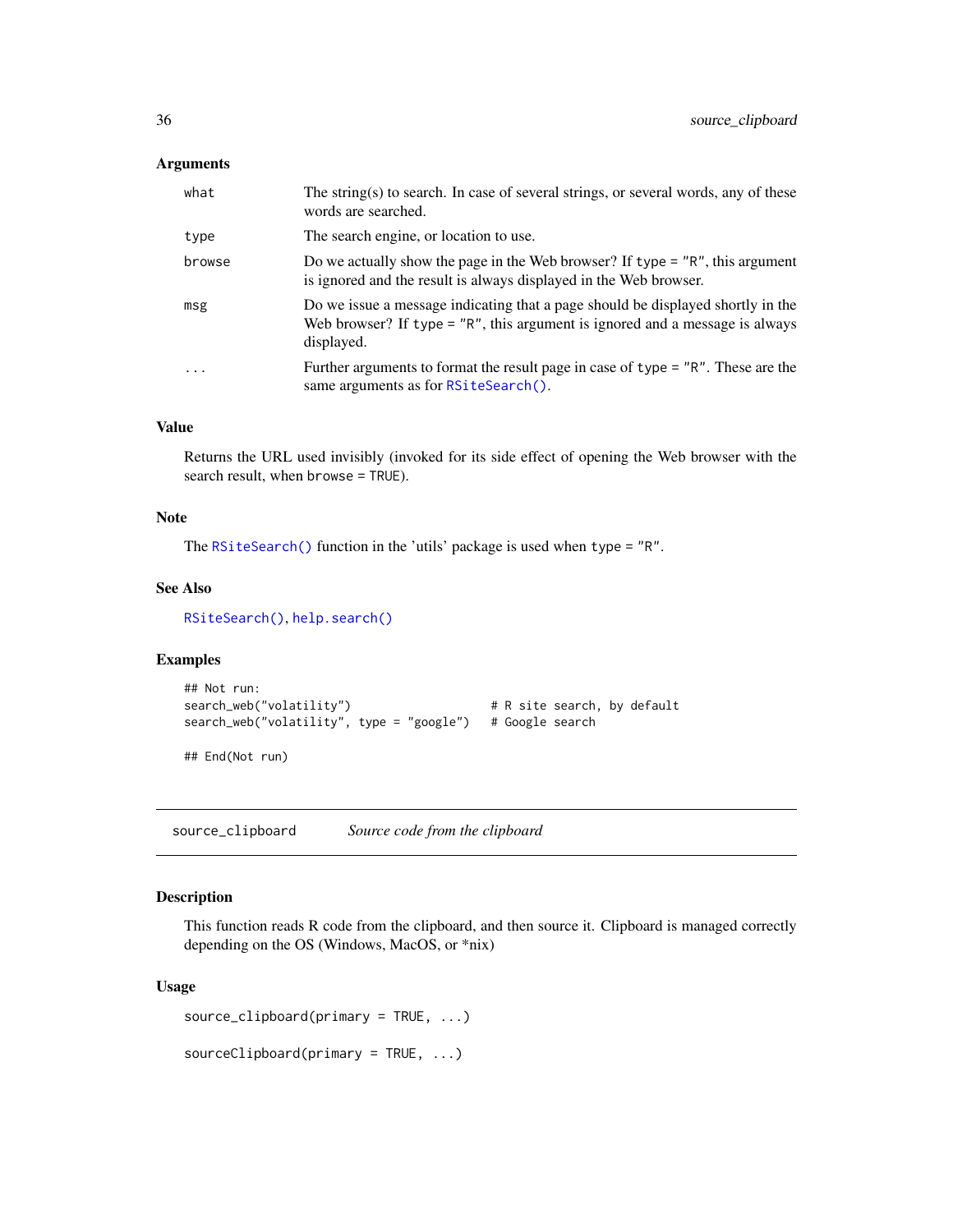#### <span id="page-36-0"></span>subsettable 37

#### Arguments

| primary | Only valid on *nix: read the primary (or secondary) clipboard. |
|---------|----------------------------------------------------------------|
| .       | Further parameters passed to source().                         |

# Value

Same result as [source\(\)](#page-0-0).

#### See Also

```
source(), file()
```
subsettable *Define a function as being 'subsettable' using \$ operator*

#### Description

In case a textual argument allows for selecting the result, for instance, if plot() allows for several charts that you can choose with a type= or which=, making the function 'subsettable' also allows to indicate fun\$variant(). See examples.

#### Usage

## S3 method for class 'subsettable\_type' x\$name ## S3 method for class 'subsettable\_which' x\$name

# Arguments

| x    | A subsettable_type function.              |
|------|-------------------------------------------|
| name | The value to use for the type = argument. |

```
foo <- structure(function(x, type = c("histogram", "boxplot"), ...) {
 type <- match.arg(type, c("histogram", "boxplot"))
 switch(type,
   histogram = hist(x, ...),boxplot = boxplot(x, ...),stop("unknow type")
 )
}, class = c("function", "subsettable_type"))
foo
# This function can be used as usual:
foo(rnorm(50), type = "histogram")
```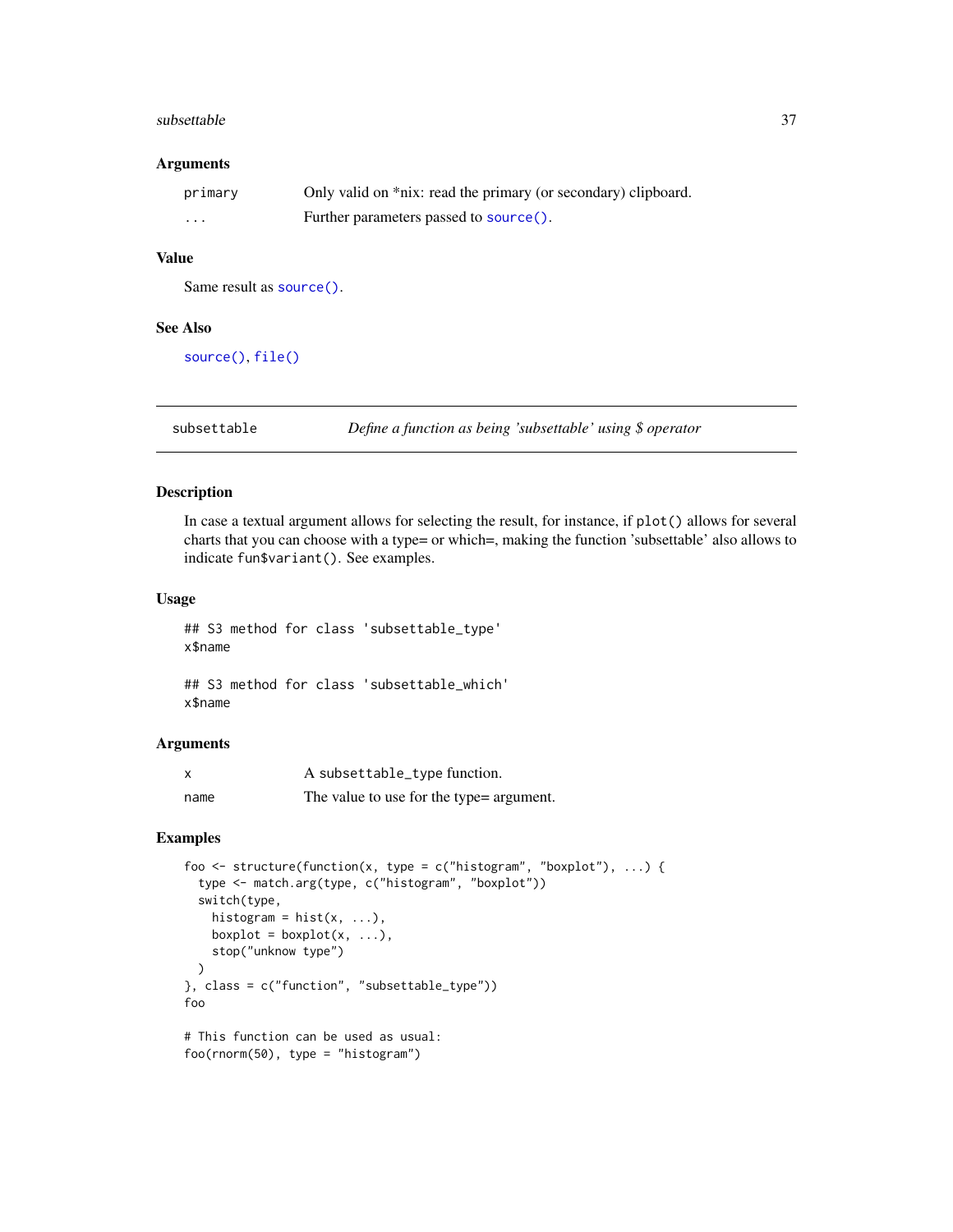# ... but also this way: foo\$histogram(rnorm(50)) foo\$boxplot(rnorm(50))

<span id="page-37-1"></span>system\_file *Get a system file or directory*

# **Description**

Get system files or directories, in R subdirectories, in package subdirectories, or elsewhere on the disk (including executables that are accessible on the search path).

#### Usage

system\_file(..., exec = FALSE, package = NULL, lib.loc = NULL) system\_dir(..., exec = FALSE, package = NULL, lib.loc = NULL) systemFile(..., exec = FALSE, package = NULL, lib.loc = NULL) systemDir(..., exec = FALSE, package = NULL, lib.loc = NULL)

#### Arguments

| $\cdot$ | One or several executables if exec = TRUE, or subpath to a file or dir in a pack-<br>age directory if package != NULL, or a list of paths and subpaths for testing the<br>existence of a file on disk, or a list of directory components to retrieve in 'temp',<br>'sysTemp', 'user', 'home', 'bin', 'doc', 'etc' and/or 'share' to retrieve special<br>system directories. |
|---------|-----------------------------------------------------------------------------------------------------------------------------------------------------------------------------------------------------------------------------------------------------------------------------------------------------------------------------------------------------------------------------|
| exec    | If TRUE (default) search for executables on the search path. It supersedes all<br>other arguments.                                                                                                                                                                                                                                                                          |
| package | The name of one package to look for files or subdirs in its main directory (use<br>exec = FALSE to search inside package dirs).                                                                                                                                                                                                                                             |
| lib.loc | A character vector with path names of R libraries or NULL (search all currently<br>known libraries in this case).                                                                                                                                                                                                                                                           |

#### Value

A string with the path to the directories or files, or "" if they are not found, or of the wrong type (a dir for system\_file() or or a file for system\_dir()).

#### Note

These function aggregate the features of several R functions in package base: [system.file\(\)](#page-0-0), [R.home\(\)](#page-0-0), [tempdir\(\)](#page-0-0), [Sys.which\(\)](#page-0-0), and aims to provide a unified and convenient single interface to all of them. We make sure also to check that returned components are respectively directories and files for system\_dir() and system\_file().

<span id="page-37-0"></span>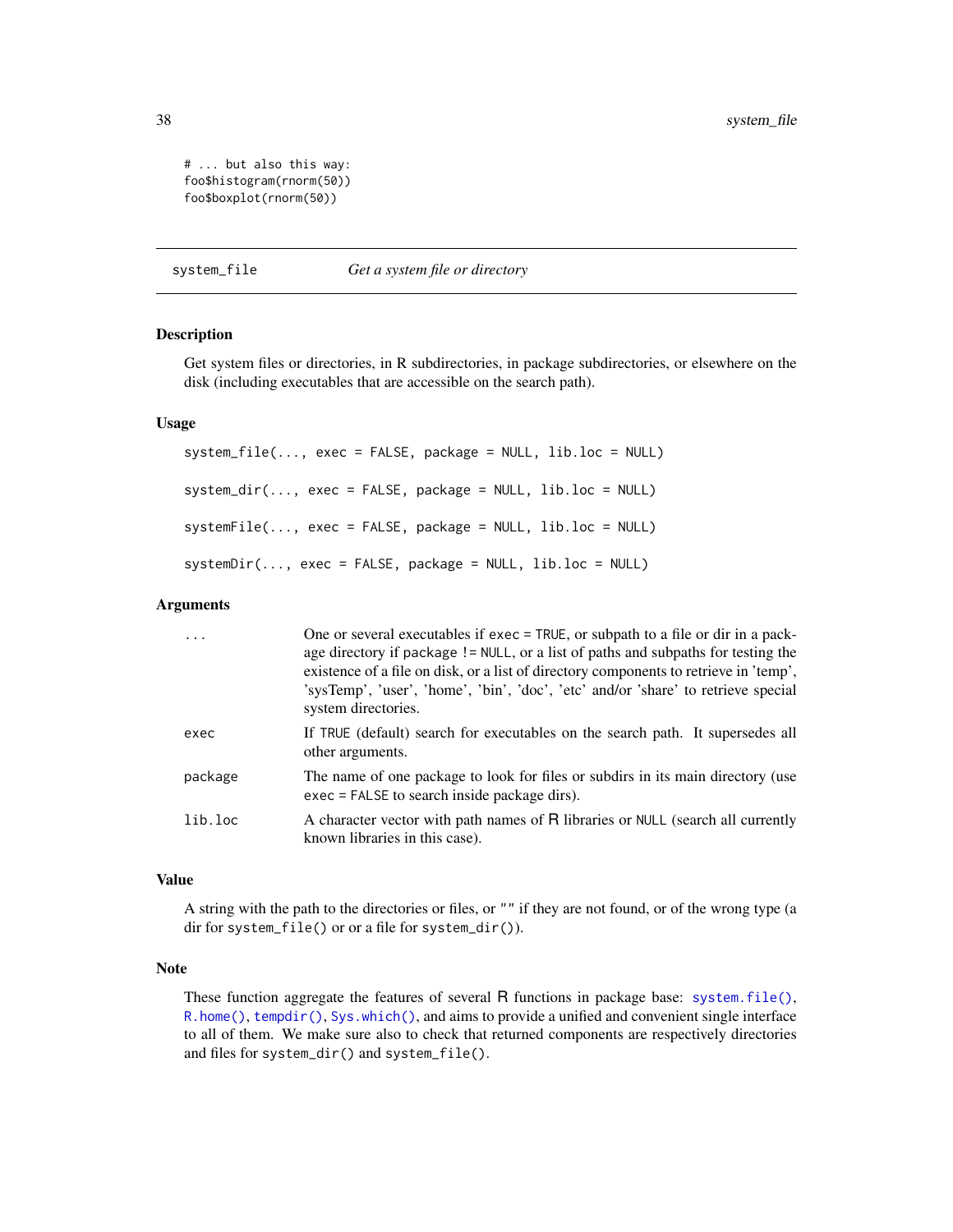<span id="page-38-0"></span>temp\_env 39

#### See Also

```
file_edit(), file.path(), file.exists()
```
#### Examples

```
system_file("INDEX", package = "base")
system_file("help", "AnIndex", package = "splines")
system_file(package = "base") # This is a dir, not a file!
system_file("zip", exec = TRUE)
system_file("ftp", "ping", "zip", "nonexistingexe", exec = TRUE)
system_dir("temp") # The R temporary directory
system_dir("sysTemp") # The system temporary directory
system_dir("user") \qquad # The user directory
system_dir("home", "bin", "doc", "etc", "share") # Various R dirs
system_dir("zip", exec = TRUE) # Look for the dir of an executable
system_dir("ftp", "ping", "zip", "nonexistingexe", exec = TRUE)
system_dir(package = "base") # The root of the 'base' package
system_dir(package = "stats") # The root of package 'stats'
system_dir("INDEX", package = "stats") # This is a file, not a dir!
system_dir("help", package = "splines")
```
<span id="page-38-2"></span>temp\_env *Get an environment dedicated to temporary variables (and create it if needed)*

#### <span id="page-38-1"></span>Description

Create and manage a temporary environment SciViews:TempEnv low enough on the search path so that all loaded packages (except base) could easily access objects there.

#### Usage

```
temp_env()
add\_items(x, y, use.name = TRUE, replace = TRUE)add{\_}temp(x, item, value, use{\_}name = TRUE, replace = TRUE)assign_temp(x, value, replace.existing = TRUE)
change_temp(x, item, value, replace.existing = TRUE)
exists_temp(x, mode = "any")get_temp(x, default = NULL, mode = "any", item = NULL)delete_temp(x)
```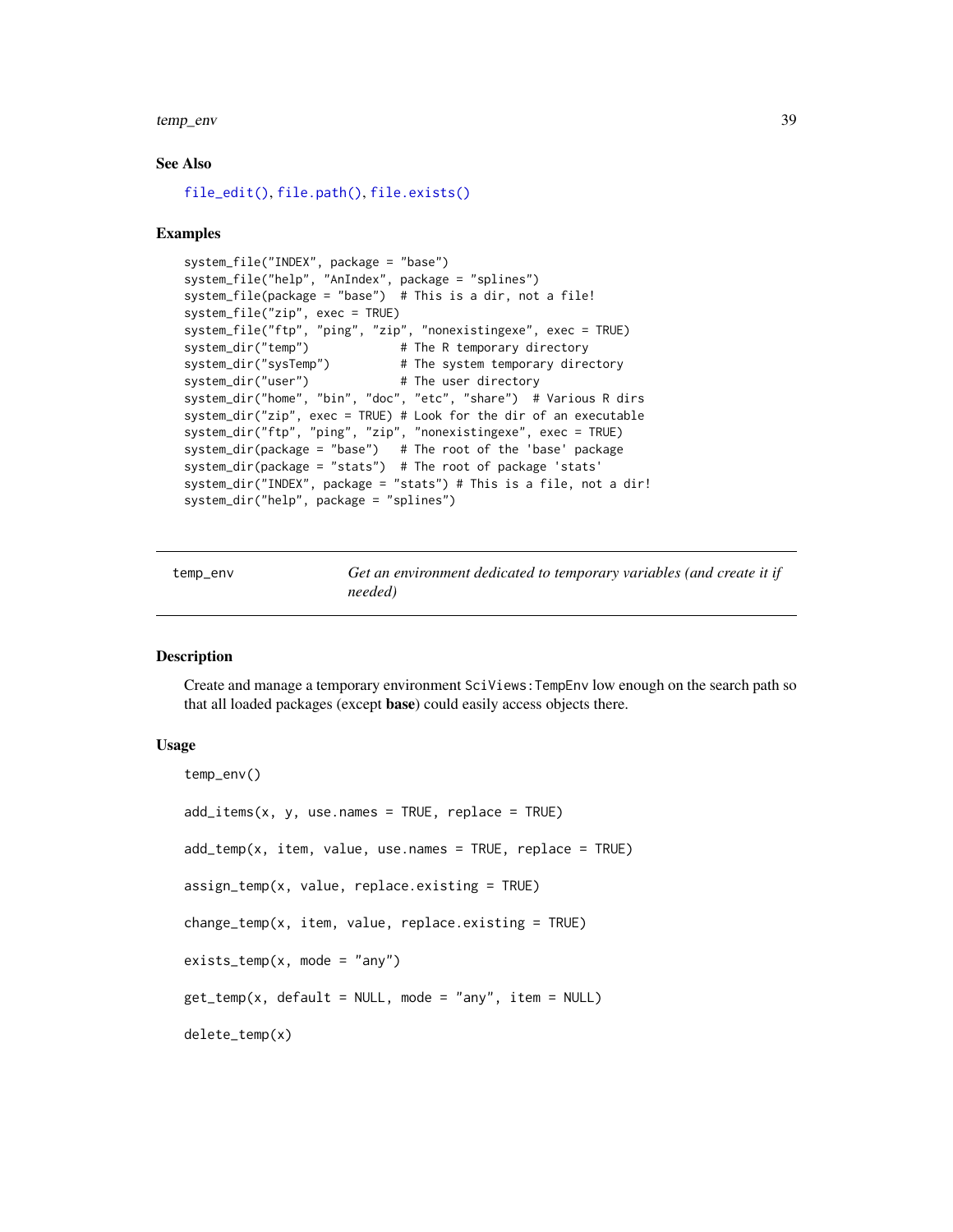```
rm_temp(x)
TempEnv()
addItems(x, y, use.name = TRUE, replace = TRUE)addTemp(x, item, value, use. names = TRUE, replace = TRUE)assignTemp(x, value, replace.existing = TRUE)
changeTemp(x, item, value, replace.existing = TRUE)
existsTemp(x, mode = "any")getTemp(x, default = NULL, mode = "any", item = NULL)rmTemp(x)
```
#### Arguments

| X                | The vector to add items to for $add\_items()$ or any object. for $delete\_temp(),$<br>it is the name of the variable (character string), or a vector of characters with the<br>name of all variables to remove from SciViews: TempEnv. |
|------------------|----------------------------------------------------------------------------------------------------------------------------------------------------------------------------------------------------------------------------------------|
| y                | The vector of which we want to inject missing items in 'x'.                                                                                                                                                                            |
| use.names        | Use names of items to determine which one is unique, otherwise, the selection<br>is done on the items themselves.                                                                                                                      |
| replace          | Do we replace existing items in $x$ ?                                                                                                                                                                                                  |
| item             | The item to add data to in the list.                                                                                                                                                                                                   |
| value            | The value to add in the item, it must be a named vector and element matching is<br>done according to name of items.                                                                                                                    |
| replace.existing |                                                                                                                                                                                                                                        |
|                  | Do we replace an existing variable?                                                                                                                                                                                                    |
| mode             | The mode of the seek variable                                                                                                                                                                                                          |
| default          | The default value to return, in case the variable or the item does not exist.                                                                                                                                                          |

# Details

The temporary environment is attached to the search path for easier access to its objects.

# Value

The temporary environment for  $temp-env()$ , the value assigned, added or changed for assign\_temp $(),$ add\_temp(), change\_temp(), or get\_temp(). TRUE or FALSE for exists\_temp(), delete\_temp() or rm\_temp().

# See Also

[assign\(\)](#page-0-0), [search\(\)](#page-0-0), [temp\\_var\(\)](#page-41-1)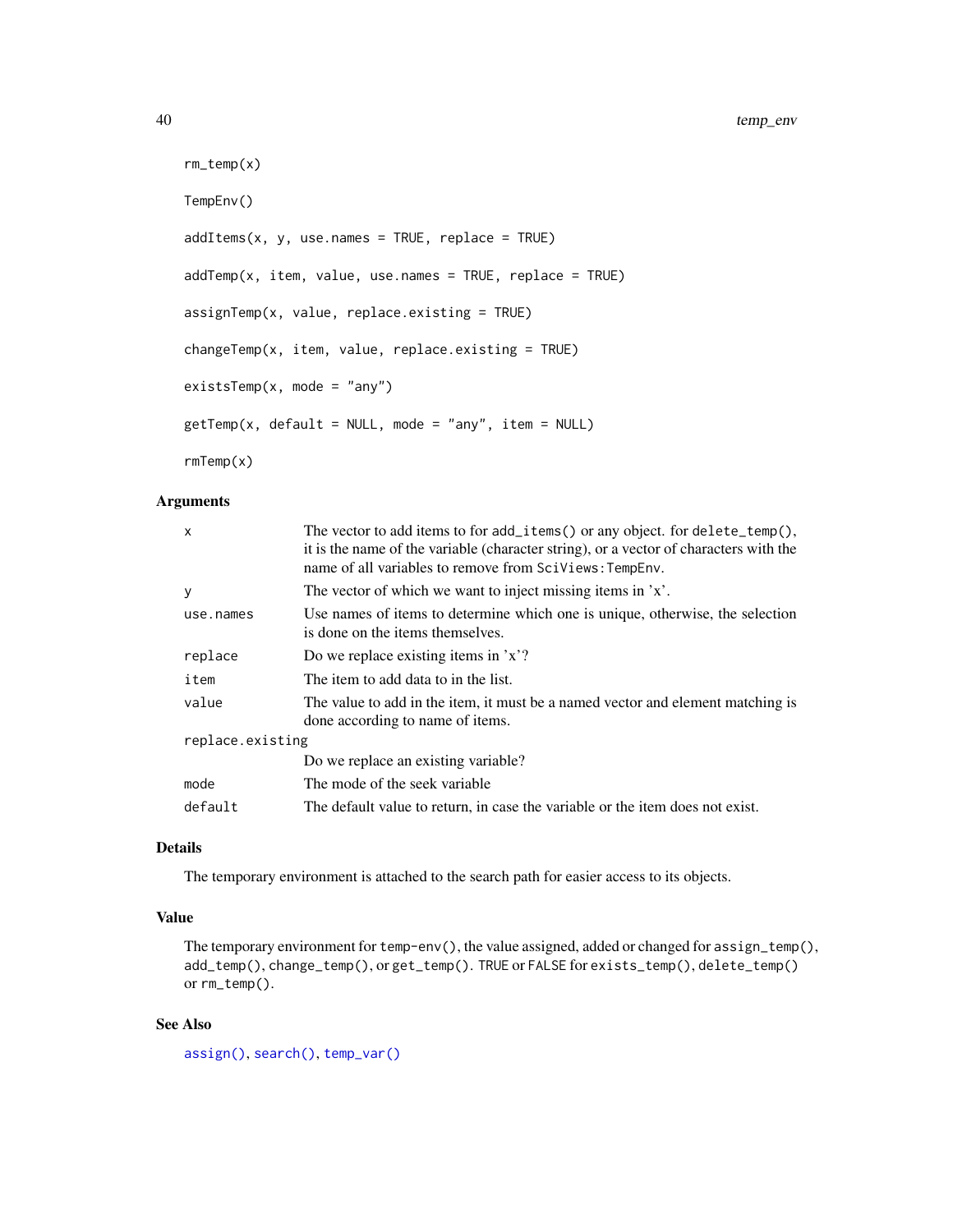#### temp\_env 41

```
ls(temp_env())
```

```
# I have a vector v1 with this:
v1 \leq c(a = "some v1 text", b = "another v1 text")# I want to add items whose name is missing in v1 from v2
v2 \leq -c(a = "v2 text", c = "the missing item")add_items(v1, v2, replace = FALSE)
# Not the same as
add\_items(v1, v2, replace = TRUE)# This yield different result (names not used and lost!)
add_items(v1, v2, use.names = FALSE)
add\_temp("tst", "item1", c(a = 1, b = 2))# Retrieve this variable
get_temp("tst")
# Add to item1 in this list without replacement
add_temp("tst", "item1", c(a = 45, c = 3), replace = FALSE)
get_temp("tst")
# Same but with replacement of existing items
add\_temp("tst", "item1", c(a = 45, c = 3), replace = TRUE)get_temp("tst")
# Delete the whole variable
delete_temp("tst")
assign_temp("test", 1:10)
# Retrieve this variable
get_temp("test")
change_temp("tst", "item1", 1:10)
# Retrieve this variable
get_temp("tst")
# Create another item in the list
change_temp("tst", "item2", TRUE)
get_temp("tst")
# Change it
change_temp("tst", "item2", FALSE)
get_temp("tst")
# Delete it (= assign NULL to the item)
change_temp("tst", "item2", NULL)
get_temp("tst")
# Delete the whole variable
delete_temp("tst")
assign_temp("test", 1:10)
# Check if this variable exists
exists_temp("test")
# Remove it
delete_temp("test")
# Does it still exists?
exists_temp("test")
```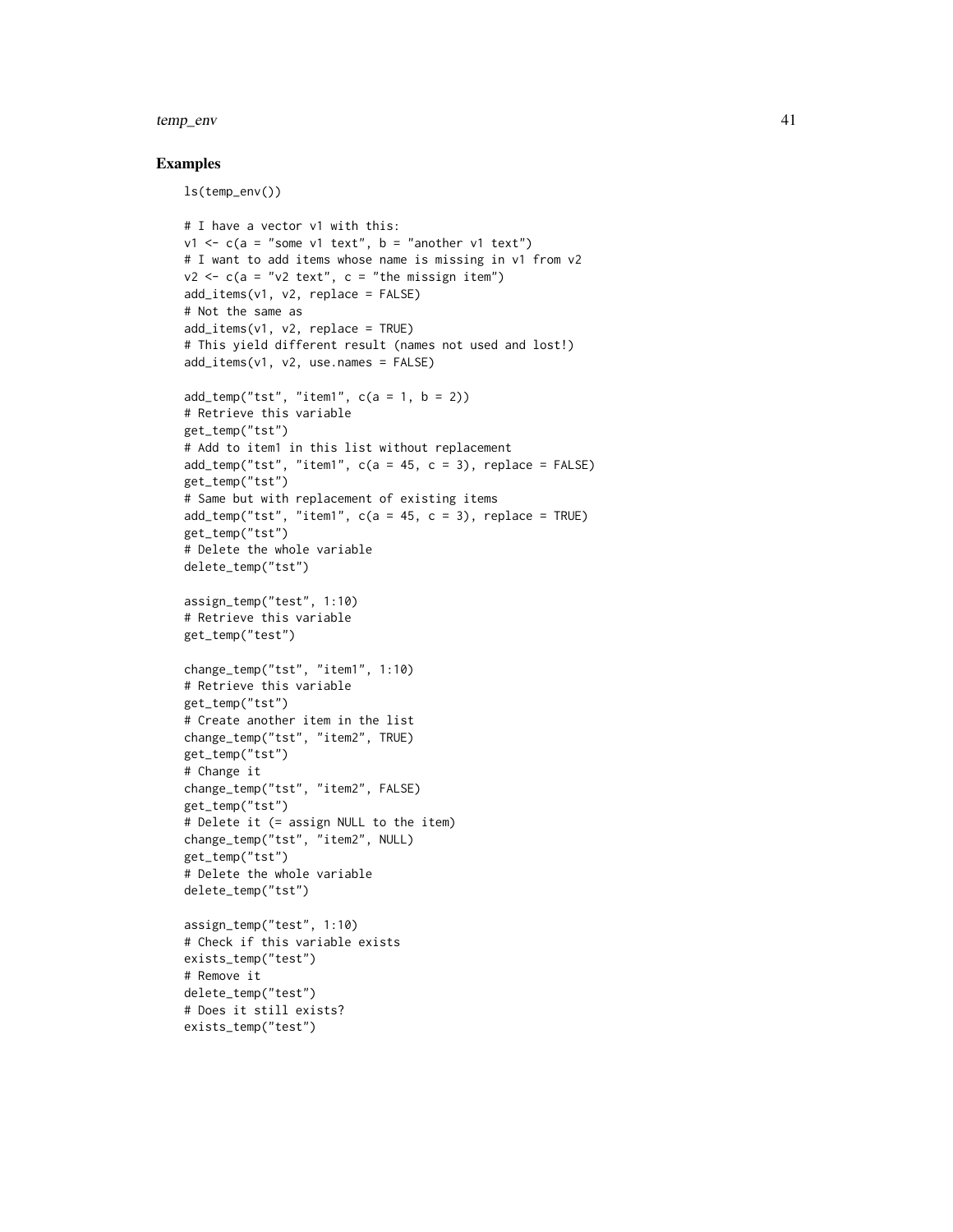<span id="page-41-1"></span><span id="page-41-0"></span>

# Description

This function ensures that the variable name is cryptic enough and is not already used.

#### Usage

```
temp_var(pattern = ".var")
```

```
tempvar(pattern = ".var")
```
#### Arguments

pattern The prefix for the variable (the rest is a random number).

#### Value

A string with the name of a variable.

# See Also

[tempfile\(\)](#page-0-0)

# Examples

temp\_var()

to\_rjson *Convert R object to and from RJSON specification*

# Description

RJSON is an object specification that is not unlike JSON, but better adapted to represent R objects (i.e., richer than JSON). It is also easier to parse and evaluate in both R and JavaScript to render the objects in both languages. RJSON objects are used by SciViews to exchange data between R and SciViews GUIs like Komodo/SciViews-K.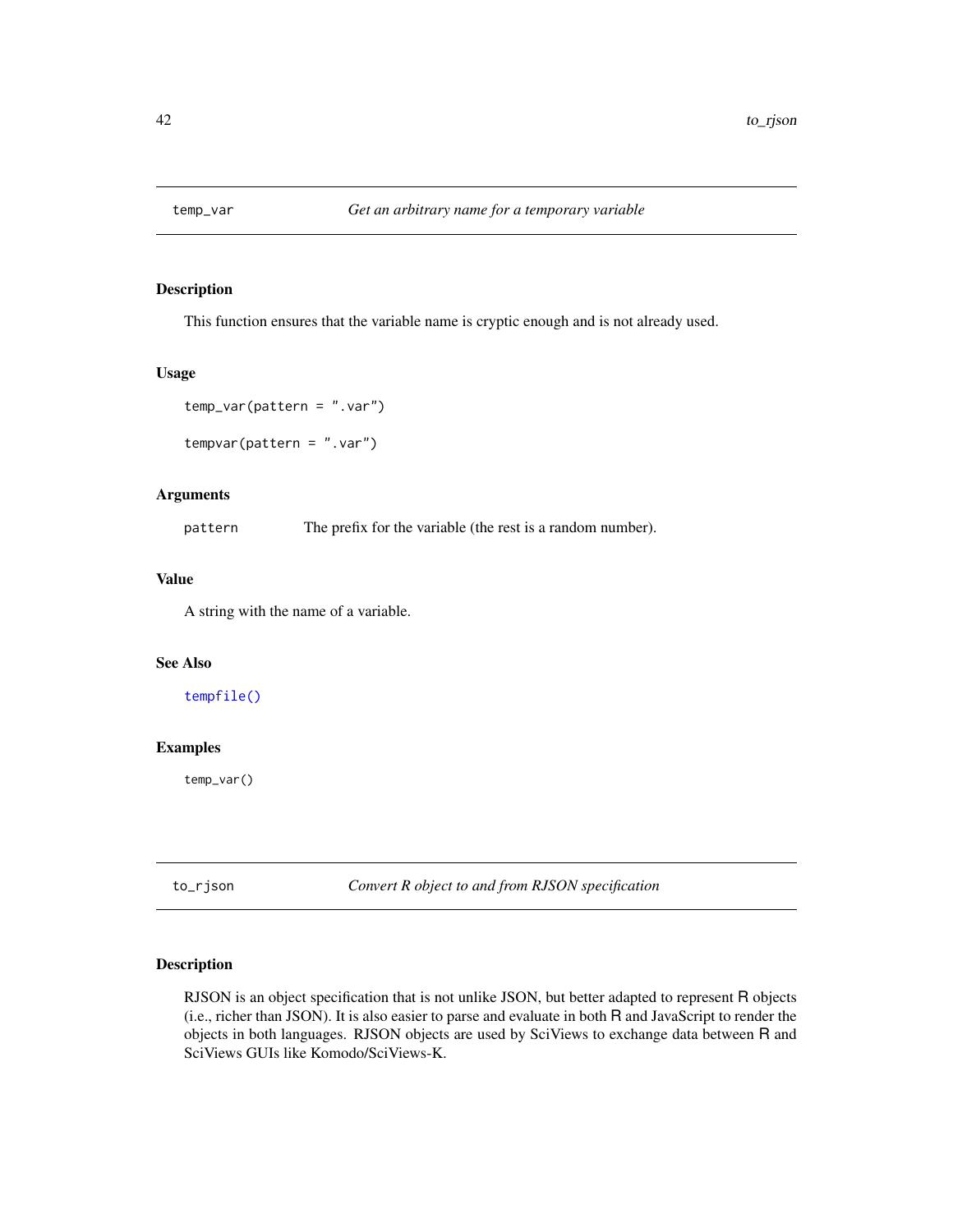<span id="page-42-0"></span>to\_rjson 43

### Usage

```
to_rjson(x, attributes = FALSE)
eval_rjson(rjson)
list_to_json(x)
toRjson(x, attributes = FALSE)evalRjson(rjson)
listToJson(x)
```
# **Arguments**

| $\mathsf{x}$ | Any R object to be converted into RJSON (do not work with objects containing<br>C pointers, environments, promises or expressions, but should work with almost<br>all other R objects).                                                                                                                                                                                                                                                                                     |
|--------------|-----------------------------------------------------------------------------------------------------------------------------------------------------------------------------------------------------------------------------------------------------------------------------------------------------------------------------------------------------------------------------------------------------------------------------------------------------------------------------|
| attributes   | If FALSE (by default), a simple object is created by ignoring all attributes. This<br>is usually the suitable option to transfer data to another language, like JavaScript<br>that do not understand R attributes anyway. With attributes = TRUE, the com-<br>plete information about the object is written, so that the object could be recreated<br>(almost) identical when evaluated in R (but prefer save() and $load()$ to trans-<br>fer objects between R sessions!). |
| rison        | A string containing an object specified in RJSON notation. The specification is<br>evaluated in R and it can contain also R code. There is no protection provided<br>against execution of bad code. So, you must trust the source!                                                                                                                                                                                                                                          |

#### Details

JSON (JavaScript Object Notation) allows to specify fairly complex objects that can be rather easily exchanged between languages. The notation is also human-readable and not too difficult to edit manually (although not advised, of course). However, JSON has too many limitations to represent R objects (no NA versus NaN, no infinite numbers, no distinction between lists and objects with attributes, or S4 objects, etc.). Moreover, JSON is not very easy to interpret in R and the existing implementations can convert only specified objects (simple objects, lists, data frames, ...).

RJSON slightly modifies and enhances JSON to make it: (1) more complete to represent almost any R object (except objects with pointers, environments, ..., of course), and (2) to make it very easy to parse and evaluate in both R and JavaScript (and probably many other) languages.

With attributes = FALSE, factors and Dates are converted to their usual character representation before encoding the RJSON object. If attributes = TRUE, they are left as numbers and their attributes (class, -and levels for factor-) completely characterize them (i.e., using eval\_rjson() and such objects recreate factors or Dates, respectively). However, they are probably less easy to handle in JavaScript of other language where you import the RJSON representation.

Note also that a series of objects are not yet handled correctly. These include: complex numbers, the different date flavors other that Date, functions, expressions, environments, pointers. Do not use such items in objects that you want to convert to RJSON notation.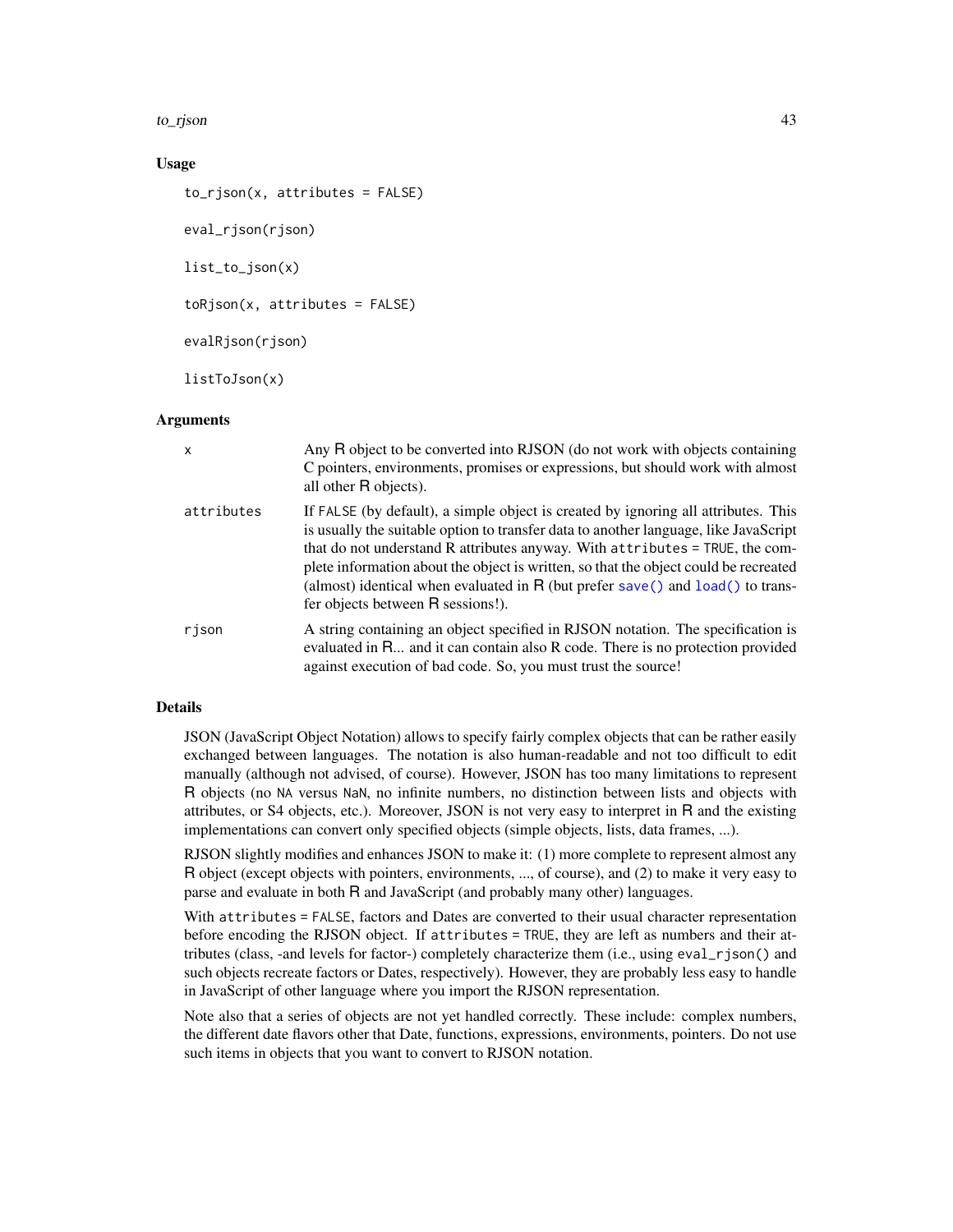<span id="page-43-0"></span>A last restriction: you cannot have any special characters like linefeed, tabulation, etc. in names. If you want to make your names most compatible with JavaScript, note that the dot is not allowed in syntactically valid names, but the dollar sign is allowed.

# Value

For to\_rjson(), a character string vector with the RJSON specification of the argument.

For eval\_rjson(), the corresponding R object in case of a pure RJSON object specification, or the result of evaluating the code, if it contains R commands (for instance, a RJSONp -RJSON with padding- item where a RJSON object is an argument of an R function that is evaluated. In this case, the result of the evaluation is returned).

For  $list_to_json()$ , correct (standard) JSON code is generated if x is a list of character strings, or lists.

#### See Also

[parse\\_text\(\)](#page-27-1)

```
# A complex R object
obj <- structure(list(
 a = as.double(c(1:5, 6)),LETTERS,
 c = c(c1 = 4.5, c2 = 7.8, c3 = Inf, c4 = -Inf, NA, c6 = Nan),c(TRUE, FALSE, NA),
 e = factor(c("a", "b", "a")),
 f = 'this is a "string" with quote',
 g = matrix(rnorm(4), ncol = 2),h& $@` = data.frame(x = 1:3, y = rnorm(3),
   fact = factor(c("b", "a", "b"))),
 i = Sys.DataFrame(),
 j = list(1:5, y = "another item"),comment = "My comment",
 anAttrib = 1:10,
 anotherAttrib = list(TRUE, y = 1:4))
# Convert to simplest RJSON, without attributes
rjson1 <- to_rjson(obj)
rjson1
eval_rjson(rjson1)
# More complex RJSON, with attributes
rjson2 <- to_rjson(obj, TRUE)
rjson2
obj2 <- eval_rjson(rjson2)
obj2
# Numbers near equivalence comparison (note: identical(Robj, Robj2) is FALSE)
all.equal(obj, obj2)
rm(obj, obj2, rjson1, rjson2)
```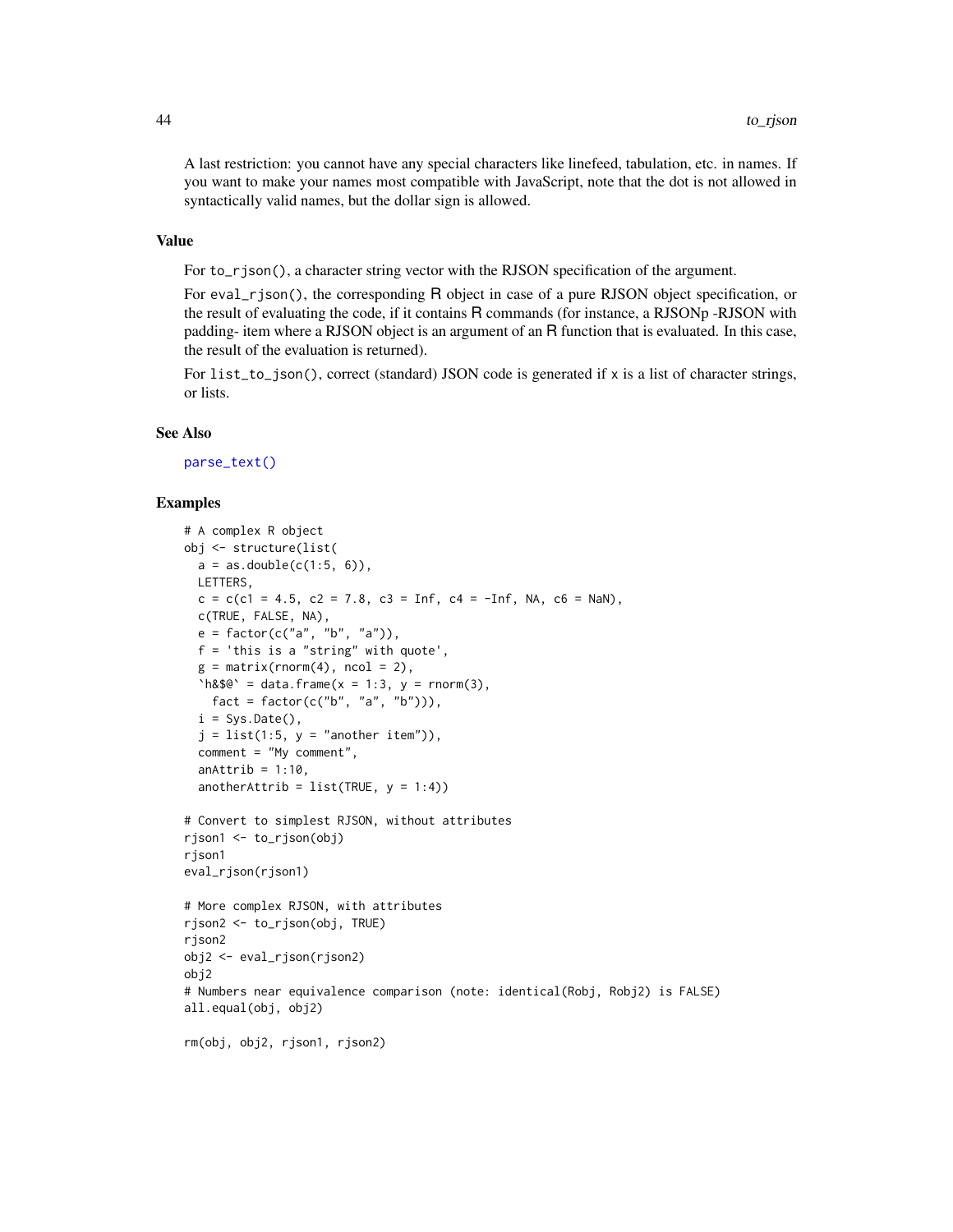# <span id="page-44-0"></span>Index

∗ IO capture\_all, [6](#page-5-0) parse\_text, [28](#page-27-0) source\_clipboard, [36](#page-35-0) ∗ SciViews R package manager pkgman\_describe, [30](#page-29-0) ∗ Source code from clipboard source\_clipboard, [36](#page-35-0) ∗ batch processing batch, [5](#page-4-0) ∗ capturing output for GUI clients capture\_all, [6](#page-5-0) ∗ coercion and default values  $def$  [11](#page-10-0) ∗ create 'subsettable' functions subsettable, [37](#page-36-0) ∗ file edition file\_edit, [14](#page-13-0) ∗ file path pcloud, [29](#page-28-0) ∗ graphical user interface (GUI) control describe\_function, [12](#page-11-0) gui\_cmd, [17](#page-16-0) ∗ graphical user interface (GUI) long process progression and feedback progress, [32](#page-31-0) ∗ help and information about objects about, [2](#page-1-0) ∗ list of GUI elements add\_actions, [4](#page-3-0) ∗ misc gui\_cmd, [17](#page-16-0) obj\_browse, [23](#page-22-0) ∗ package installation Install, [18](#page-17-0) ∗ package requirement and loading package, [27](#page-26-0) ∗ system files and directories system\_file, [38](#page-37-0)

∗ temporary variables temp\_env, [39](#page-38-0) temp\_var, [42](#page-41-0) ∗ utilities about, [2](#page-1-0) add\_actions, [4](#page-3-0) batch, [5](#page-4-0) compare\_r\_version, [8](#page-7-0) completion, [9](#page-8-0) def, [11](#page-10-0) describe\_function, [12](#page-11-0) file\_edit, [14](#page-13-0) Install, [18](#page-17-0) is\_help, [19](#page-18-0) list\_methods, [21](#page-20-0) package, [27](#page-26-0) pcloud, [29](#page-28-0) pkgman\_describe, [30](#page-29-0) progress, [32](#page-31-0) search\_web, [35](#page-34-0) subsettable, [37](#page-36-0) system\_file, [38](#page-37-0) temp\_env, [39](#page-38-0) temp\_var, [42](#page-41-0) to\_rjson, [42](#page-41-0) ∗ version comparison compare\_r\_version, [8](#page-7-0) .libPaths(), *[27](#page-26-0)* ? *(*about*)*, [2](#page-1-0) \$.subsettable\_type *(*subsettable*)*, [37](#page-36-0) \$.subsettable\_which *(*subsettable*)*, [37](#page-36-0) about, [2](#page-1-0) add\_actions, [4](#page-3-0) add\_icons *(*add\_actions*)*, [4](#page-3-0) add\_items *(*temp\_env*)*, [39](#page-38-0) add\_items(), *[5](#page-4-0)* add\_methods *(*add\_actions*)*, [4](#page-3-0)

add\_temp *(*temp\_env*)*, [39](#page-38-0) addActions *(*add\_actions*)*, [4](#page-3-0)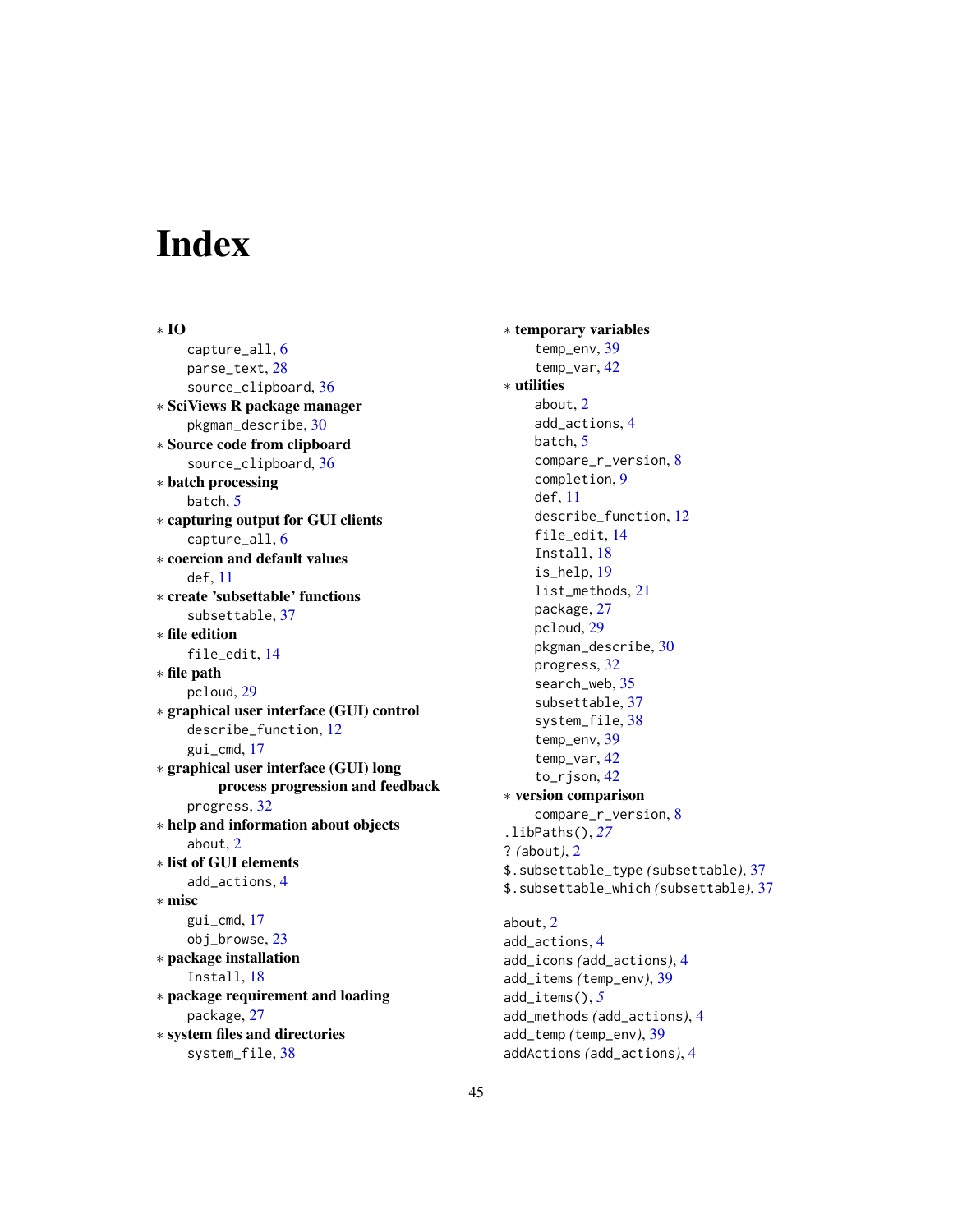# 46 INDEX

```
addIcons (add_actions), 4
addItems (temp_env), 39
addMethods (add_actions), 4
addTemp (temp_env), 39
apropos(), 3
args(), 14
args_tip (describe_function), 12
argsAnywhere(), 14
argsTip (describe_function), 12
assign(), 40
assign_temp (temp_env), 39
assignTemp (temp_env), 39
```
batch, [5](#page-4-0) batch(), *[33](#page-32-0)*

```
call_tip (describe_function), 12
call_tip(), 26
callTip (describe_function), 12
capabilities(), 20
capture.output(), 7
capture_all, 6
capture_all(), 29
captureAll (capture_all), 6
change_temp (temp_env), 39
changeTemp (temp_env), 39
compare_r_version, 8
compareRVersion (compare_r_version), 8
compareVersion(), 8
completion, 9
completion(), 14, 26
```

```
def, 11
```
delete\_temp *(*temp\_env*)*, [39](#page-38-0) descArgs *(*describe\_function*)*, [12](#page-11-0) descFun *(*describe\_function*)*, [12](#page-11-0) describe\_args *(*describe\_function*)*, [12](#page-11-0) describe\_function, [12](#page-11-0)

```
eval_rjson (to_rjson), 42
evalRjson (to_rjson), 42
example(), 20
exists_temp (temp_env), 39
existsTemp (temp_env), 39
expression(), 7
```
file(), *[37](#page-36-0)* file.edit(), *[16](#page-15-0)* file.exists(), *[39](#page-38-0)* file.path(), *[16](#page-15-0)*, *[29,](#page-28-0) [30](#page-29-0)*, *[39](#page-38-0)* file\_edit, [14](#page-13-0) file\_edit(), *[39](#page-38-0)* fileEdit *(*file\_edit*)*, [14](#page-13-0) get\_actions *(*add\_actions*)*, [4](#page-3-0) get\_temp *(*temp\_env*)*, [39](#page-38-0) get\_temp(), *[18](#page-17-0)* getTemp *(*temp\_env*)*, [39](#page-38-0) gui\_cmd, [17](#page-16-0) gui\_export *(*gui\_cmd*)*, [17](#page-16-0) gui\_import *(*gui\_cmd*)*, [17](#page-16-0) gui\_load *(*gui\_cmd*)*, [17](#page-16-0) gui\_report *(*gui\_cmd*)*, [17](#page-16-0) gui\_save *(*gui\_cmd*)*, [17](#page-16-0) gui\_setwd *(*gui\_cmd*)*, [17](#page-16-0) gui\_source *(*gui\_cmd*)*, [17](#page-16-0) guiCmd *(*gui\_cmd*)*, [17](#page-16-0) guiExport *(*gui\_cmd*)*, [17](#page-16-0) guiImport *(*gui\_cmd*)*, [17](#page-16-0) guiLoad *(*gui\_cmd*)*, [17](#page-16-0) guiReport *(*gui\_cmd*)*, [17](#page-16-0) guiSave *(*gui\_cmd*)*, [17](#page-16-0) guiSetwd *(*gui\_cmd*)*, [17](#page-16-0) guiSource *(*gui\_cmd*)*, [17](#page-16-0) help(), *[2,](#page-1-0) [3](#page-2-0)*, *[20](#page-19-0)* help.search(), *[3](#page-2-0)*, *[36](#page-35-0)* helpSearchWeb *(*search\_web*)*, [35](#page-34-0) Install, [18](#page-17-0) Install(), *[27,](#page-26-0) [28](#page-27-0)* install.packages(), *[18](#page-17-0)* is\_aqua *(*is\_help*)*, [19](#page-18-0) is\_help, [19](#page-18-0) is\_jgr *(*is\_help*)*, [19](#page-18-0) is\_mac *(*is\_help*)*, [19](#page-18-0) is\_rgui *(*is\_help*)*, [19](#page-18-0) is\_rstudio *(*is\_help*)*, [19](#page-18-0) is\_rstudio\_desktop *(*is\_help*)*, [19](#page-18-0) is\_rstudio\_server *(*is\_help*)*, [19](#page-18-0) is\_sdi *(*is\_help*)*, [19](#page-18-0) is\_win *(*is\_help*)*, [19](#page-18-0) isAqua *(*is\_help*)*, [19](#page-18-0) isHelp *(*is\_help*)*, [19](#page-18-0) isJGR *(*is\_help*)*, [19](#page-18-0) isMac *(*is\_help*)*, [19](#page-18-0) isRgui *(*is\_help*)*, [19](#page-18-0)

isSDI *(*is\_help*)*, [19](#page-18-0)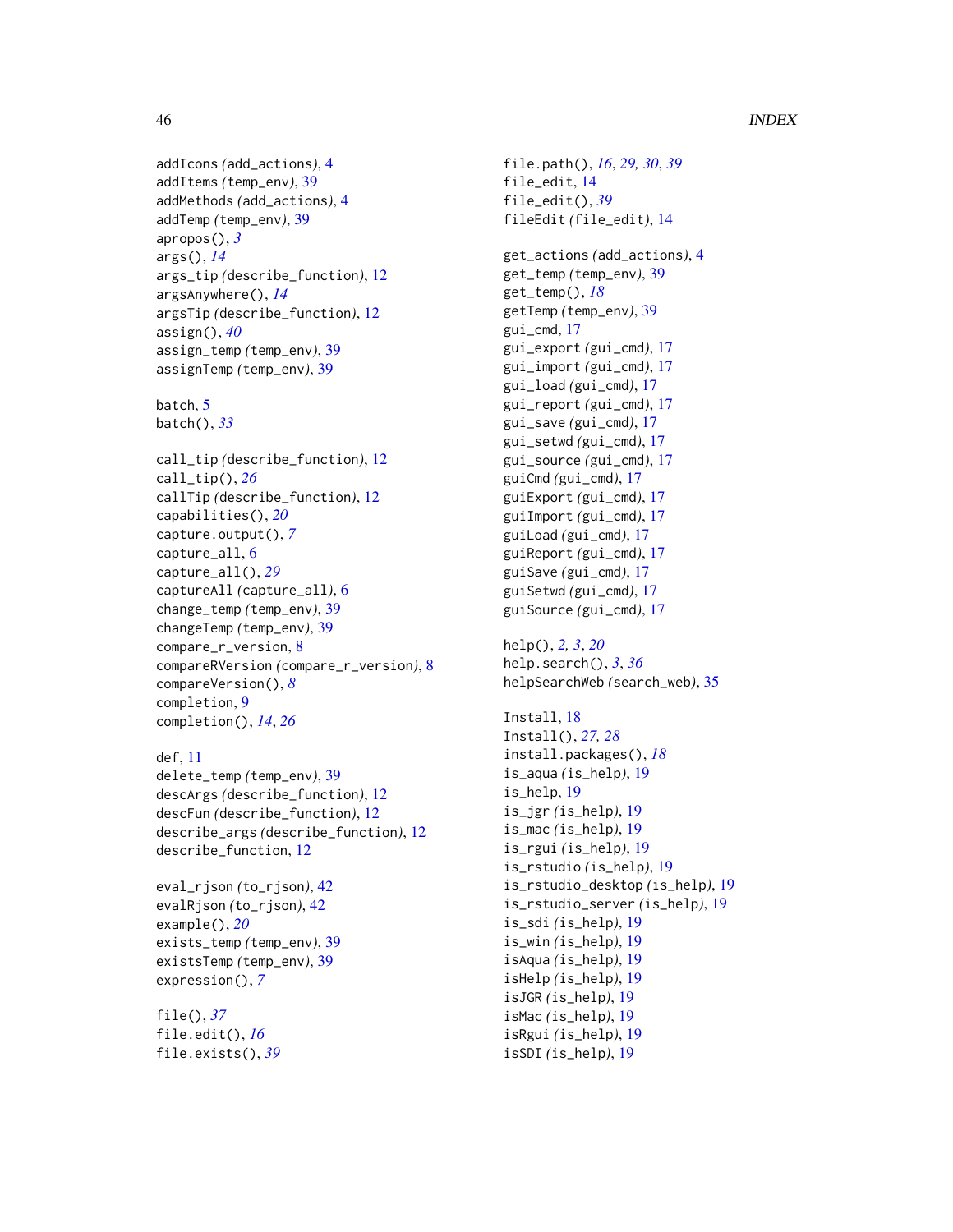#### INDEX 47

```
isWin (is_help), 19
library(), 27, 28
list_methods, 21
list_to_json (to_rjson), 42
list_types (list_methods), 21
listMethods (list_methods), 21
listToJson (to_rjson), 42
listTypes (list_methods), 21
load(), 43
mode(), 12
obj_browse, 23
obj_clear (obj_browse), 23
obj_dir (obj_browse), 23
obj_info (obj_browse), 23
obj_list (obj_browse), 23
obj_menu (obj_browse), 23
obj_menu(), 5, 22
obj_search (obj_browse), 23
objBrowse (obj_browse), 23
objClear (obj_browse), 23
objDir (obj_browse), 23
objInfo (obj_browse), 23
objList (obj_browse), 23
objMenu (obj_browse), 23
objSearch (obj_browse), 23
package, 27
package(), 19, 32
parse(), 7, 28, 29
parse_text, 28
parse_text(), 44
parseText (parse_text), 28
pcloud, 29
pcloud_crypto (pcloud), 29
pcloud_crypto(), 29
pkgman_describe, 30
pkgman_detach (pkgman_describe), 30
pkgman_get_available (pkgman_describe),
        30
pkgman_get_installed (pkgman_describe),
        30
pkgman_get_mirrors (pkgman_describe), 30
pkgman_install (pkgman_describe), 30
pkgman_load (pkgman_describe), 30
pkgman_remove (pkgman_describe), 30
pkgman_set_cran_mirror
        (pkgman_describe), 30
```
pkgManDescribe *(*pkgman\_describe*)*, [30](#page-29-0) pkgManDetach *(*pkgman\_describe*)*, [30](#page-29-0) pkgManGetAvailable *(*pkgman\_describe*)*, [30](#page-29-0) pkgManGetInstalled *(*pkgman\_describe*)*, [30](#page-29-0) pkgManGetMirrors *(*pkgman\_describe*)*, [30](#page-29-0) pkgManInstall *(*pkgman\_describe*)*, [30](#page-29-0) pkgManLoad *(*pkgman\_describe*)*, [30](#page-29-0) pkgManRemove *(*pkgman\_describe*)*, [30](#page-29-0) pkgManSetCRANMirror *(*pkgman\_describe*)*, [30](#page-29-0) plot.lm(), *[21](#page-20-0)* plot.ts(), *[21](#page-20-0)* print.objList *(*obj\_browse*)*, [23](#page-22-0) progress, [32](#page-31-0) progress(), *[6](#page-5-0)* R.home(), *[38](#page-37-0)* R.version(), *[8](#page-7-0)* rc.settings(), *[10,](#page-9-0) [11](#page-10-0)* rep(), *[12](#page-11-0)* require(), *[28](#page-27-0)* rm\_temp *(*temp\_env*)*, [39](#page-38-0) rmTemp *(*temp\_env*)*, [39](#page-38-0) RSiteSearch(), *[36](#page-35-0)* save(), *[43](#page-42-0)* search(), *[25](#page-24-0)*, *[27](#page-26-0)*, *[40](#page-39-0)* search\_web, [35](#page-34-0) source(), *[37](#page-36-0)* source\_clipboard, [36](#page-35-0) source\_clipboard(), *[30](#page-29-0)* sourceClipboard *(*source\_clipboard*)*, [36](#page-35-0) subsettable, [37](#page-36-0) Sys.which(), *[38](#page-37-0)* system.file(), *[38](#page-37-0)* system\_dir *(*system\_file*)*, [38](#page-37-0) system\_file, [38](#page-37-0) system\_file(), *[16](#page-15-0)*, *[30](#page-29-0)* systemDir *(*system\_file*)*, [38](#page-37-0) systemFile *(*system\_file*)*, [38](#page-37-0) temp\_env, [39](#page-38-0) temp\_env(), *[5](#page-4-0)*, *[12](#page-11-0)* temp\_var, [42](#page-41-0) temp\_var(), *[40](#page-39-0)* tempdir(), *[38](#page-37-0)* TempEnv *(*temp\_env*)*, [39](#page-38-0) tempfile(), *[42](#page-41-0)*

tempvar *(*temp\_var*)*, [42](#page-41-0)